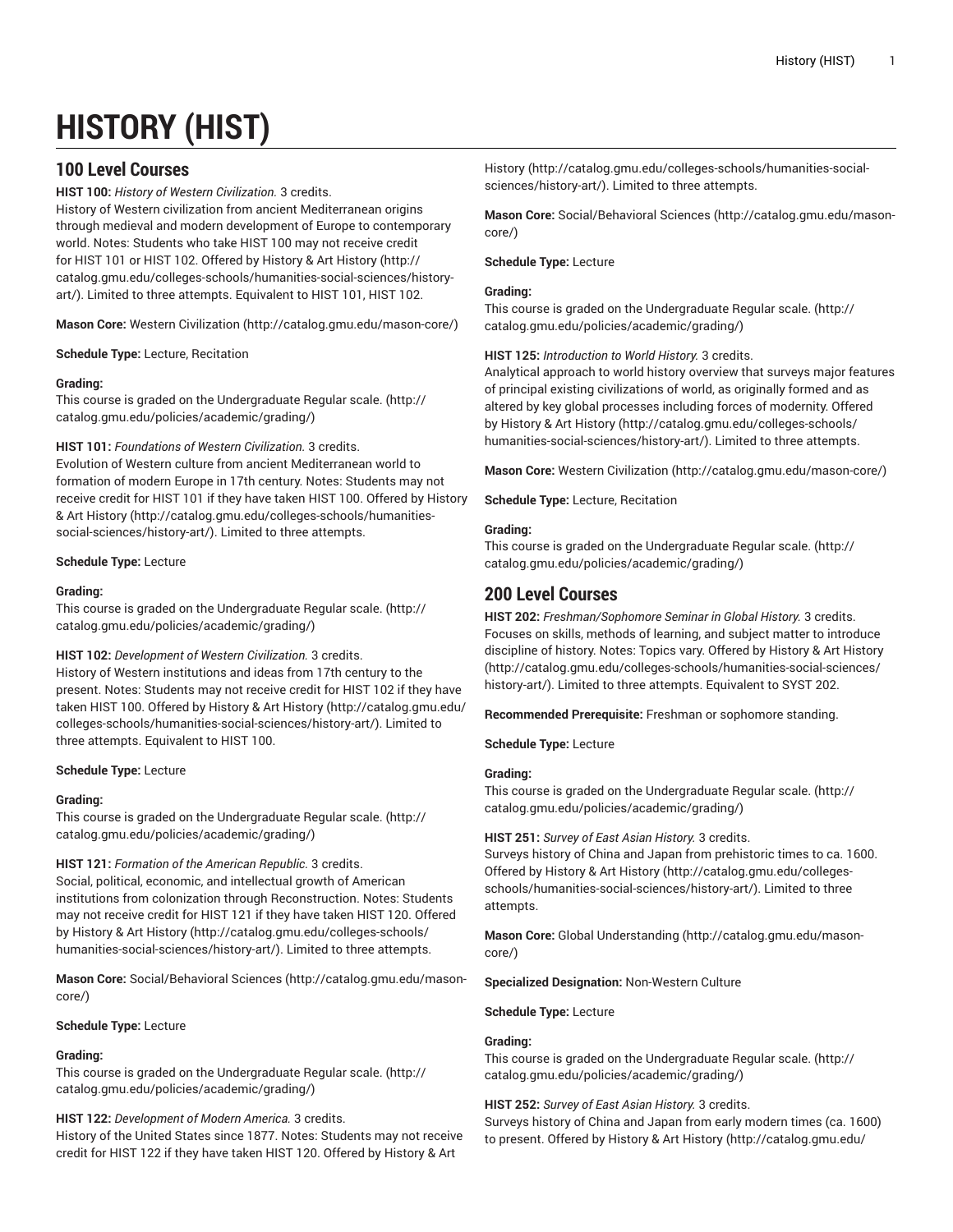[colleges-schools/humanities-social-sciences/history-art/](http://catalog.gmu.edu/colleges-schools/humanities-social-sciences/history-art/)). Limited to three attempts.

**Mason Core:** [Global Understanding](http://catalog.gmu.edu/mason-core/) ([http://catalog.gmu.edu/mason](http://catalog.gmu.edu/mason-core/)[core/\)](http://catalog.gmu.edu/mason-core/)

**Specialized Designation:** Non-Western Culture

**Schedule Type:** Lecture

# **Grading:**

This course is graded on the [Undergraduate](http://catalog.gmu.edu/policies/academic/grading/) Regular scale. ([http://](http://catalog.gmu.edu/policies/academic/grading/) [catalog.gmu.edu/policies/academic/grading/\)](http://catalog.gmu.edu/policies/academic/grading/)

#### **HIST 261:** *Survey of African History.* 3 credits.

Focuses on the sub-Saharan region and examines evolving systems of kinship power, spirituality, and slavery. Explores the interactions between Africans and global influences from the religions of the book and colonialism to the politics of development and continuities and changes in production. HIST 261 surveys African history from the earliest times to 1800. HIST 262 surveys African history from 1800 to the present. Offered by History & Art [History](http://catalog.gmu.edu/colleges-schools/humanities-social-sciences/history-art/) ([http://catalog.gmu.edu/colleges-schools/](http://catalog.gmu.edu/colleges-schools/humanities-social-sciences/history-art/) [humanities-social-sciences/history-art/](http://catalog.gmu.edu/colleges-schools/humanities-social-sciences/history-art/)). Limited to three attempts.

**Mason Core:** [Global Understanding](http://catalog.gmu.edu/mason-core/) ([http://catalog.gmu.edu/mason](http://catalog.gmu.edu/mason-core/)[core/\)](http://catalog.gmu.edu/mason-core/)

**Specialized Designation:** Non-Western Culture

**Schedule Type:** Lecture

#### **Grading:**

This course is graded on the [Undergraduate](http://catalog.gmu.edu/policies/academic/grading/) Regular scale. ([http://](http://catalog.gmu.edu/policies/academic/grading/) [catalog.gmu.edu/policies/academic/grading/\)](http://catalog.gmu.edu/policies/academic/grading/)

#### **HIST 262:** *Survey of African History.* 3 credits.

Focuses on the sub-Saharan region and examines evolving systems of kinship power, spirituality, and slavery. Explores the interactions between Africans and global influences from the religions of the book and colonialism to the politics of development and continuities and changes in production. HIST 261 surveys African history from the earliest times to 1800. HIST 262 surveys African history from 1800 to the present. Offered by History & Art [History](http://catalog.gmu.edu/colleges-schools/humanities-social-sciences/history-art/) ([http://catalog.gmu.edu/colleges-schools/](http://catalog.gmu.edu/colleges-schools/humanities-social-sciences/history-art/) [humanities-social-sciences/history-art/](http://catalog.gmu.edu/colleges-schools/humanities-social-sciences/history-art/)). Limited to three attempts.

**Mason Core:** [Global Understanding](http://catalog.gmu.edu/mason-core/) ([http://catalog.gmu.edu/mason](http://catalog.gmu.edu/mason-core/)[core/\)](http://catalog.gmu.edu/mason-core/)

**Specialized Designation:** Non-Western Culture

**Schedule Type:** Lecture

#### **Grading:**

This course is graded on the [Undergraduate](http://catalog.gmu.edu/policies/academic/grading/) Regular scale. ([http://](http://catalog.gmu.edu/policies/academic/grading/) [catalog.gmu.edu/policies/academic/grading/\)](http://catalog.gmu.edu/policies/academic/grading/)

#### **HIST 271:** *Survey of Latin American History.* 3 credits.

Surveys colonial era to 1825. Emphasizes interactions of United States, Latin America. Offered by History & Art [History \(http://catalog.gmu.edu/](http://catalog.gmu.edu/colleges-schools/humanities-social-sciences/history-art/) [colleges-schools/humanities-social-sciences/history-art/](http://catalog.gmu.edu/colleges-schools/humanities-social-sciences/history-art/)). Limited to three attempts.

**Mason Core:** [Global Understanding](http://catalog.gmu.edu/mason-core/) ([http://catalog.gmu.edu/mason](http://catalog.gmu.edu/mason-core/)[core/\)](http://catalog.gmu.edu/mason-core/)

# **Specialized Designation:** Non-Western Culture

**Schedule Type:** Lecture

#### **Grading:**

This course is graded on the [Undergraduate](http://catalog.gmu.edu/policies/academic/grading/) Regular scale. ([http://](http://catalog.gmu.edu/policies/academic/grading/) [catalog.gmu.edu/policies/academic/grading/](http://catalog.gmu.edu/policies/academic/grading/))

#### **HIST 272:** *Survey of Latin American History.* 3 credits.

Surveys development of independent Latin America since 1825. Emphasizes interactions of United States, Latin America. Offered by History & Art [History \(http://catalog.gmu.edu/colleges-schools/](http://catalog.gmu.edu/colleges-schools/humanities-social-sciences/history-art/) [humanities-social-sciences/history-art/\)](http://catalog.gmu.edu/colleges-schools/humanities-social-sciences/history-art/). Limited to three attempts.

**Mason Core:** [Global Understanding \(http://catalog.gmu.edu/mason](http://catalog.gmu.edu/mason-core/)[core/](http://catalog.gmu.edu/mason-core/))

**Specialized Designation:** Non-Western Culture

**Schedule Type:** Lecture

#### **Grading:**

This course is graded on the [Undergraduate](http://catalog.gmu.edu/policies/academic/grading/) Regular scale. ([http://](http://catalog.gmu.edu/policies/academic/grading/) [catalog.gmu.edu/policies/academic/grading/](http://catalog.gmu.edu/policies/academic/grading/))

# **HIST 281:** *Survey of Middle Eastern Civilization.* 3 credits.

Survey of Middle Eastern history from rise of Islam to present, emphasizing processes that led to emergence of economic, cultural, social, and political institutions that characterize region today. Surveys period from rise of Islam in 570 to medieval period (ca. 1258) Offered by History & Art [History \(http://catalog.gmu.edu/colleges-schools/](http://catalog.gmu.edu/colleges-schools/humanities-social-sciences/history-art/) [humanities-social-sciences/history-art/\)](http://catalog.gmu.edu/colleges-schools/humanities-social-sciences/history-art/). Limited to three attempts.

**Mason Core:** [Global Understanding \(http://catalog.gmu.edu/mason](http://catalog.gmu.edu/mason-core/)[core/](http://catalog.gmu.edu/mason-core/))

**Specialized Designation:** Non-Western Culture

**Schedule Type:** Lecture

# **Grading:**

This course is graded on the [Undergraduate](http://catalog.gmu.edu/policies/academic/grading/) Regular scale. ([http://](http://catalog.gmu.edu/policies/academic/grading/) [catalog.gmu.edu/policies/academic/grading/](http://catalog.gmu.edu/policies/academic/grading/))

#### **HIST 282:** *Survey of Middle Eastern Civilization.* 3 credits.

Survey of Middle Eastern history from rise of Islam to present, emphasizing processes that led to emergence of economic, cultural, social, and political institutions that characterize region today. Surveys medieval period to present. Offered by History & Art [History \(http://](http://catalog.gmu.edu/colleges-schools/humanities-social-sciences/history-art/) [catalog.gmu.edu/colleges-schools/humanities-social-sciences/history](http://catalog.gmu.edu/colleges-schools/humanities-social-sciences/history-art/)[art/\)](http://catalog.gmu.edu/colleges-schools/humanities-social-sciences/history-art/). Limited to three attempts.

**Mason Core:** [Global Understanding \(http://catalog.gmu.edu/mason](http://catalog.gmu.edu/mason-core/)[core/](http://catalog.gmu.edu/mason-core/))

**Specialized Designation:** Non-Western Culture

**Schedule Type:** Lecture

# **Grading:**

This course is graded on the [Undergraduate](http://catalog.gmu.edu/policies/academic/grading/) Regular scale. ([http://](http://catalog.gmu.edu/policies/academic/grading/) [catalog.gmu.edu/policies/academic/grading/](http://catalog.gmu.edu/policies/academic/grading/))

# **300 Level Courses**

**HIST 300:** *Introduction to Historical Method.* 3 credits. Introduces research skills and methods, as well as historical interpretation, culminating in written and oral presentations. Notes: Topics vary according to instructor. History majors strongly urged to take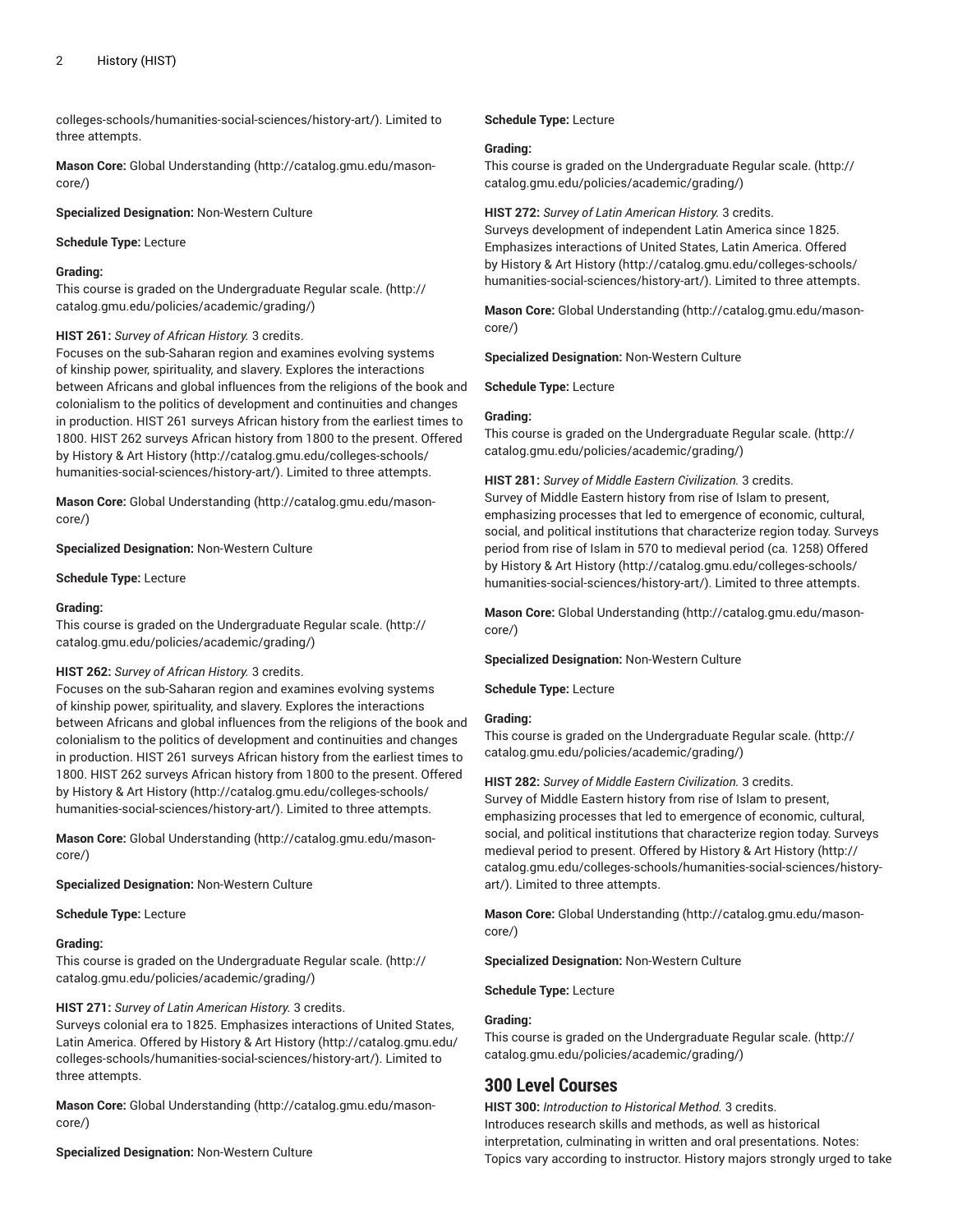HIST 300 as soon as possible after reaching 30 credits. Grade of C or better is required to graduate with BA in history. Students may repeat HIST 300 only with permission from the Department of History and Art History and repetitions are limited. Offered by History & Art [History](http://catalog.gmu.edu/colleges-schools/humanities-social-sciences/history-art/) ([http://catalog.gmu.edu/colleges-schools/humanities-social-sciences/](http://catalog.gmu.edu/colleges-schools/humanities-social-sciences/history-art/) [history-art/](http://catalog.gmu.edu/colleges-schools/humanities-social-sciences/history-art/)). Limited to three attempts.

**Mason Core:** [Synthesis \(http://catalog.gmu.edu/mason-core/](http://catalog.gmu.edu/mason-core/))

**Specialized Designation:** Mason Impact., Writing Intensive in Major

**Recommended Prerequisite:** History majors with 30 credits or permission of instructor.

#### **Registration Restrictions:**

Enrollment is limited to students with a major in History.

**Schedule Type:** Lecture

# **Grading:**

This course is graded on the [Undergraduate](http://catalog.gmu.edu/policies/academic/grading/) Regular scale. ([http://](http://catalog.gmu.edu/policies/academic/grading/) [catalog.gmu.edu/policies/academic/grading/\)](http://catalog.gmu.edu/policies/academic/grading/)

#### **HIST 301:** *Classical Greece.* 3 credits.

Political, social, economic, and cultural history of classical Greece from development of the city-state through 5th century. Offered by [History](http://catalog.gmu.edu/colleges-schools/humanities-social-sciences/history-art/) & Art [History \(http://catalog.gmu.edu/colleges-schools/humanities-social](http://catalog.gmu.edu/colleges-schools/humanities-social-sciences/history-art/)[sciences/history-art/](http://catalog.gmu.edu/colleges-schools/humanities-social-sciences/history-art/)). Limited to three attempts.

#### **Schedule Type:** Lecture

#### **Grading:**

This course is graded on the [Undergraduate](http://catalog.gmu.edu/policies/academic/grading/) Regular scale. ([http://](http://catalog.gmu.edu/policies/academic/grading/) [catalog.gmu.edu/policies/academic/grading/\)](http://catalog.gmu.edu/policies/academic/grading/)

# **HIST 302:** *Classical Rome.* 3 credits.

Political, social, economic, and cultural history of classical Rome from founding of the city through fall of Roman republic. Offered by [History](http://catalog.gmu.edu/colleges-schools/humanities-social-sciences/history-art/) & Art [History \(http://catalog.gmu.edu/colleges-schools/humanities-social](http://catalog.gmu.edu/colleges-schools/humanities-social-sciences/history-art/)[sciences/history-art/](http://catalog.gmu.edu/colleges-schools/humanities-social-sciences/history-art/)). Limited to three attempts.

#### **Schedule Type:** Lecture

# **Grading:**

This course is graded on the [Undergraduate](http://catalog.gmu.edu/policies/academic/grading/) Regular scale. ([http://](http://catalog.gmu.edu/policies/academic/grading/) [catalog.gmu.edu/policies/academic/grading/\)](http://catalog.gmu.edu/policies/academic/grading/)

#### **HIST 304:** *Western Europe in the Middle Ages.* 3 credits.

Survey of development of European society from collapse of Roman rule in 5th century to advent of Black Death in 14th century. Emphasizes political, social, cultural, and intellectual growth of society that developed from Roman, Catholic, and Germanic roots. Offered by [History](http://catalog.gmu.edu/colleges-schools/humanities-social-sciences/history-art/) & Art [History](http://catalog.gmu.edu/colleges-schools/humanities-social-sciences/history-art/) ([http://catalog.gmu.edu/colleges-schools/humanities-social](http://catalog.gmu.edu/colleges-schools/humanities-social-sciences/history-art/)[sciences/history-art/](http://catalog.gmu.edu/colleges-schools/humanities-social-sciences/history-art/)). Limited to three attempts.

**Recommended Prerequisite:** 6 hours of history or permission of instructor.

#### **Schedule Type:** Lecture

# **Grading:**

This course is graded on the [Undergraduate](http://catalog.gmu.edu/policies/academic/grading/) Regular scale. ([http://](http://catalog.gmu.edu/policies/academic/grading/) [catalog.gmu.edu/policies/academic/grading/\)](http://catalog.gmu.edu/policies/academic/grading/)

# **HIST 305:** *The Renaissance.* 3 credits.

Survey considering Renaissance as phenomenon rather than chronological period. Emphasizes growth of humanism in Italy in 14th and 15th centuries, development of new political concepts, and laicization of society. Includes transmission of these developments to transalpine Europe in late 15th and 16th centuries. Offered by [History](http://catalog.gmu.edu/colleges-schools/humanities-social-sciences/history-art/) & Art [History](http://catalog.gmu.edu/colleges-schools/humanities-social-sciences/history-art/) ([http://catalog.gmu.edu/colleges-schools/humanities-social](http://catalog.gmu.edu/colleges-schools/humanities-social-sciences/history-art/)[sciences/history-art/\)](http://catalog.gmu.edu/colleges-schools/humanities-social-sciences/history-art/). Limited to three attempts.

#### **Schedule Type:** Lecture

#### **Grading:**

This course is graded on the [Undergraduate](http://catalog.gmu.edu/policies/academic/grading/) Regular scale. ([http://](http://catalog.gmu.edu/policies/academic/grading/) [catalog.gmu.edu/policies/academic/grading/](http://catalog.gmu.edu/policies/academic/grading/))

# **HIST 306:** *The Reformation.* 3 credits.

Late medieval ecclesiastical conditions and reform movements, late scholasticism, Protestant Reformation, Catholic Reformation, dynastic rivalries, and religious wars. Concludes with Peace of Westphalia. Offered by History & Art [History \(http://catalog.gmu.edu/colleges-schools/](http://catalog.gmu.edu/colleges-schools/humanities-social-sciences/history-art/) [humanities-social-sciences/history-art/\)](http://catalog.gmu.edu/colleges-schools/humanities-social-sciences/history-art/). Limited to three attempts.

# **Schedule Type:** Lecture

# **Grading:**

This course is graded on the [Undergraduate](http://catalog.gmu.edu/policies/academic/grading/) Regular scale. ([http://](http://catalog.gmu.edu/policies/academic/grading/) [catalog.gmu.edu/policies/academic/grading/](http://catalog.gmu.edu/policies/academic/grading/))

# **HIST 307:** *Old Regime and Revolutionary Europe.* 3 credits.

Political, social, economic, and cultural history of Europe from 1648 to 1815. Crisis of authority, consolidation of the state, absolutism, colonial expansion, the Scientific Revolution and the Enlightenment, and the French Revolution and Napoleon. Offered by History & Art [History](http://catalog.gmu.edu/colleges-schools/humanities-social-sciences/history-art/) ([http://](http://catalog.gmu.edu/colleges-schools/humanities-social-sciences/history-art/) [catalog.gmu.edu/colleges-schools/humanities-social-sciences/history](http://catalog.gmu.edu/colleges-schools/humanities-social-sciences/history-art/)[art/\)](http://catalog.gmu.edu/colleges-schools/humanities-social-sciences/history-art/). Limited to three attempts.

# **Schedule Type:** Lecture

# **Grading:**

This course is graded on the [Undergraduate](http://catalog.gmu.edu/policies/academic/grading/) Regular scale. ([http://](http://catalog.gmu.edu/policies/academic/grading/) [catalog.gmu.edu/policies/academic/grading/](http://catalog.gmu.edu/policies/academic/grading/))

# **HIST 308:** *Nineteenth-Century Europe.* 3 credits.

History of Europe from Congress of Vienna to outbreak of World War I. Offered by [History](http://catalog.gmu.edu/colleges-schools/humanities-social-sciences/history-art/) & Art History [\(http://catalog.gmu.edu/colleges](http://catalog.gmu.edu/colleges-schools/humanities-social-sciences/history-art/)[schools/humanities-social-sciences/history-art/](http://catalog.gmu.edu/colleges-schools/humanities-social-sciences/history-art/)). Limited to three attempts.

**Schedule Type:** Lecture

# **Grading:**

This course is graded on the [Undergraduate](http://catalog.gmu.edu/policies/academic/grading/) Regular scale. ([http://](http://catalog.gmu.edu/policies/academic/grading/) [catalog.gmu.edu/policies/academic/grading/](http://catalog.gmu.edu/policies/academic/grading/))

# **HIST 309:** *Europe in Crisis: 1914-1948.* 3 credits.

Two world wars, the Great Depression, and political and cultural revolutions transformed Europe as never before. Explores causes and consequences of these tumultuous events, and concludes with consideration of reconstruction that caps period. Offered by [History](http://catalog.gmu.edu/colleges-schools/humanities-social-sciences/history-art/) & Art [History](http://catalog.gmu.edu/colleges-schools/humanities-social-sciences/history-art/) ([http://catalog.gmu.edu/colleges-schools/humanities-social](http://catalog.gmu.edu/colleges-schools/humanities-social-sciences/history-art/)[sciences/history-art/\)](http://catalog.gmu.edu/colleges-schools/humanities-social-sciences/history-art/). Limited to three attempts.

#### **Schedule Type:** Lecture

**Grading:**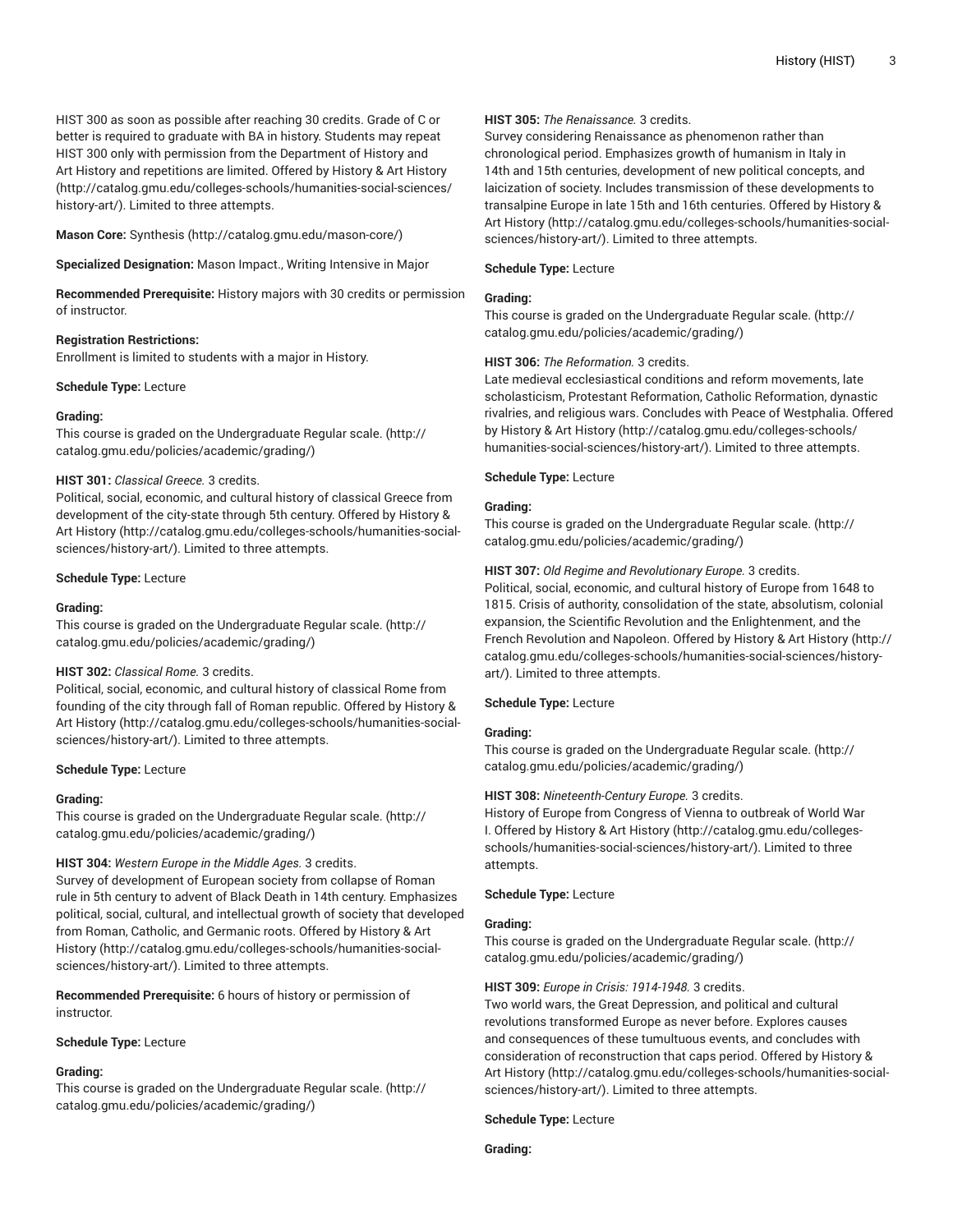This course is graded on the [Undergraduate](http://catalog.gmu.edu/policies/academic/grading/) Regular scale. ([http://](http://catalog.gmu.edu/policies/academic/grading/) [catalog.gmu.edu/policies/academic/grading/\)](http://catalog.gmu.edu/policies/academic/grading/)

# **HIST 312:** *Nationalism in Eastern Europe.* 3 credits.

Examines history of modern Eastern Europe from mid-19th century through collapse of communist regimes in 1989, and includes focus on Yugoslav wars of 1990s. Nationalism provides organizing theme; topic approached through literature, political, social, cultural, and new media sources. Class sessions emphasize discussion of central issues and sources. Offered by History & Art [History \(http://catalog.gmu.edu/](http://catalog.gmu.edu/colleges-schools/humanities-social-sciences/history-art/) [colleges-schools/humanities-social-sciences/history-art/](http://catalog.gmu.edu/colleges-schools/humanities-social-sciences/history-art/)). Limited to three attempts.

#### **Schedule Type:** Lecture

#### **Grading:**

This course is graded on the [Undergraduate](http://catalog.gmu.edu/policies/academic/grading/) Regular scale. ([http://](http://catalog.gmu.edu/policies/academic/grading/) [catalog.gmu.edu/policies/academic/grading/\)](http://catalog.gmu.edu/policies/academic/grading/)

#### **HIST 314:** *History of Germany.* 3 credits.

Political, diplomatic, economic, social, and cultural development of Germany from dissolution of Holy Roman Empire to present. Offered by History & Art [History](http://catalog.gmu.edu/colleges-schools/humanities-social-sciences/history-art/) ([http://catalog.gmu.edu/colleges-schools/](http://catalog.gmu.edu/colleges-schools/humanities-social-sciences/history-art/) [humanities-social-sciences/history-art/](http://catalog.gmu.edu/colleges-schools/humanities-social-sciences/history-art/)). Limited to three attempts.

#### **Schedule Type:** Lecture

#### **Grading:**

This course is graded on the [Undergraduate](http://catalog.gmu.edu/policies/academic/grading/) Regular scale. ([http://](http://catalog.gmu.edu/policies/academic/grading/) [catalog.gmu.edu/policies/academic/grading/\)](http://catalog.gmu.edu/policies/academic/grading/)

# **HIST 315:** *STEM and Society: A History.* 3 credits.

Students will use case histories to explore the cultural and social aspects of global STEM development during the Scientific and Industrial Revolutions, roughly the period from 1700 to 1900. Students will be required to critically analyze articles, books chapters, other readings and media, and articulate their findings and viewpoints in classroom and online discussions and presentations. They will also work in a team project which will present its results to the class in live and online formats. Offered by History & Art [History](http://catalog.gmu.edu/colleges-schools/humanities-social-sciences/history-art/) ([http://catalog.gmu.edu/](http://catalog.gmu.edu/colleges-schools/humanities-social-sciences/history-art/) [colleges-schools/humanities-social-sciences/history-art/](http://catalog.gmu.edu/colleges-schools/humanities-social-sciences/history-art/)). Limited to three attempts.

**Mason Core:** [Global Understanding](http://catalog.gmu.edu/mason-core/) ([http://catalog.gmu.edu/mason](http://catalog.gmu.edu/mason-core/)[core/\)](http://catalog.gmu.edu/mason-core/)

#### **Schedule Type:** Lecture

#### **Grading:**

This course is graded on the [Undergraduate](http://catalog.gmu.edu/policies/academic/grading/) Regular scale. ([http://](http://catalog.gmu.edu/policies/academic/grading/) [catalog.gmu.edu/policies/academic/grading/\)](http://catalog.gmu.edu/policies/academic/grading/)

# **HIST 316:** *History of Modern Architecture.* 3 credits.

This course covers the history of modern architecture in the Western world from the mid-19th century to the present. Introduces movements such as Art Nouveau, Futurism, Modernism, and Post-Modernism in their political, social, and cultural contexts. Offered by [History](http://catalog.gmu.edu/colleges-schools/humanities-social-sciences/history-art/) & Art History ([http://catalog.gmu.edu/colleges-schools/humanities-social-sciences/](http://catalog.gmu.edu/colleges-schools/humanities-social-sciences/history-art/) [history-art/](http://catalog.gmu.edu/colleges-schools/humanities-social-sciences/history-art/)). Limited to three attempts.

**Mason Core:** [Arts](http://catalog.gmu.edu/mason-core/) ([http://catalog.gmu.edu/mason-core/\)](http://catalog.gmu.edu/mason-core/)

**Schedule Type:** Lecture

**Grading:**

This course is graded on the [Undergraduate](http://catalog.gmu.edu/policies/academic/grading/) Regular scale. ([http://](http://catalog.gmu.edu/policies/academic/grading/) [catalog.gmu.edu/policies/academic/grading/](http://catalog.gmu.edu/policies/academic/grading/))

#### **HIST 321:** *Modern France.* 3 credits.

Surveys two centuries of French history presenting an introduction to the multidisciplinary study of culture, politics, and society. Course begins with the 1789 French Revolution, covering the nation's long and difficult transition to democracy and ends with the consideration of enduring discourses of liberty, equality, and secularism in the contemporary political and social landscape. Covers major events such as revolutions, wars, and uprisings, as well as the experiences of ordinary citizens, social practices, and cultural techniques. Offered by History & Art [History](http://catalog.gmu.edu/colleges-schools/humanities-social-sciences/history-art/) [\(http://catalog.gmu.edu/colleges-schools/humanities-social-sciences/](http://catalog.gmu.edu/colleges-schools/humanities-social-sciences/history-art/) [history-art/\)](http://catalog.gmu.edu/colleges-schools/humanities-social-sciences/history-art/). Limited to three attempts.

#### **Schedule Type:** Lecture

#### **Grading:**

This course is graded on the [Undergraduate](http://catalog.gmu.edu/policies/academic/grading/) Regular scale. ([http://](http://catalog.gmu.edu/policies/academic/grading/) [catalog.gmu.edu/policies/academic/grading/](http://catalog.gmu.edu/policies/academic/grading/))

# **HIST 322:** *Modern Britain.* 3 credits.

History of Britain from mid-18th century to present. Focuses on social, political, and economic transformations of industrialization; culture of 19th-century industrial society; problems of late 19th-century economic competition and imperialism; creation of welfare state; and experience of post-World War II political, social, and economic realignments. Offered by History & Art [History \(http://catalog.gmu.edu/colleges-schools/](http://catalog.gmu.edu/colleges-schools/humanities-social-sciences/history-art/) [humanities-social-sciences/history-art/\)](http://catalog.gmu.edu/colleges-schools/humanities-social-sciences/history-art/). Limited to three attempts.

**Recommended Prerequisite:** 6 hours of history or permission of instructor.

#### **Schedule Type:** Lecture

#### **Grading:**

This course is graded on the [Undergraduate](http://catalog.gmu.edu/policies/academic/grading/) Regular scale. ([http://](http://catalog.gmu.edu/policies/academic/grading/) [catalog.gmu.edu/policies/academic/grading/](http://catalog.gmu.edu/policies/academic/grading/))

# **HIST 326:** *Stalinism.* 3 credits.

Examines Josef Stalin and Stalinism as a political, economic, social, and cultural system, with a focus on the period from Lenin's death in 1924 through Stalin's death in 1953. Explores the history of rapid industrialization, collectivization of agriculture, famine, terror, war, Cold War, and human suffering in the Soviet Union and Eastern Europe. Offered by History & Art [History \(http://catalog.gmu.edu/colleges-schools/](http://catalog.gmu.edu/colleges-schools/humanities-social-sciences/history-art/) [humanities-social-sciences/history-art/\)](http://catalog.gmu.edu/colleges-schools/humanities-social-sciences/history-art/). Limited to three attempts.

**Specialized Designation:** Non-Western Culture

**Schedule Type:** Lecture

# **Grading:**

This course is graded on the [Undergraduate](http://catalog.gmu.edu/policies/academic/grading/) Regular scale. ([http://](http://catalog.gmu.edu/policies/academic/grading/) [catalog.gmu.edu/policies/academic/grading/](http://catalog.gmu.edu/policies/academic/grading/))

**HIST 327:** *The Soviet Union and Russia Since World War II.* 3 credits. Analyzes the Soviet Union, the Cold War "enemy" of the United States, from victory in World War II under Joseph Stalin through collapse in 1991. Studies the fifteen independent countries that emerged from the Soviet collapse, including Russia, the Baltic States, Ukraine, Belarus, Moldova, Central Asia, and the Caucasus, which continue to influence world politics and culture today. Offered by [History](http://catalog.gmu.edu/colleges-schools/humanities-social-sciences/history-art/) & Art History ([http://](http://catalog.gmu.edu/colleges-schools/humanities-social-sciences/history-art/)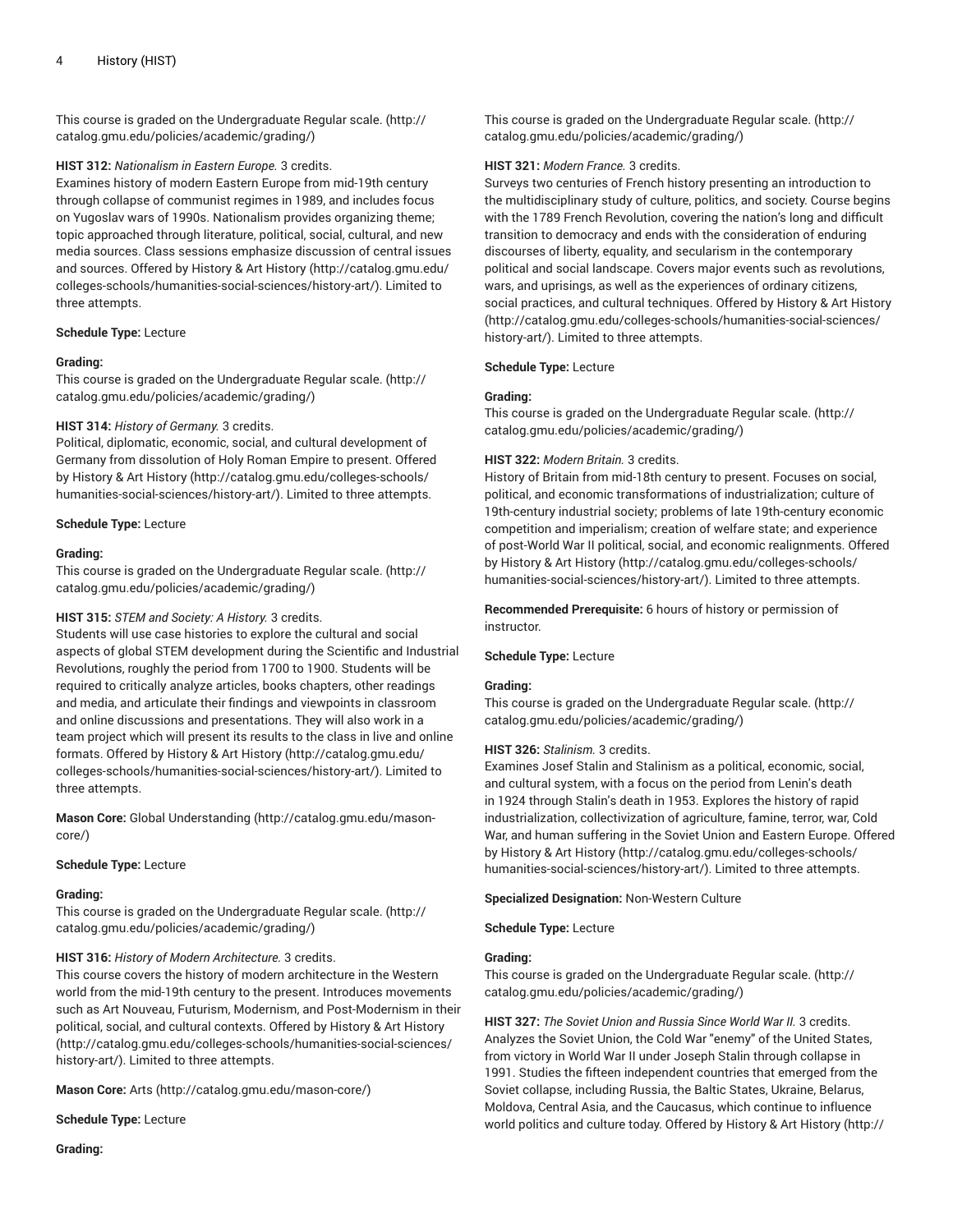[catalog.gmu.edu/colleges-schools/humanities-social-sciences/history](http://catalog.gmu.edu/colleges-schools/humanities-social-sciences/history-art/)[art/](http://catalog.gmu.edu/colleges-schools/humanities-social-sciences/history-art/)). Limited to three attempts.

**Specialized Designation:** Non-Western Culture

#### **Schedule Type:** Lecture

# **Grading:**

This course is graded on the [Undergraduate](http://catalog.gmu.edu/policies/academic/grading/) Regular scale. ([http://](http://catalog.gmu.edu/policies/academic/grading/) [catalog.gmu.edu/policies/academic/grading/\)](http://catalog.gmu.edu/policies/academic/grading/)

# **HIST 328:** *Rise of Russia.* 3 credits.

Political, social, and cultural development of Russia from early times to the end of the 19th century. Offered by [History](http://catalog.gmu.edu/colleges-schools/humanities-social-sciences/history-art/) & Art History [\(http://](http://catalog.gmu.edu/colleges-schools/humanities-social-sciences/history-art/) [catalog.gmu.edu/colleges-schools/humanities-social-sciences/history](http://catalog.gmu.edu/colleges-schools/humanities-social-sciences/history-art/)[art/](http://catalog.gmu.edu/colleges-schools/humanities-social-sciences/history-art/)). Limited to three attempts.

**Mason Core:** [Global Understanding](http://catalog.gmu.edu/mason-core/) ([http://catalog.gmu.edu/mason](http://catalog.gmu.edu/mason-core/)[core/\)](http://catalog.gmu.edu/mason-core/)

**Specialized Designation:** Non-Western Culture

#### **Schedule Type:** Lecture

#### **Grading:**

This course is graded on the [Undergraduate](http://catalog.gmu.edu/policies/academic/grading/) Regular scale. ([http://](http://catalog.gmu.edu/policies/academic/grading/) [catalog.gmu.edu/policies/academic/grading/\)](http://catalog.gmu.edu/policies/academic/grading/)

# **HIST 329:** *Modern Russia and the Soviet Union.* 3 credits.

Russia and the Soviet Union from the early 20th century to the present. Focuses on the Russian Revolution and the political, social, cultural, and economic developments of the Soviet and post-Soviet eras. Offered by History & Art [History](http://catalog.gmu.edu/colleges-schools/humanities-social-sciences/history-art/) ([http://catalog.gmu.edu/colleges-schools/](http://catalog.gmu.edu/colleges-schools/humanities-social-sciences/history-art/) [humanities-social-sciences/history-art/](http://catalog.gmu.edu/colleges-schools/humanities-social-sciences/history-art/)). Limited to three attempts.

**Mason Core:** [Global Understanding](http://catalog.gmu.edu/mason-core/) ([http://catalog.gmu.edu/mason](http://catalog.gmu.edu/mason-core/)[core/\)](http://catalog.gmu.edu/mason-core/)

**Specialized Designation:** Non-Western Culture

**Schedule Type:** Lecture

#### **Grading:**

This course is graded on the [Undergraduate](http://catalog.gmu.edu/policies/academic/grading/) Regular scale. ([http://](http://catalog.gmu.edu/policies/academic/grading/) [catalog.gmu.edu/policies/academic/grading/\)](http://catalog.gmu.edu/policies/academic/grading/)

#### **HIST 334:** *American Scriptures.* 3 credits.

In this course, students will analyze texts that Americans have treated as "scripture." Students will read texts that present themselves as scripture, such as selections from the Book of Mormon and a Holy Sacred and Divine Roll and Book (a Shaker text). They will also read texts that have attained a sort of canonicity within American culture, such as the Declaration of Independence and Martin Luther King Jr.'s "Letter from Birmingham Jail." Students will thus gain more than a valuable familiarity with a variety of American religious traditions. They will also reflect on the way that, even in a digital age, texts continue to shape American identity. Offered by [History](http://catalog.gmu.edu/colleges-schools/humanities-social-sciences/history-art/) & Art History ([http://catalog.gmu.edu/](http://catalog.gmu.edu/colleges-schools/humanities-social-sciences/history-art/) [colleges-schools/humanities-social-sciences/history-art/](http://catalog.gmu.edu/colleges-schools/humanities-social-sciences/history-art/)). Limited to three attempts. Equivalent to RELI 334.

**Mason Core:** [Literature](http://catalog.gmu.edu/mason-core/) ([http://catalog.gmu.edu/mason-core/\)](http://catalog.gmu.edu/mason-core/)

**Schedule Type:** Lecture

**Grading:**

This course is graded on the [Undergraduate](http://catalog.gmu.edu/policies/academic/grading/) Regular scale. ([http://](http://catalog.gmu.edu/policies/academic/grading/) [catalog.gmu.edu/policies/academic/grading/](http://catalog.gmu.edu/policies/academic/grading/))

**HIST 335:** *The African American Experience in the United States: African Background to 1885.* 3 credits.

History of African American experience in United States including African origins; trans-Atlantic slave trade; development of slavery in colonial, revolutionary, and antebellum periods; abolitionist movements; and African American participation in Civil War and during Reconstruction. Offered by [History](http://catalog.gmu.edu/colleges-schools/humanities-social-sciences/history-art/) & Art History ([http://catalog.gmu.edu/colleges](http://catalog.gmu.edu/colleges-schools/humanities-social-sciences/history-art/)[schools/humanities-social-sciences/history-art/](http://catalog.gmu.edu/colleges-schools/humanities-social-sciences/history-art/)). Limited to three attempts.

# **Schedule Type:** Lecture

# **Grading:**

This course is graded on the [Undergraduate](http://catalog.gmu.edu/policies/academic/grading/) Regular scale. ([http://](http://catalog.gmu.edu/policies/academic/grading/) [catalog.gmu.edu/policies/academic/grading/](http://catalog.gmu.edu/policies/academic/grading/))

# **HIST 336:** *The African American Experience in the United States: Reconstruction to the Present.* 3 credits.

History of African American life in post-slavery America, and rise and consequences of racial segregation in 19th and 20th centuries. Examines African American response to continued racial inequality and repression. Covers great migration, urbanization, black nationalism, and civil rights era, as well as contemporary debates about race. Offered by [History](http://catalog.gmu.edu/colleges-schools/humanities-social-sciences/history-art/) & Art [History](http://catalog.gmu.edu/colleges-schools/humanities-social-sciences/history-art/) ([http://catalog.gmu.edu/colleges-schools/humanities-social](http://catalog.gmu.edu/colleges-schools/humanities-social-sciences/history-art/)[sciences/history-art/\)](http://catalog.gmu.edu/colleges-schools/humanities-social-sciences/history-art/). Limited to three attempts.

#### **Schedule Type:** Lecture

# **Grading:**

This course is graded on the [Undergraduate](http://catalog.gmu.edu/policies/academic/grading/) Regular scale. ([http://](http://catalog.gmu.edu/policies/academic/grading/) [catalog.gmu.edu/policies/academic/grading/](http://catalog.gmu.edu/policies/academic/grading/))

# **HIST 339:** *History of Baseball.* 3 credits.

Examines development of baseball in U.S. context of labor, intellectual, economic and political events including racial segregation. Offered by History & Art [History \(http://catalog.gmu.edu/colleges-schools/](http://catalog.gmu.edu/colleges-schools/humanities-social-sciences/history-art/) [humanities-social-sciences/history-art/\)](http://catalog.gmu.edu/colleges-schools/humanities-social-sciences/history-art/). Limited to three attempts.

#### **Schedule Type:** Lecture

#### **Grading:**

This course is graded on the [Undergraduate](http://catalog.gmu.edu/policies/academic/grading/) Regular scale. ([http://](http://catalog.gmu.edu/policies/academic/grading/) [catalog.gmu.edu/policies/academic/grading/](http://catalog.gmu.edu/policies/academic/grading/))

**HIST 340:** *Basketball and the American Experience.* 3 credits. Explores history of basketball in the United States since the late 1800s. Examines how basketball reflects and informs attitudes toward race, ethnicity, gender, and national identity. Possible topics include YMCA movement, Jews in basketball, racial segregation, growth of college basketball, international politics, evolution of black aesthetic, ABA-NBA merger, women's basketball, Magic Johnson-Larry Bird rivalry, Michael Jordan, and basketball's professionalization, commercialization, and globalization. Offered by History & Art [History \(http://catalog.gmu.edu/](http://catalog.gmu.edu/colleges-schools/humanities-social-sciences/history-art/) [colleges-schools/humanities-social-sciences/history-art/](http://catalog.gmu.edu/colleges-schools/humanities-social-sciences/history-art/)). Limited to three attempts.

**Schedule Type:** Lecture

# **Grading:**

This course is graded on the [Undergraduate](http://catalog.gmu.edu/policies/academic/grading/) Regular scale. ([http://](http://catalog.gmu.edu/policies/academic/grading/) [catalog.gmu.edu/policies/academic/grading/](http://catalog.gmu.edu/policies/academic/grading/))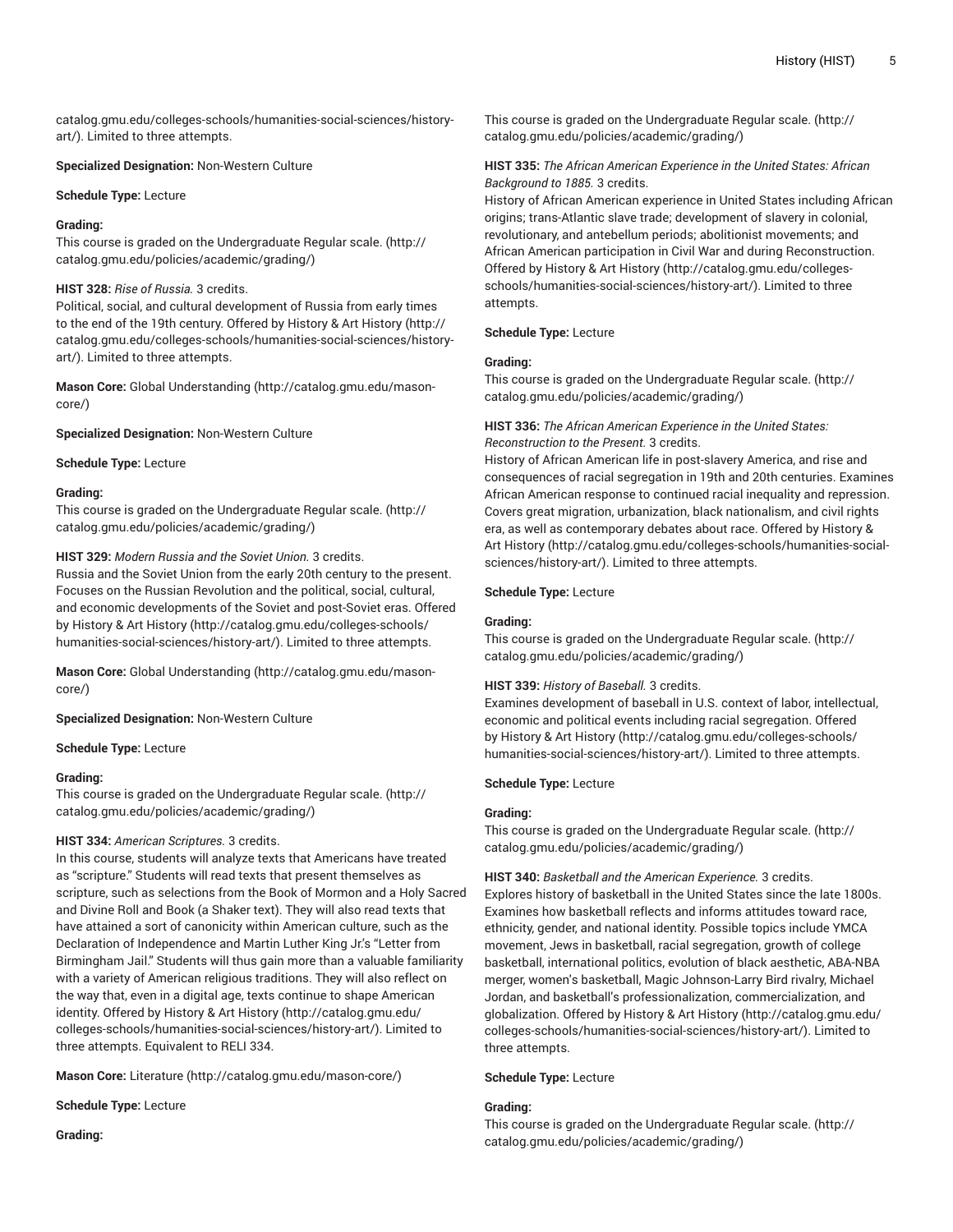# **HIST 341:** *History of Sport in the United States.* 3 credits.

Examines the roots of American sport in colonial play and recreation, the emergence of organized and national sports, issues of gender and race in the sporting world, and the intersection of U.S. sport with events such as the Civil Rights Movement and the Cold War. Offered by [History](http://catalog.gmu.edu/colleges-schools/humanities-social-sciences/history-art/) & Art [History](http://catalog.gmu.edu/colleges-schools/humanities-social-sciences/history-art/) ([http://catalog.gmu.edu/colleges-schools/humanities-social](http://catalog.gmu.edu/colleges-schools/humanities-social-sciences/history-art/)[sciences/history-art/](http://catalog.gmu.edu/colleges-schools/humanities-social-sciences/history-art/)). Limited to three attempts.

# **Schedule Type:** Lecture

# **Grading:**

This course is graded on the [Undergraduate](http://catalog.gmu.edu/policies/academic/grading/) Regular scale. ([http://](http://catalog.gmu.edu/policies/academic/grading/) [catalog.gmu.edu/policies/academic/grading/\)](http://catalog.gmu.edu/policies/academic/grading/)

**HIST 342:** *History of the Olympics and the United States.* 3 credits. Traces history of American participation in the Olympics from 1896 to the present. Topics may include American leadership in the Olympic Movement, the historical legacy of American Olympic host cities, American Imperialism, Nazism, issues of race, gender and ethnicity in the Olympics, the Cold War and Olympic boycotts, and commercialization of sport. Offered by History & Art [History](http://catalog.gmu.edu/colleges-schools/humanities-social-sciences/history-art/) ([http://catalog.gmu.edu/](http://catalog.gmu.edu/colleges-schools/humanities-social-sciences/history-art/) [colleges-schools/humanities-social-sciences/history-art/](http://catalog.gmu.edu/colleges-schools/humanities-social-sciences/history-art/)). Limited to three attempts.

#### **Schedule Type:** Lecture

#### **Grading:**

This course is graded on the [Undergraduate](http://catalog.gmu.edu/policies/academic/grading/) Regular scale. ([http://](http://catalog.gmu.edu/policies/academic/grading/) [catalog.gmu.edu/policies/academic/grading/\)](http://catalog.gmu.edu/policies/academic/grading/)

#### **HIST 343:** *Women during the Enslavement Era.* 3 credits.

This course examines the history of African American women in antebellum America, both the general experiences of enslaved and nominally free women, and the lives of noted women who were involved in the public arena as orators, writers, preachers, abolitionists and women's rights activists. Within the context of the national political debates and compromises that took place on the issue of slavery and the status of free blacks, the course uses an intersectional analysis in examining the effect of gender, class and race on the development of ideologies concerning abolition, colonization, women's rights and enslavement. Offered by History & Art [History \(http://catalog.gmu.edu/](http://catalog.gmu.edu/colleges-schools/humanities-social-sciences/history-art/) [colleges-schools/humanities-social-sciences/history-art/](http://catalog.gmu.edu/colleges-schools/humanities-social-sciences/history-art/)). Limited to three attempts.

#### **Schedule Type:** Lecture

#### **Grading:**

This course is graded on the [Undergraduate](http://catalog.gmu.edu/policies/academic/grading/) Regular scale. ([http://](http://catalog.gmu.edu/policies/academic/grading/) [catalog.gmu.edu/policies/academic/grading/\)](http://catalog.gmu.edu/policies/academic/grading/)

# **HIST 344:** *Black Social Movements.* 3 credits.

The course examines the underlying causes of the increased violence and oppression African Americans faced post-Reconstruction and the organizational responses of blacks to the drastic curtailment of their basic rights. During this period of Jim Crow ascendancy, African American life was circumscribed by race riots and lynching, police brutality, segregation, job exclusion, housing discrimination, unequal educational opportunities and disfranchisement. Race and gender ideology figured prominently in white justification for violence and the restrictions meted out against blacks. In addition to examining the changing political and economic conditions that gave rise to various protest and civil rights organizations and movements, the course analyzes the different personalities and ideologies of leaders in these organizations, explores the divisions that sometimes impeded a

movement's effectiveness, and investigates the gendered meanings of what it meant to be black and white in America. Offered by [History](http://catalog.gmu.edu/colleges-schools/humanities-social-sciences/history-art/) & Art [History](http://catalog.gmu.edu/colleges-schools/humanities-social-sciences/history-art/) [\(http://catalog.gmu.edu/colleges-schools/humanities-social](http://catalog.gmu.edu/colleges-schools/humanities-social-sciences/history-art/)[sciences/history-art/\)](http://catalog.gmu.edu/colleges-schools/humanities-social-sciences/history-art/). Limited to three attempts.

#### **Schedule Type:** Lecture

#### **Grading:**

This course is graded on the [Undergraduate](http://catalog.gmu.edu/policies/academic/grading/) Regular scale. ([http://](http://catalog.gmu.edu/policies/academic/grading/) [catalog.gmu.edu/policies/academic/grading/](http://catalog.gmu.edu/policies/academic/grading/))

**HIST 345:** *Women's Activism: From Jim Crow to Black Power.* 3 credits. At the turn of the 20th century popular culture categorized African American women as desexualized Mammies or immoral Jezebels. These devastating depictions were also linked to the myth of black men as hypersexual rapists of white women whose image was infused with a heightened purity. This course examines the simultaneous struggles of black women to defend their name and fight all forms of race and sex proscriptions from the turn of the century period of Jim Crow segregation and disfranchisement through the Civil Rights and Black Power Movements of the 1960s. This course establishes that the activism of women was central to struggles to overturn segregation, end lynching, and secure political and civil rights. The course explores the effects of sexist and racist ideologies on their lives and activism, the changes in their economic and political status, the legal and social barriers they faced, and the ways in which they were defined within families and within popular culture. Offered by [History](http://catalog.gmu.edu/colleges-schools/humanities-social-sciences/history-art/) & Art History [\(http://catalog.gmu.edu/colleges-schools/humanities-social-sciences/](http://catalog.gmu.edu/colleges-schools/humanities-social-sciences/history-art/) [history-art/\)](http://catalog.gmu.edu/colleges-schools/humanities-social-sciences/history-art/). Limited to three attempts.

# **Schedule Type:** Lecture

#### **Grading:**

This course is graded on the [Undergraduate](http://catalog.gmu.edu/policies/academic/grading/) Regular scale. ([http://](http://catalog.gmu.edu/policies/academic/grading/) [catalog.gmu.edu/policies/academic/grading/](http://catalog.gmu.edu/policies/academic/grading/))

# **HIST 350:** *U.S. Women's History.* 3 credits.

History of women and their changing status and gender roles in American society from colonial period through "second wave" of feminism in 1970s. Explores images and lives of women of different class, ethnic, and regional origins. Also focuses on women's political, economic, and legal conditions, and changes in them. Offered by History & Art [History](http://catalog.gmu.edu/colleges-schools/humanities-social-sciences/history-art/) ([http://](http://catalog.gmu.edu/colleges-schools/humanities-social-sciences/history-art/) [catalog.gmu.edu/colleges-schools/humanities-social-sciences/history](http://catalog.gmu.edu/colleges-schools/humanities-social-sciences/history-art/)[art/\)](http://catalog.gmu.edu/colleges-schools/humanities-social-sciences/history-art/). Limited to three attempts.

#### **Schedule Type:** Lecture

#### **Grading:**

This course is graded on the [Undergraduate](http://catalog.gmu.edu/policies/academic/grading/) Regular scale. ([http://](http://catalog.gmu.edu/policies/academic/grading/) [catalog.gmu.edu/policies/academic/grading/](http://catalog.gmu.edu/policies/academic/grading/))

# **HIST 351:** *History of the Old South.* 3 credits.

History of South to outbreak of Civil War, with particular emphasis on rise of sectionalism. Focuses on development of distinct Southern culture through emergence of economic, political, social, agricultural, and intellectual institutions. Offered by History & Art [History](http://catalog.gmu.edu/colleges-schools/humanities-social-sciences/history-art/) ([http://](http://catalog.gmu.edu/colleges-schools/humanities-social-sciences/history-art/) [catalog.gmu.edu/colleges-schools/humanities-social-sciences/history](http://catalog.gmu.edu/colleges-schools/humanities-social-sciences/history-art/)[art/\)](http://catalog.gmu.edu/colleges-schools/humanities-social-sciences/history-art/). Limited to three attempts.

#### **Schedule Type:** Lecture

# **Grading:**

This course is graded on the [Undergraduate](http://catalog.gmu.edu/policies/academic/grading/) Regular scale. ([http://](http://catalog.gmu.edu/policies/academic/grading/) [catalog.gmu.edu/policies/academic/grading/](http://catalog.gmu.edu/policies/academic/grading/))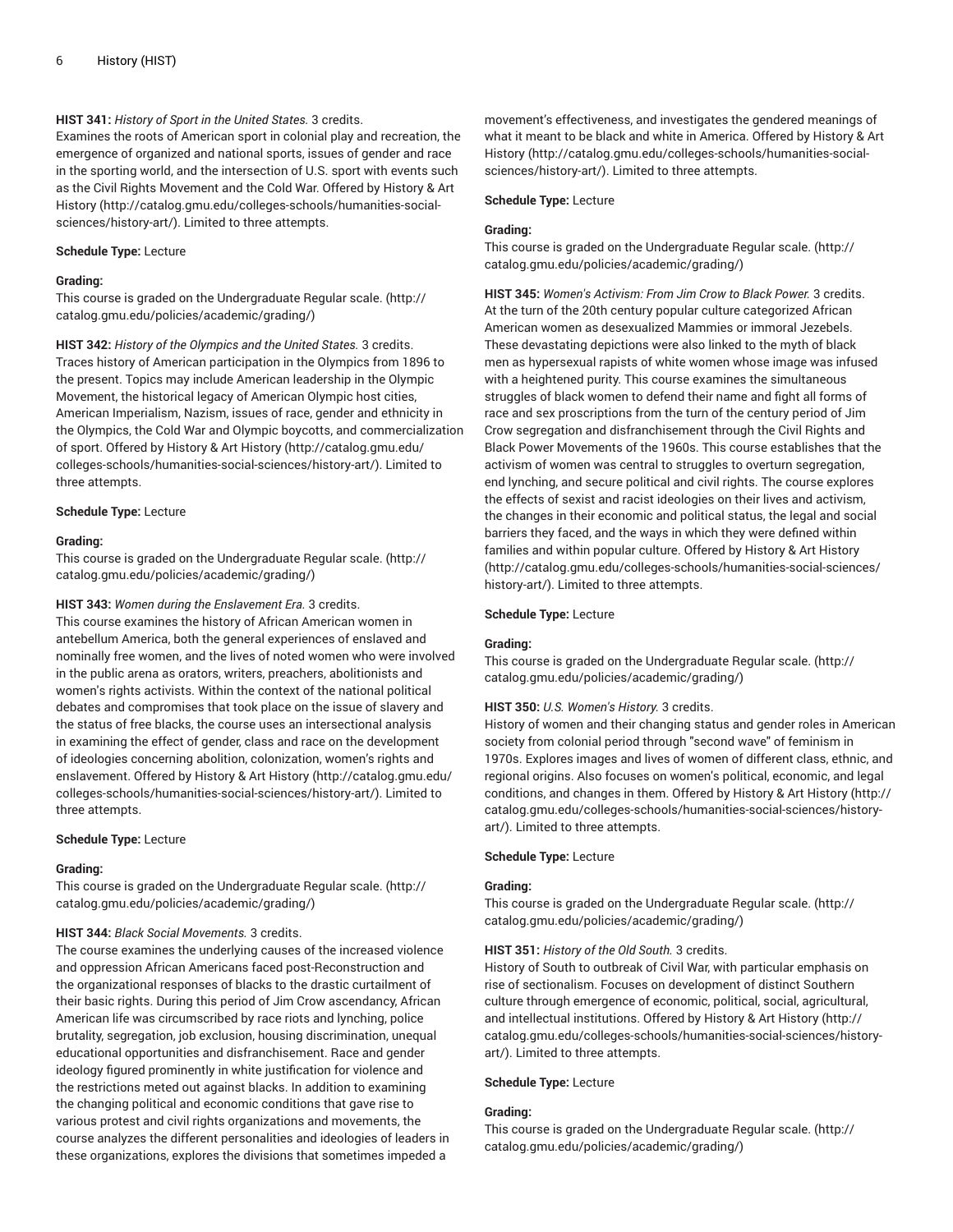# **HIST 352:** *The South since 1865.* 3 credits.

History of South during Reconstruction, Redeemer era, and New South, with particular emphasis on race relations. Covers political, economic, cultural, and intellectual development from aftermath of war. Offered by History & Art [History](http://catalog.gmu.edu/colleges-schools/humanities-social-sciences/history-art/) ([http://catalog.gmu.edu/colleges-schools/](http://catalog.gmu.edu/colleges-schools/humanities-social-sciences/history-art/) [humanities-social-sciences/history-art/](http://catalog.gmu.edu/colleges-schools/humanities-social-sciences/history-art/)). Limited to three attempts.

# **Schedule Type:** Lecture

# **Grading:**

This course is graded on the [Undergraduate](http://catalog.gmu.edu/policies/academic/grading/) Regular scale. ([http://](http://catalog.gmu.edu/policies/academic/grading/) [catalog.gmu.edu/policies/academic/grading/\)](http://catalog.gmu.edu/policies/academic/grading/)

#### **HIST 353:** *History of Traditional China.* 3 credits.

China from earliest times to period of modern Western intrusion. Development of traditional Chinese culture, society, and government. Offered by History & Art [History \(http://catalog.gmu.edu/colleges](http://catalog.gmu.edu/colleges-schools/humanities-social-sciences/history-art/)[schools/humanities-social-sciences/history-art/\)](http://catalog.gmu.edu/colleges-schools/humanities-social-sciences/history-art/). Limited to three attempts.

**Specialized Designation:** Non-Western Culture

#### **Schedule Type:** Lecture

#### **Grading:**

This course is graded on the [Undergraduate](http://catalog.gmu.edu/policies/academic/grading/) Regular scale. ([http://](http://catalog.gmu.edu/policies/academic/grading/) [catalog.gmu.edu/policies/academic/grading/\)](http://catalog.gmu.edu/policies/academic/grading/)

#### **HIST 354:** *Modern China.* 3 credits.

China from 1644 to the People's Republic of China. Emphasizes coming of West and various stages of Chinese reaction. Offered by [History](http://catalog.gmu.edu/colleges-schools/humanities-social-sciences/history-art/) & Art [History](http://catalog.gmu.edu/colleges-schools/humanities-social-sciences/history-art/) ([http://catalog.gmu.edu/colleges-schools/humanities-social](http://catalog.gmu.edu/colleges-schools/humanities-social-sciences/history-art/)[sciences/history-art/](http://catalog.gmu.edu/colleges-schools/humanities-social-sciences/history-art/)). Limited to three attempts.

**Mason Core:** [Global Understanding](http://catalog.gmu.edu/mason-core/) ([http://catalog.gmu.edu/mason](http://catalog.gmu.edu/mason-core/)[core/\)](http://catalog.gmu.edu/mason-core/)

# **Specialized Designation:** Non-Western Culture

#### **Schedule Type:** Lecture

#### **Grading:**

This course is graded on the [Undergraduate](http://catalog.gmu.edu/policies/academic/grading/) Regular scale. ([http://](http://catalog.gmu.edu/policies/academic/grading/) [catalog.gmu.edu/policies/academic/grading/\)](http://catalog.gmu.edu/policies/academic/grading/)

#### **HIST 356:** *Modern Japan.* 3 credits.

Japan from Meiji Restoration to World War II. Emphasizes Japan's modernization in face of challenge. Offered by [History](http://catalog.gmu.edu/colleges-schools/humanities-social-sciences/history-art/) & Art History ([http://catalog.gmu.edu/colleges-schools/humanities-social-sciences/](http://catalog.gmu.edu/colleges-schools/humanities-social-sciences/history-art/) [history-art/](http://catalog.gmu.edu/colleges-schools/humanities-social-sciences/history-art/)). Limited to three attempts.

**Mason Core:** [Global Understanding](http://catalog.gmu.edu/mason-core/) ([http://catalog.gmu.edu/mason](http://catalog.gmu.edu/mason-core/)[core/\)](http://catalog.gmu.edu/mason-core/)

**Specialized Designation:** Non-Western Culture

**Schedule Type:** Lecture

# **Grading:**

This course is graded on the [Undergraduate](http://catalog.gmu.edu/policies/academic/grading/) Regular scale. ([http://](http://catalog.gmu.edu/policies/academic/grading/) [catalog.gmu.edu/policies/academic/grading/\)](http://catalog.gmu.edu/policies/academic/grading/)

# **HIST 357:** *Postwar Japan.* 3 credits.

History of Japan from World War II to present. Examines Japanese experience of several key moments: Japan's defeat in Pacific War, reconstruction during U.S. occupation, rise to economic prominence

during 1960s and 1970s, and cultural and international identity crisis during 1980s and 1990s. Offered by History & Art [History](http://catalog.gmu.edu/colleges-schools/humanities-social-sciences/history-art/) ([http://](http://catalog.gmu.edu/colleges-schools/humanities-social-sciences/history-art/) [catalog.gmu.edu/colleges-schools/humanities-social-sciences/history](http://catalog.gmu.edu/colleges-schools/humanities-social-sciences/history-art/)[art/\)](http://catalog.gmu.edu/colleges-schools/humanities-social-sciences/history-art/). Limited to three attempts.

**Mason Core:** [Global Understanding \(http://catalog.gmu.edu/mason](http://catalog.gmu.edu/mason-core/)[core/](http://catalog.gmu.edu/mason-core/))

# **Specialized Designation:** Non-Western Culture

**Schedule Type:** Lecture

# **Grading:**

This course is graded on the [Undergraduate](http://catalog.gmu.edu/policies/academic/grading/) Regular scale. ([http://](http://catalog.gmu.edu/policies/academic/grading/) [catalog.gmu.edu/policies/academic/grading/](http://catalog.gmu.edu/policies/academic/grading/))

# **HIST 358:** *Post-1949 China.* 3 credits.

Puts People's Republic of CHINA (PRC) into historical context by assessing legacies of China's socialist revolution (1949-1976) and postsocialist reforms (1978-present). Explores revolutionary heritage of the Chinese Communist Party, goals and agendas of china's socialist state, ideologies and policies shaping urban and rural development, individual agency and responses to revolutionary mass mobilization and market reforms. Offered by [History](http://catalog.gmu.edu/colleges-schools/humanities-social-sciences/history-art/) & Art History [\(http://catalog.gmu.edu/](http://catalog.gmu.edu/colleges-schools/humanities-social-sciences/history-art/) [colleges-schools/humanities-social-sciences/history-art/](http://catalog.gmu.edu/colleges-schools/humanities-social-sciences/history-art/)). Limited to three attempts.

**Mason Core:** [Global Understanding \(http://catalog.gmu.edu/mason](http://catalog.gmu.edu/mason-core/)[core/](http://catalog.gmu.edu/mason-core/))

#### **Specialized Designation:** Non-Western Culture

#### **Schedule Type:** Lecture

#### **Grading:**

This course is graded on the [Undergraduate](http://catalog.gmu.edu/policies/academic/grading/) Regular scale. ([http://](http://catalog.gmu.edu/policies/academic/grading/) [catalog.gmu.edu/policies/academic/grading/](http://catalog.gmu.edu/policies/academic/grading/))

# **HIST 360:** *History of South Africa.* 3 credits.

Explores the historical processes that led to the rise of African kingdoms, colonialism, industrialization, resistance movements, and legalized segregation. Offered by History & Art [History \(http://catalog.gmu.edu/](http://catalog.gmu.edu/colleges-schools/humanities-social-sciences/history-art/) [colleges-schools/humanities-social-sciences/history-art/](http://catalog.gmu.edu/colleges-schools/humanities-social-sciences/history-art/)). Limited to three attempts.

**Mason Core:** [Global Understanding \(http://catalog.gmu.edu/mason](http://catalog.gmu.edu/mason-core/)[core/](http://catalog.gmu.edu/mason-core/))

**Specialized Designation:** Non-Western Culture

**Schedule Type:** Lecture

# **Grading:**

This course is graded on the [Undergraduate](http://catalog.gmu.edu/policies/academic/grading/) Regular scale. ([http://](http://catalog.gmu.edu/policies/academic/grading/) [catalog.gmu.edu/policies/academic/grading/](http://catalog.gmu.edu/policies/academic/grading/))

**HIST 364:** *Revolution and Radical Politics in Latin America.* 3 credits. During 20th century, Latin America has witnessed both peaceful political movements and violent revolutions aimed at achieving social justice. Considers several of these movements in comparative perspective: Mexican Revolution, Arbenz government in Guatemala, Allende regime in Chile, Cuban and Nicaraguan revolutions, and Brazilian Worker's Party. Offered by History & Art [History \(http://catalog.gmu.edu/colleges](http://catalog.gmu.edu/colleges-schools/humanities-social-sciences/history-art/)[schools/humanities-social-sciences/history-art/](http://catalog.gmu.edu/colleges-schools/humanities-social-sciences/history-art/)). Limited to three attempts.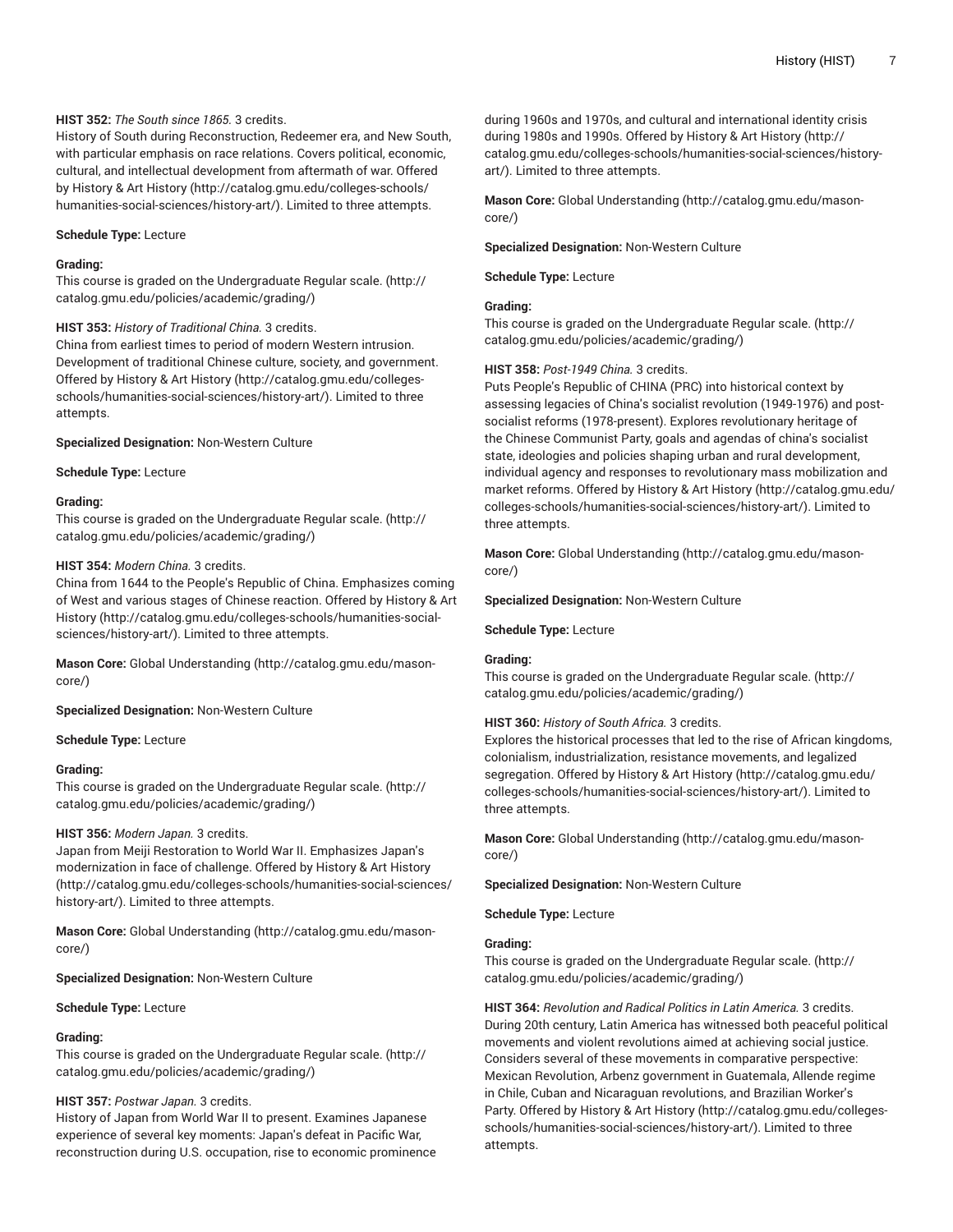**Mason Core:** [Global Understanding](http://catalog.gmu.edu/mason-core/) ([http://catalog.gmu.edu/mason](http://catalog.gmu.edu/mason-core/)[core/\)](http://catalog.gmu.edu/mason-core/)

**Specialized Designation:** Non-Western Culture

**Schedule Type:** Lecture

# **Grading:**

This course is graded on the [Undergraduate](http://catalog.gmu.edu/policies/academic/grading/) Regular scale. ([http://](http://catalog.gmu.edu/policies/academic/grading/) [catalog.gmu.edu/policies/academic/grading/\)](http://catalog.gmu.edu/policies/academic/grading/)

**HIST 365:** *Conquest and Colonization in Latin America.* 3 credits. Examines forms of conquest and colonization practiced by Aztec, Inca, Spanish, and Portuguese in what is now Latin America. Includes role of ideology and religion in imperial rule, use of warfare to create empires and colonies, and implementation of political and economic systems to rule subject people. Offered by [History](http://catalog.gmu.edu/colleges-schools/humanities-social-sciences/history-art/) & Art History [\(http://catalog.gmu.edu/](http://catalog.gmu.edu/colleges-schools/humanities-social-sciences/history-art/) [colleges-schools/humanities-social-sciences/history-art/](http://catalog.gmu.edu/colleges-schools/humanities-social-sciences/history-art/)). Limited to three attempts.

**Mason Core:** [Global Understanding](http://catalog.gmu.edu/mason-core/) ([http://catalog.gmu.edu/mason](http://catalog.gmu.edu/mason-core/)[core/\)](http://catalog.gmu.edu/mason-core/)

**Specialized Designation:** Non-Western Culture

**Schedule Type:** Lecture

#### **Grading:**

This course is graded on the [Undergraduate](http://catalog.gmu.edu/policies/academic/grading/) Regular scale. ([http://](http://catalog.gmu.edu/policies/academic/grading/) [catalog.gmu.edu/policies/academic/grading/\)](http://catalog.gmu.edu/policies/academic/grading/)

# **HIST 366:** *Comparative Slavery.* 3 credits.

Examines systems of slavery from ancient world to modern world, with special emphasis on Atlantic slave trade and slave societies in Latin America and Anglo America. Considers impact of slaves and slavery on cultural, economic, and political systems in Africa and Americas from 16th to 19th centuries. Offered by [History](http://catalog.gmu.edu/colleges-schools/humanities-social-sciences/history-art/) & Art History ([http://](http://catalog.gmu.edu/colleges-schools/humanities-social-sciences/history-art/) [catalog.gmu.edu/colleges-schools/humanities-social-sciences/history](http://catalog.gmu.edu/colleges-schools/humanities-social-sciences/history-art/)[art/](http://catalog.gmu.edu/colleges-schools/humanities-social-sciences/history-art/)). Limited to three attempts.

#### **Specialized Designation:** Non-Western Culture

**Schedule Type:** Lecture

#### **Grading:**

This course is graded on the [Undergraduate](http://catalog.gmu.edu/policies/academic/grading/) Regular scale. ([http://](http://catalog.gmu.edu/policies/academic/grading/) [catalog.gmu.edu/policies/academic/grading/\)](http://catalog.gmu.edu/policies/academic/grading/)

**HIST 367:** *History, Fiction, and Film in Latin America.* 3 credits. Explores modern Latin American history through different types of texts: scholarly histories, historical novels, fictional films, documentary films, and oral history. Explores ways these texts produce knowledge about the past. What motivates different approaches? What counts as evidence? How do we know what really happened? How do we decide what mattered and what did not? Also introduces several important episodes in 20th century Latin American history. Offered by [History](http://catalog.gmu.edu/colleges-schools/humanities-social-sciences/history-art/) & Art [History](http://catalog.gmu.edu/colleges-schools/humanities-social-sciences/history-art/) ([http://catalog.gmu.edu/colleges-schools/humanities-social](http://catalog.gmu.edu/colleges-schools/humanities-social-sciences/history-art/)[sciences/history-art/](http://catalog.gmu.edu/colleges-schools/humanities-social-sciences/history-art/)). Limited to three attempts.

**Specialized Designation:** Non-Western Culture

**Schedule Type:** Lecture

**Grading:**

This course is graded on the [Undergraduate](http://catalog.gmu.edu/policies/academic/grading/) Regular scale. ([http://](http://catalog.gmu.edu/policies/academic/grading/) [catalog.gmu.edu/policies/academic/grading/](http://catalog.gmu.edu/policies/academic/grading/))

# **HIST 370:** *War and American Society.* 3 credits.

Examines war and American society from the colonial period to the post-Cold War era, including how military institutions, war, and the preparation for war have affected American society, and how Americans have thought about military service, experience war, and made peace through their history. Special emphasis on civil-military relations and the role of war and militarism in American culture. Offered by History & Art [History](http://catalog.gmu.edu/colleges-schools/humanities-social-sciences/history-art/) [\(http://catalog.gmu.edu/colleges-schools/humanities-social-sciences/](http://catalog.gmu.edu/colleges-schools/humanities-social-sciences/history-art/) [history-art/\)](http://catalog.gmu.edu/colleges-schools/humanities-social-sciences/history-art/). Limited to three attempts.

# **Schedule Type:** Lecture

# **Grading:**

This course is graded on the [Undergraduate](http://catalog.gmu.edu/policies/academic/grading/) Regular scale. ([http://](http://catalog.gmu.edu/policies/academic/grading/) [catalog.gmu.edu/policies/academic/grading/](http://catalog.gmu.edu/policies/academic/grading/))

#### **HIST 373:** *The Civil War and Reconstruction.* 3 credits.

Analyzes the history of the American Civil War from its origins in the late 18th century to the withdrawal of federal troops from the south in 1877. Examines the political, social, and economic issues that led to war; the home fronts, war leadership, diplomacy, combat motivation, and grand strategy; problems associated with reconstituting the nation's political institutions; and the integration of millions of newly freed slaves. Offered by History & Art [History \(http://catalog.gmu.edu/colleges-schools/](http://catalog.gmu.edu/colleges-schools/humanities-social-sciences/history-art/) [humanities-social-sciences/history-art/\)](http://catalog.gmu.edu/colleges-schools/humanities-social-sciences/history-art/). Limited to three attempts.

#### **Schedule Type:** Lecture

# **Grading:**

This course is graded on the [Undergraduate](http://catalog.gmu.edu/policies/academic/grading/) Regular scale. ([http://](http://catalog.gmu.edu/policies/academic/grading/) [catalog.gmu.edu/policies/academic/grading/](http://catalog.gmu.edu/policies/academic/grading/))

# **HIST 377:** *The Vietnam War.* 3 credits.

Covers the causes, major events, and legacies of America's Vietnam War, including an introduction to Vietnamese history and culture, American decisions for war, strategy and major military engagements, diplomacy and peace talks, and the aftermath of the conflict in Vietnam and United States. Offered by History & Art [History \(http://catalog.gmu.edu/colleges](http://catalog.gmu.edu/colleges-schools/humanities-social-sciences/history-art/)[schools/humanities-social-sciences/history-art/](http://catalog.gmu.edu/colleges-schools/humanities-social-sciences/history-art/)). Limited to three attempts.

#### **Schedule Type:** Lecture

#### **Grading:**

This course is graded on the [Undergraduate](http://catalog.gmu.edu/policies/academic/grading/) Regular scale. ([http://](http://catalog.gmu.edu/policies/academic/grading/) [catalog.gmu.edu/policies/academic/grading/](http://catalog.gmu.edu/policies/academic/grading/))

# **HIST 378:** *History of Aviation.* 3 credits.

Examines history of aviation from origins to the present in the context of culture, economics, politics, society, technology and war. Addresses such topics as the emergence of aerospace engineering as a profession, the evolution of aerospace technology and growth of the industry, military aviation, the Space Race, and aviation art, literature, music and film. Offered by [History](http://catalog.gmu.edu/colleges-schools/humanities-social-sciences/history-art/) & Art History ([http://catalog.gmu.edu/colleges](http://catalog.gmu.edu/colleges-schools/humanities-social-sciences/history-art/)[schools/humanities-social-sciences/history-art/](http://catalog.gmu.edu/colleges-schools/humanities-social-sciences/history-art/)). Limited to three attempts.

**Schedule Type:** Lecture

**Grading:**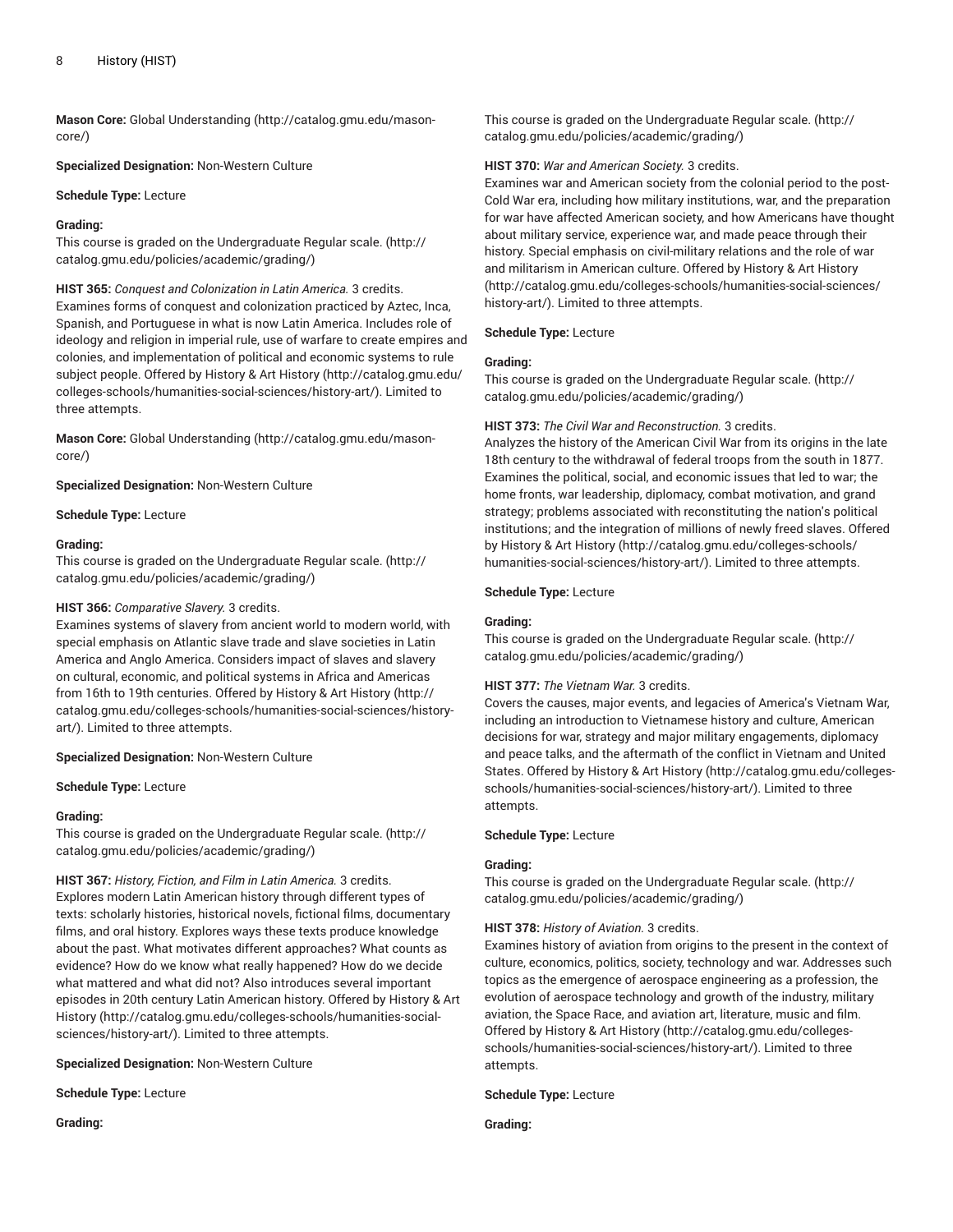This course is graded on the [Undergraduate](http://catalog.gmu.edu/policies/academic/grading/) Regular scale. ([http://](http://catalog.gmu.edu/policies/academic/grading/) [catalog.gmu.edu/policies/academic/grading/\)](http://catalog.gmu.edu/policies/academic/grading/)

**HIST 380:** *Uncovering the U.S. Past Through Film.* 3 credits. Examines Hollywood films as historical sources that reveal the social, political, cultural and economic landscapes of their historical moment. Explores the ways films participate in pressing national debates over gender, race and ethnicity , and national security. Offered by [History](http://catalog.gmu.edu/colleges-schools/humanities-social-sciences/history-art/) & Art [History \(http://catalog.gmu.edu/colleges-schools/humanities-social](http://catalog.gmu.edu/colleges-schools/humanities-social-sciences/history-art/)[sciences/history-art/](http://catalog.gmu.edu/colleges-schools/humanities-social-sciences/history-art/)). Limited to three attempts.

# **Schedule Type:** Lecture

# **Grading:**

This course is graded on the [Undergraduate](http://catalog.gmu.edu/policies/academic/grading/) Regular scale. ([http://](http://catalog.gmu.edu/policies/academic/grading/) [catalog.gmu.edu/policies/academic/grading/\)](http://catalog.gmu.edu/policies/academic/grading/)

# **HIST 384:** *Global History of Christianity.* 3 credits.

Exlpores the history of Christianity around the world in the context of political and social structures as well as religious beliefs and practices. Offered by History & Art [History \(http://catalog.gmu.edu/colleges](http://catalog.gmu.edu/colleges-schools/humanities-social-sciences/history-art/)[schools/humanities-social-sciences/history-art/\)](http://catalog.gmu.edu/colleges-schools/humanities-social-sciences/history-art/). Limited to three attempts.

**Mason Core:** [Global Understanding](http://catalog.gmu.edu/mason-core/) ([http://catalog.gmu.edu/mason](http://catalog.gmu.edu/mason-core/)[core/\)](http://catalog.gmu.edu/mason-core/)

# **Schedule Type:** Lecture

# **Grading:**

This course is graded on the [Undergraduate](http://catalog.gmu.edu/policies/academic/grading/) Regular scale. ([http://](http://catalog.gmu.edu/policies/academic/grading/) [catalog.gmu.edu/policies/academic/grading/\)](http://catalog.gmu.edu/policies/academic/grading/)

# **HIST 385:** *Humanities College to Career.* 1 credit.

Focuses on career choices and effective self-presentation for soon-tobe graduating students with majors in the humanities. Explores how skills typically learned in humanities majors can be leveraged for a successful transition to post-graduation employment. Offered by [History](http://catalog.gmu.edu/colleges-schools/humanities-social-sciences/history-art/) & Art [History \(http://catalog.gmu.edu/colleges-schools/humanities](http://catalog.gmu.edu/colleges-schools/humanities-social-sciences/history-art/)[social-sciences/history-art/](http://catalog.gmu.edu/colleges-schools/humanities-social-sciences/history-art/)). Limited to three attempts. Equivalent to ENGH 303, FRLN 309, PHIL 393, UNIV 420.

# **Schedule Type:** Lecture

# **Grading:**

This course is graded on the [Undergraduate](http://catalog.gmu.edu/policies/academic/grading/) Regular scale. ([http://](http://catalog.gmu.edu/policies/academic/grading/) [catalog.gmu.edu/policies/academic/grading/\)](http://catalog.gmu.edu/policies/academic/grading/)

# **HIST 386:** *Topics in History.* 1-6 credits.

Study of historical topics of special interest. Notes: Topics announced in advance. May be repeated for credit when topic is different. Offered by History & Art [History](http://catalog.gmu.edu/colleges-schools/humanities-social-sciences/history-art/) ([http://catalog.gmu.edu/colleges-schools/](http://catalog.gmu.edu/colleges-schools/humanities-social-sciences/history-art/) [humanities-social-sciences/history-art/](http://catalog.gmu.edu/colleges-schools/humanities-social-sciences/history-art/)). May be repeated within the term.

# **Specialized Designation:** Topic Varies

**Schedule Type:** Lec/Sem #1, Lec/Sem #2, Lec/Sem #3, Lec/Sem #4, Lec/ Sem #5, Lec/Sem #6, Lec/Sem #7, Lec/Sem #8, Lec/Sem #9, Lecture, Sem/Lec #10, Sem/Lec #11, Sem/Lec #12, Sem/Lec #13, Sem/Lec #14, Sem/Lec #15, Sem/Lec #16, Sem/Lec #17, Sem/Lec #18

# **Grading:**

This course is graded on the [Undergraduate](http://catalog.gmu.edu/policies/academic/grading/) Regular scale. ([http://](http://catalog.gmu.edu/policies/academic/grading/) [catalog.gmu.edu/policies/academic/grading/\)](http://catalog.gmu.edu/policies/academic/grading/)

# **HIST 387:** *Topics in Global History.* 3-6 credits.

Study of historical topics or periods of special interest in global, Latin American, African, Asian, or Middle Eastern history. Notes: Topics announced in advance. May be repeated for credit when topic is different. Offered by [History](http://catalog.gmu.edu/colleges-schools/humanities-social-sciences/history-art/) & Art History ([http://catalog.gmu.edu/colleges](http://catalog.gmu.edu/colleges-schools/humanities-social-sciences/history-art/)[schools/humanities-social-sciences/history-art/](http://catalog.gmu.edu/colleges-schools/humanities-social-sciences/history-art/)). May be repeated within the term.

**Mason Core:** [Global Understanding \(http://catalog.gmu.edu/mason](http://catalog.gmu.edu/mason-core/)[core/](http://catalog.gmu.edu/mason-core/))

**Specialized Designation:** Topic Varies, Non-Western Culture

**Schedule Type:** Lec/Sem #1, Lec/Sem #2, Lec/Sem #3, Lec/Sem #4, Lec/ Sem #5, Lec/Sem #6, Lec/Sem #7, Lec/Sem #8, Lec/Sem #9, Lecture, Sem/Lec #10, Sem/Lec #11, Sem/Lec #12, Sem/Lec #13, Sem/Lec #14, Sem/Lec #15, Sem/Lec #16, Sem/Lec #17, Sem/Lec #18

# **Grading:**

This course is graded on the [Undergraduate](http://catalog.gmu.edu/policies/academic/grading/) Regular scale. ([http://](http://catalog.gmu.edu/policies/academic/grading/) [catalog.gmu.edu/policies/academic/grading/](http://catalog.gmu.edu/policies/academic/grading/))

# **HIST 388:** *Topics in European History.* 3 credits.

Study of historical topics or periods of special interest. Notes: Topics announced in advance. May be repeated for credit when topic is different. Offered by [History](http://catalog.gmu.edu/colleges-schools/humanities-social-sciences/history-art/) & Art History ([http://catalog.gmu.edu/colleges](http://catalog.gmu.edu/colleges-schools/humanities-social-sciences/history-art/)[schools/humanities-social-sciences/history-art/](http://catalog.gmu.edu/colleges-schools/humanities-social-sciences/history-art/)). May be repeated within the term.

# **Specialized Designation:** Topic Varies

**Schedule Type:** Lec/Sem #1, Lec/Sem #2, Lec/Sem #3, Lec/Sem #4, Lec/ Sem #5, Lec/Sem #6, Lec/Sem #7, Lec/Sem #8, Lec/Sem #9, Lecture, Sem/Lec #10, Sem/Lec #11, Sem/Lec #12, Sem/Lec #13, Sem/Lec #14, Sem/Lec #15, Sem/Lec #16, Sem/Lec #17, Sem/Lec #18

# **Grading:**

This course is graded on the [Undergraduate](http://catalog.gmu.edu/policies/academic/grading/) Regular scale. ([http://](http://catalog.gmu.edu/policies/academic/grading/) [catalog.gmu.edu/policies/academic/grading/](http://catalog.gmu.edu/policies/academic/grading/))

# **HIST 389:** *Topics in U.S. History.* 3 credits.

Study of historical topics or periods of special interest. Notes: Topics announced in advance. May be repeated for credit when topic is different. Offered by [History](http://catalog.gmu.edu/colleges-schools/humanities-social-sciences/history-art/) & Art History ([http://catalog.gmu.edu/colleges](http://catalog.gmu.edu/colleges-schools/humanities-social-sciences/history-art/)[schools/humanities-social-sciences/history-art/](http://catalog.gmu.edu/colleges-schools/humanities-social-sciences/history-art/)). May be repeated within the term.

# **Specialized Designation:** Topic Varies

**Schedule Type:** Lec/Sem #1, Lec/Sem #2, Lec/Sem #3, Lec/Sem #4, Lec/ Sem #5, Lec/Sem #6, Lec/Sem #7, Lec/Sem #8, Lec/Sem #9, Lecture, Sem/Lec #10, Sem/Lec #11, Sem/Lec #12, Sem/Lec #13, Sem/Lec #14, Sem/Lec #15, Sem/Lec #16, Sem/Lec #17, Sem/Lec #18

# **Grading:**

This course is graded on the [Undergraduate](http://catalog.gmu.edu/policies/academic/grading/) Regular scale. ([http://](http://catalog.gmu.edu/policies/academic/grading/) [catalog.gmu.edu/policies/academic/grading/](http://catalog.gmu.edu/policies/academic/grading/))

# **HIST 390:** *The Digital Past.* 3 credits.

Teaches the fundamentals of information technology within the context of a history course. Students learn fundamentals and skills as well as how our society became so enamored of and dependent on these knowledge and information tools. Understanding a new technology requires understanding how new technologies transform the societies that embrace them. Emphasizes the use of free and open-source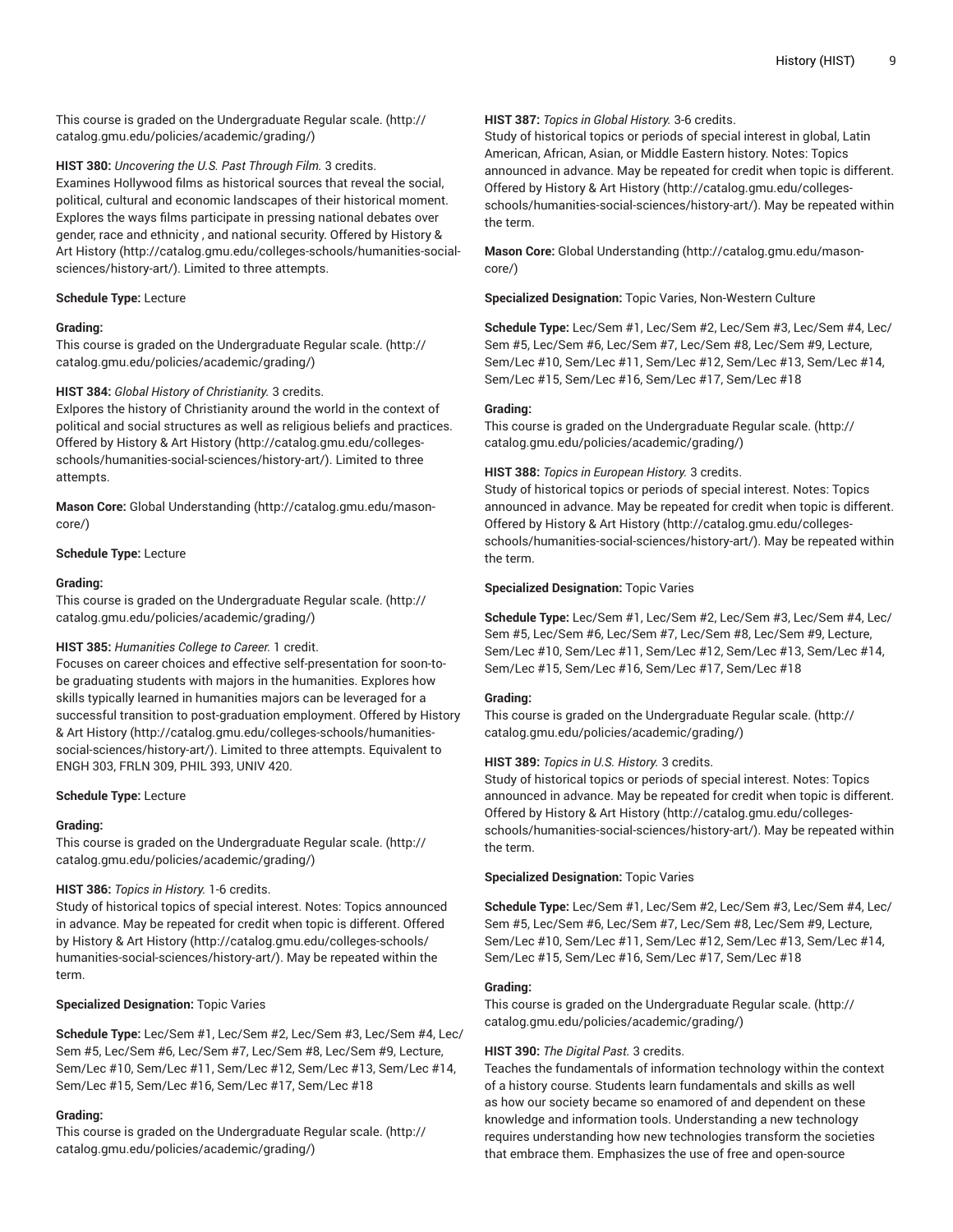software whenever possible. Offered by [History](http://catalog.gmu.edu/colleges-schools/humanities-social-sciences/history-art/) & Art History ([http://](http://catalog.gmu.edu/colleges-schools/humanities-social-sciences/history-art/) [catalog.gmu.edu/colleges-schools/humanities-social-sciences/history](http://catalog.gmu.edu/colleges-schools/humanities-social-sciences/history-art/)[art/](http://catalog.gmu.edu/colleges-schools/humanities-social-sciences/history-art/)). Limited to three attempts.

**Mason Core:** Info Tech & [Computing](http://catalog.gmu.edu/mason-core/) ([http://catalog.gmu.edu/mason](http://catalog.gmu.edu/mason-core/)[core/\)](http://catalog.gmu.edu/mason-core/)

#### **Schedule Type:** Lecture

# **Grading:**

This course is graded on the [Undergraduate](http://catalog.gmu.edu/policies/academic/grading/) Regular scale. ([http://](http://catalog.gmu.edu/policies/academic/grading/) [catalog.gmu.edu/policies/academic/grading/\)](http://catalog.gmu.edu/policies/academic/grading/)

#### **HIST 391:** *History of Virginia to 1800.* 3 credits.

Discovery and settlement of Virginia. Colonial period with emphasis on development of representative government and race relations, Golden Age of Virginia dynasty, and coming of Civil War. Offered by [History](http://catalog.gmu.edu/colleges-schools/humanities-social-sciences/history-art/) & Art [History](http://catalog.gmu.edu/colleges-schools/humanities-social-sciences/history-art/) ([http://catalog.gmu.edu/colleges-schools/humanities-social](http://catalog.gmu.edu/colleges-schools/humanities-social-sciences/history-art/)[sciences/history-art/](http://catalog.gmu.edu/colleges-schools/humanities-social-sciences/history-art/)). Limited to three attempts.

**Recommended Prerequisite:** 6 hours of history or permission of instructor.

**Schedule Type:** Lecture

#### **Grading:**

This course is graded on the [Undergraduate](http://catalog.gmu.edu/policies/academic/grading/) Regular scale. ([http://](http://catalog.gmu.edu/policies/academic/grading/) [catalog.gmu.edu/policies/academic/grading/\)](http://catalog.gmu.edu/policies/academic/grading/)

#### **HIST 393:** *Topics in Film and History.* 3 credits.

Study of historical periods or topics from perspective of feature films and documentaries. Notes: Topics available in advance from the department. May be repeated when topic is different. A maximum of 6 credits may be applied to the BA in history. Offered by History & Art [History \(http://](http://catalog.gmu.edu/colleges-schools/humanities-social-sciences/history-art/) [catalog.gmu.edu/colleges-schools/humanities-social-sciences/history](http://catalog.gmu.edu/colleges-schools/humanities-social-sciences/history-art/)[art/](http://catalog.gmu.edu/colleges-schools/humanities-social-sciences/history-art/)). May be repeated within the term for a maximum 6 credits.

# **Specialized Designation:** Topic Varies

**Schedule Type:** Lec/Sem #1, Lec/Sem #2, Lec/Sem #3, Lec/Sem #4, Lec/ Sem #5, Lec/Sem #6, Lec/Sem #7, Lec/Sem #8, Lec/Sem #9, Lecture, Sem/Lec #10, Sem/Lec #11, Sem/Lec #12, Sem/Lec #13, Sem/Lec #14, Sem/Lec #15, Sem/Lec #16, Sem/Lec #17, Sem/Lec #18

#### **Grading:**

This course is graded on the [Undergraduate](http://catalog.gmu.edu/policies/academic/grading/) Regular scale. ([http://](http://catalog.gmu.edu/policies/academic/grading/) [catalog.gmu.edu/policies/academic/grading/\)](http://catalog.gmu.edu/policies/academic/grading/)

#### **HIST 394:** *Globalization and History.* 3 credits.

Explores major events in the making of the modern world from a global perspective, with emphasis on interconnections and the historical development of power, authority, and governance. Offered by [History](http://catalog.gmu.edu/colleges-schools/humanities-social-sciences/history-art/) & Art [History \(http://catalog.gmu.edu/colleges-schools/humanities-social](http://catalog.gmu.edu/colleges-schools/humanities-social-sciences/history-art/)[sciences/history-art/](http://catalog.gmu.edu/colleges-schools/humanities-social-sciences/history-art/)). Limited to three attempts.

#### **Schedule Type:** Lecture

# **Grading:**

This course is graded on the [Undergraduate](http://catalog.gmu.edu/policies/academic/grading/) Regular scale. ([http://](http://catalog.gmu.edu/policies/academic/grading/) [catalog.gmu.edu/policies/academic/grading/\)](http://catalog.gmu.edu/policies/academic/grading/)

# **HIST 395:** *Topics in Digital History.* 3 credits.

Introduces students to issues and methods in digital history through study of a particular topic Offered by History & Art [History](http://catalog.gmu.edu/colleges-schools/humanities-social-sciences/history-art/) ([http://](http://catalog.gmu.edu/colleges-schools/humanities-social-sciences/history-art/)

[catalog.gmu.edu/colleges-schools/humanities-social-sciences/history](http://catalog.gmu.edu/colleges-schools/humanities-social-sciences/history-art/)[art/\)](http://catalog.gmu.edu/colleges-schools/humanities-social-sciences/history-art/). May be repeated within the term for a maximum 15 credits.

#### **Specialized Designation:** Topic Varies

**Schedule Type:** Lec/Sem #1, Lec/Sem #2, Lec/Sem #3, Lec/Sem #4, Lec/ Sem #5, Lec/Sem #6, Lec/Sem #7, Lec/Sem #8, Lec/Sem #9, Lecture, Sem/Lec #10, Sem/Lec #11, Sem/Lec #12, Sem/Lec #13, Sem/Lec #14, Sem/Lec #15, Sem/Lec #16, Sem/Lec #17, Sem/Lec #18

# **Grading:**

This course is graded on the [Undergraduate](http://catalog.gmu.edu/policies/academic/grading/) Regular scale. ([http://](http://catalog.gmu.edu/policies/academic/grading/) [catalog.gmu.edu/policies/academic/grading/](http://catalog.gmu.edu/policies/academic/grading/))

# **HIST 396:** *Introduction to Public History.* 3 credits.

Explores the role of historical memory in shaping public perceptions of the past, with emphasis on museums , monuments, and other public and popular culture expressions of historical information and themes. Offered by History & Art [History \(http://catalog.gmu.edu/colleges-schools/](http://catalog.gmu.edu/colleges-schools/humanities-social-sciences/history-art/) [humanities-social-sciences/history-art/\)](http://catalog.gmu.edu/colleges-schools/humanities-social-sciences/history-art/). Limited to three attempts.

# **Schedule Type:** Lecture

# **Grading:**

This course is graded on the [Undergraduate](http://catalog.gmu.edu/policies/academic/grading/) Regular scale. ([http://](http://catalog.gmu.edu/policies/academic/grading/) [catalog.gmu.edu/policies/academic/grading/](http://catalog.gmu.edu/policies/academic/grading/))

#### **HIST 397:** *Topics in Public History.* 3 credits.

Introduces students to issues and methods in preserving history and presenting historical information to a variety of audiences through museum exhibits, websites, public commemorations, and other means. Offered by [History](http://catalog.gmu.edu/colleges-schools/humanities-social-sciences/history-art/) & Art History ([http://catalog.gmu.edu/colleges](http://catalog.gmu.edu/colleges-schools/humanities-social-sciences/history-art/)[schools/humanities-social-sciences/history-art/](http://catalog.gmu.edu/colleges-schools/humanities-social-sciences/history-art/)). May be repeated within the term for a maximum 9 credits.

#### **Specialized Designation:** Topic Varies

**Schedule Type:** Lec/Sem #1, Lec/Sem #2, Lec/Sem #3, Lec/Sem #4, Lec/ Sem #5, Lec/Sem #6, Lec/Sem #7, Lec/Sem #8, Lec/Sem #9, Lecture, Sem/Lec #10, Sem/Lec #11, Sem/Lec #12, Sem/Lec #13, Sem/Lec #14, Sem/Lec #15, Sem/Lec #16, Sem/Lec #17, Sem/Lec #18

#### **Grading:**

This course is graded on the [Undergraduate](http://catalog.gmu.edu/policies/academic/grading/) Regular scale. ([http://](http://catalog.gmu.edu/policies/academic/grading/) [catalog.gmu.edu/policies/academic/grading/](http://catalog.gmu.edu/policies/academic/grading/))

#### **HIST 398:** *Historical Study Abroad.* 1-6 credits.

Intended for participation in formally organized course offered by Center for Global Education during intersession or spring break. Notes: May be repeated with permission of department. Offered by [History](http://catalog.gmu.edu/colleges-schools/humanities-social-sciences/history-art/) & Art History [\(http://catalog.gmu.edu/colleges-schools/humanities-social-sciences/](http://catalog.gmu.edu/colleges-schools/humanities-social-sciences/history-art/) [history-art/\)](http://catalog.gmu.edu/colleges-schools/humanities-social-sciences/history-art/). May be repeated within the degree for a maximum 6 credits.

#### **Schedule Type:** Independent Study

# **Grading:**

This course is graded on the [Undergraduate](http://catalog.gmu.edu/policies/academic/grading/) Regular scale. ([http://](http://catalog.gmu.edu/policies/academic/grading/) [catalog.gmu.edu/policies/academic/grading/](http://catalog.gmu.edu/policies/academic/grading/))

# **HIST 399:** *Internship.* 1-9 credits.

Approved work-study programs in cooperation with specific organizations including area museums; archives; historic sites; and local, state, and federal agencies. Notes: Credit determined by department. Offered by History & Art [History \(http://catalog.gmu.edu/colleges-schools/](http://catalog.gmu.edu/colleges-schools/humanities-social-sciences/history-art/)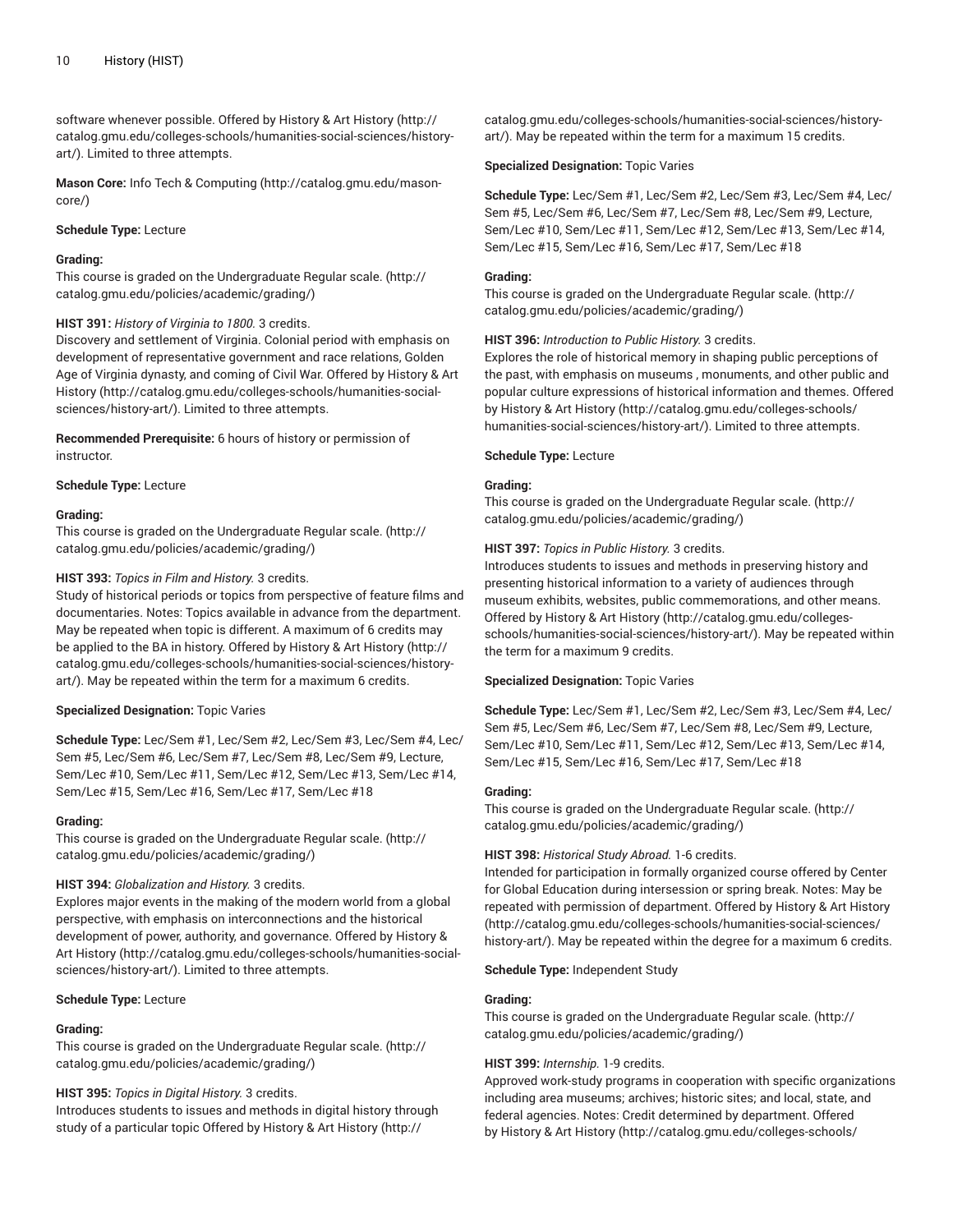[humanities-social-sciences/history-art/](http://catalog.gmu.edu/colleges-schools/humanities-social-sciences/history-art/)). May be repeated within the degree for a maximum 9 credits.

#### **Registration Restrictions:**

Enrollment is limited to students with a major in History.

**Schedule Type:** Internship

#### **Grading:**

This course is graded on the [Undergraduate](http://catalog.gmu.edu/policies/academic/grading/) Regular scale. ([http://](http://catalog.gmu.edu/policies/academic/grading/) [catalog.gmu.edu/policies/academic/grading/\)](http://catalog.gmu.edu/policies/academic/grading/)

# **400 Level Courses**

# **HIST 401:** *Colonial America.* 3 credits.

Intensive study of colonial American history from European origins through Revolutionary War. Offered by History & Art [History](http://catalog.gmu.edu/colleges-schools/humanities-social-sciences/history-art/) ([http://](http://catalog.gmu.edu/colleges-schools/humanities-social-sciences/history-art/) [catalog.gmu.edu/colleges-schools/humanities-social-sciences/history](http://catalog.gmu.edu/colleges-schools/humanities-social-sciences/history-art/)[art/](http://catalog.gmu.edu/colleges-schools/humanities-social-sciences/history-art/)). Limited to three attempts.

#### **Schedule Type:** Lecture

#### **Grading:**

This course is graded on the [Undergraduate](http://catalog.gmu.edu/policies/academic/grading/) Regular scale. ([http://](http://catalog.gmu.edu/policies/academic/grading/) [catalog.gmu.edu/policies/academic/grading/\)](http://catalog.gmu.edu/policies/academic/grading/)

**HIST 403:** *Revolutionary Era in American History, 1763-1812.* 3 credits. Study of formative years of new republic from Treaty of Paris of 1783 to election of 1820. Offered by History & Art [History](http://catalog.gmu.edu/colleges-schools/humanities-social-sciences/history-art/) ([http://](http://catalog.gmu.edu/colleges-schools/humanities-social-sciences/history-art/) [catalog.gmu.edu/colleges-schools/humanities-social-sciences/history](http://catalog.gmu.edu/colleges-schools/humanities-social-sciences/history-art/)[art/](http://catalog.gmu.edu/colleges-schools/humanities-social-sciences/history-art/)). Limited to three attempts.

**Recommended Prerequisite:** 6 hours of HIST or permission of instructor.

**Schedule Type:** Lecture

#### **Grading:**

This course is graded on the [Undergraduate](http://catalog.gmu.edu/policies/academic/grading/) Regular scale. ([http://](http://catalog.gmu.edu/policies/academic/grading/) [catalog.gmu.edu/policies/academic/grading/\)](http://catalog.gmu.edu/policies/academic/grading/)

# **HIST 461:** *Arab-Israeli Conflict.* 3 credits.

Overview of history of Arab-Israeli conflict. Examines conflict from various perspectives: over land and between competing nationalisms and identities; in terms of national interests of various states, including Israelis and Palestinians as well as other Arab governments and great powers; and in terms of peace making and conflict resolution. Some knowledge of history of Middle East since World War I strongly advised. Offered by History & Art [History \(http://catalog.gmu.edu/colleges](http://catalog.gmu.edu/colleges-schools/humanities-social-sciences/history-art/)[schools/humanities-social-sciences/history-art/\)](http://catalog.gmu.edu/colleges-schools/humanities-social-sciences/history-art/). Limited to three attempts.

**Specialized Designation:** Non-Western Culture

#### **Schedule Type:** Lecture

# **Grading:**

This course is graded on the [Undergraduate](http://catalog.gmu.edu/policies/academic/grading/) Regular scale. ([http://](http://catalog.gmu.edu/policies/academic/grading/) [catalog.gmu.edu/policies/academic/grading/\)](http://catalog.gmu.edu/policies/academic/grading/)

# **HIST 462:** *Women in Islamic Society.* 3 credits.

Surveys history of women in Islamic society from rise of Islam to present day. Examines historical processes that affected role and status of women in society, and specific topics around which issues of gender status and identity coalesced, especially in modern period. Offered by History & Art [History](http://catalog.gmu.edu/colleges-schools/humanities-social-sciences/history-art/) ([http://catalog.gmu.edu/colleges-schools/](http://catalog.gmu.edu/colleges-schools/humanities-social-sciences/history-art/) [humanities-social-sciences/history-art/](http://catalog.gmu.edu/colleges-schools/humanities-social-sciences/history-art/)). Limited to three attempts.

**Mason Core:** [Global Understanding \(http://catalog.gmu.edu/mason](http://catalog.gmu.edu/mason-core/)[core/](http://catalog.gmu.edu/mason-core/))

**Specialized Designation:** Non-Western Culture

**Schedule Type:** Lecture

# **Grading:**

This course is graded on the [Undergraduate](http://catalog.gmu.edu/policies/academic/grading/) Regular scale. ([http://](http://catalog.gmu.edu/policies/academic/grading/) [catalog.gmu.edu/policies/academic/grading/](http://catalog.gmu.edu/policies/academic/grading/))

#### **HIST 465:** *The Middle East in the 20th Century.* 3 credits.

Political, social, and cultural history of Middle East since World War I. Emergence of Israel, Arab nationalism, and political and economic influence of Middle East in world affairs. Offered by History & Art [History](http://catalog.gmu.edu/colleges-schools/humanities-social-sciences/history-art/) [\(http://catalog.gmu.edu/colleges-schools/humanities-social-sciences/](http://catalog.gmu.edu/colleges-schools/humanities-social-sciences/history-art/) [history-art/\)](http://catalog.gmu.edu/colleges-schools/humanities-social-sciences/history-art/). Limited to three attempts.

#### **Specialized Designation:** Non-Western Culture

**Recommended Prerequisite:** 6 hours of HIST or permission of Instructor.

**Schedule Type:** Lecture

#### **Grading:**

This course is graded on the [Undergraduate](http://catalog.gmu.edu/policies/academic/grading/) Regular scale. ([http://](http://catalog.gmu.edu/policies/academic/grading/) [catalog.gmu.edu/policies/academic/grading/](http://catalog.gmu.edu/policies/academic/grading/))

#### **HIST 490:** *Honors Directed Readings.* 3 credits.

Students must have completed at least one course in the field, or with the professor, chosen for these honors courses. Notes: The 3 reading credits should be taken before 3 research credits, though they may be taken concurrently. Either may be taken concurrently with HIST 499. Linked, individualized courses, usually given by same instructor. Involves directed readings. Offered by History & Art [History](http://catalog.gmu.edu/colleges-schools/humanities-social-sciences/history-art/) ([http://catalog.gmu.edu/](http://catalog.gmu.edu/colleges-schools/humanities-social-sciences/history-art/) [colleges-schools/humanities-social-sciences/history-art/](http://catalog.gmu.edu/colleges-schools/humanities-social-sciences/history-art/)). Limited to three attempts.

**Recommended Prerequisite:** Acceptance into the departmental honors program and permission of instructor.

**Schedule Type:** Independent Study

#### **Grading:**

This course is graded on the [Undergraduate](http://catalog.gmu.edu/policies/academic/grading/) Regular scale. ([http://](http://catalog.gmu.edu/policies/academic/grading/) [catalog.gmu.edu/policies/academic/grading/](http://catalog.gmu.edu/policies/academic/grading/))

# **HIST 491:** *Honors Directed Research.* 3 credits.

Students must have completed at least one course in the field, or with the professor, chosen for these honors courses. Notes: The 3 reading credits should be taken before 3 research credits, though they may be taken concurrently. Either may be taken concurrently with HIST 499. Linked, individualized courses, usually given by same instructor. Culminates in research paper related to subject of readings. Offered by [History](http://catalog.gmu.edu/colleges-schools/humanities-social-sciences/history-art/) & Art [History](http://catalog.gmu.edu/colleges-schools/humanities-social-sciences/history-art/) [\(http://catalog.gmu.edu/colleges-schools/humanities-social](http://catalog.gmu.edu/colleges-schools/humanities-social-sciences/history-art/)[sciences/history-art/\)](http://catalog.gmu.edu/colleges-schools/humanities-social-sciences/history-art/). Limited to three attempts.

**Recommended Prerequisite:** Acceptance into the departmental honors program and permission of instructor.

**Schedule Type:** Independent Study

# **Grading:**

This course is graded on the [Undergraduate](http://catalog.gmu.edu/policies/academic/grading/) Regular scale. ([http://](http://catalog.gmu.edu/policies/academic/grading/) [catalog.gmu.edu/policies/academic/grading/](http://catalog.gmu.edu/policies/academic/grading/))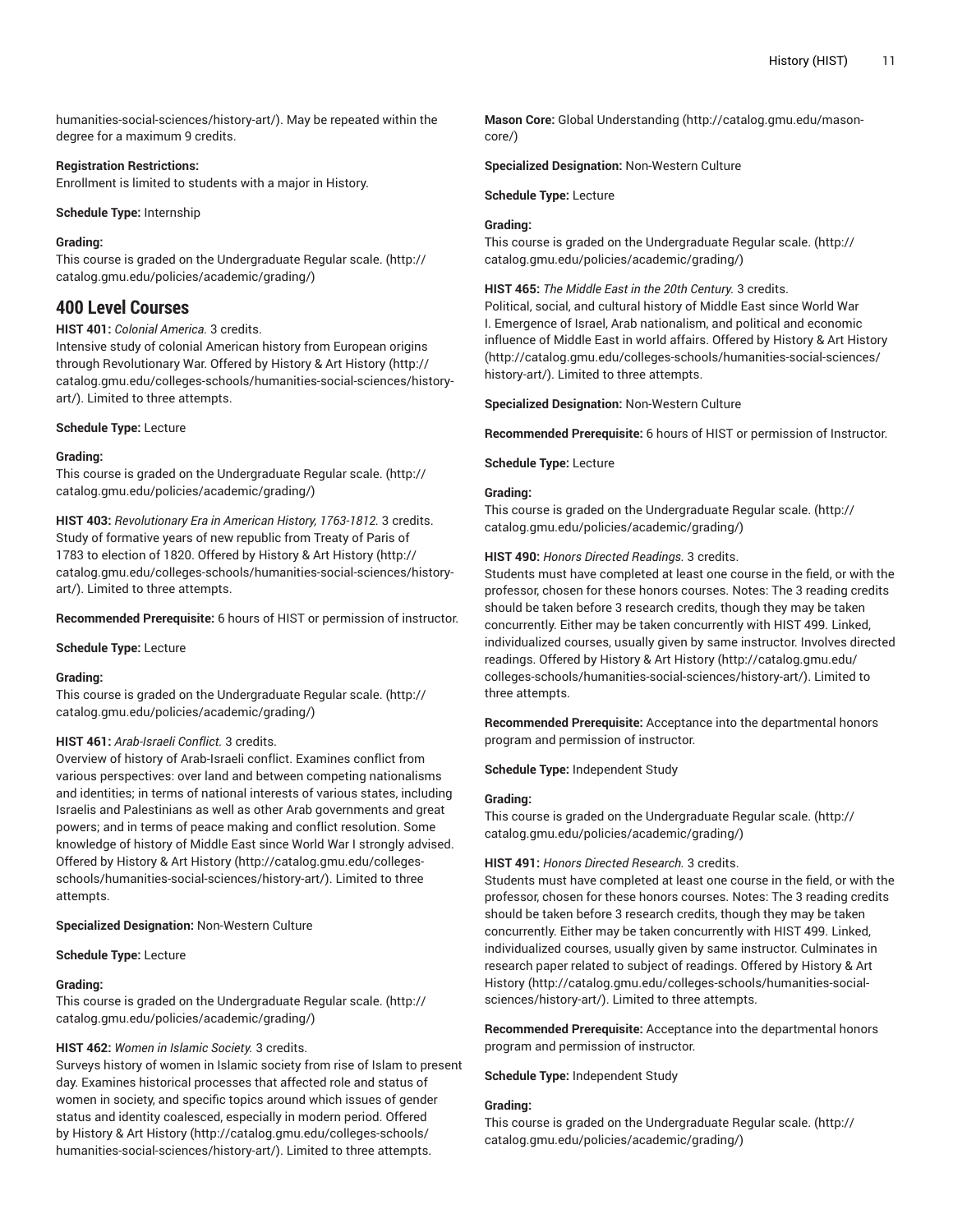**HIST 498:** *Directed Readings/Research in History.* 1-3 credits. Readings, research conducted on individual basis in consultation with instructor. Notes: Only 3 credits may be applied to credits for degree. Offered by History & Art [History \(http://catalog.gmu.edu/colleges](http://catalog.gmu.edu/colleges-schools/humanities-social-sciences/history-art/)[schools/humanities-social-sciences/history-art/\)](http://catalog.gmu.edu/colleges-schools/humanities-social-sciences/history-art/). May be repeated within the term for a maximum 6 credits.

# **Specialized Designation:** Topic Varies

**Recommended Prerequisite:** History majors with 90 credits and Permission of Instructor.

**Schedule Type:** Independent Study

# **Grading:**

This course is graded on the [Undergraduate](http://catalog.gmu.edu/policies/academic/grading/) Regular scale. ([http://](http://catalog.gmu.edu/policies/academic/grading/) [catalog.gmu.edu/policies/academic/grading/\)](http://catalog.gmu.edu/policies/academic/grading/)

# **HIST 499:** *RS: Senior Seminar in History.* 3 credits.

Research on specialized historical topic culminating in seminar paper and oral presentation. Synthesis course; students expected to integrate knowledge and skills acquired in Mason Core courses. Notes: Subject determined by instructor. Student may present no more than 3 credits for graduation credit. Must receive passing grade to graduate with BA in history. Offered by History & Art [History \(http://catalog.gmu.edu/](http://catalog.gmu.edu/colleges-schools/humanities-social-sciences/history-art/) [colleges-schools/humanities-social-sciences/history-art/](http://catalog.gmu.edu/colleges-schools/humanities-social-sciences/history-art/)). Limited to three attempts.

**Mason Core:** [Synthesis \(http://catalog.gmu.edu/mason-core/](http://catalog.gmu.edu/mason-core/))

**Specialized Designation:** Research/Scholarship Intensive, Writing Intensive in Major

# **Recommended Prerequisite:** History majors with 90 credits

# **Registration Restrictions:**

 $\bf{Required\ Pre requires:}$  (HIST 300 $^{\rm C}$  or 300 $^{\rm XS}$ ) and (ENGH 302 $^{\rm C}$ , ENGL 302 $^{\rm C}$ , ENGH 302 $^{\rm XS}$ , HNRS 110 $^{\rm C}$ , 110 $^{\rm XS}$ , 210 $^{\rm C}$ , 302 $^{\rm C}$  or 302 $^{\rm XS}$ ).  $^{\rm C}$  Requires minimum grade of C.

XS Requires minimum grade of XS.

Enrollment is limited to students with a major in History.

# **Schedule Type:** Seminar

# **Grading:**

This course is graded on the [Undergraduate](http://catalog.gmu.edu/policies/academic/grading/) Regular scale. ([http://](http://catalog.gmu.edu/policies/academic/grading/) [catalog.gmu.edu/policies/academic/grading/\)](http://catalog.gmu.edu/policies/academic/grading/)

# **500 Level Courses**

**HIST 510:** *Approaches to Modern World History.* 3 credits. Introduces historical study of world beyond Europe and United States. Students read major theoretical works and case studies of particular regions. Examines imperialism, national identity, and various forms of popular resistance; familiarizes students with range of scholarly approaches, including world systems theory and subaltern studies. Offered by History & Art [History \(http://catalog.gmu.edu/colleges](http://catalog.gmu.edu/colleges-schools/humanities-social-sciences/history-art/)[schools/humanities-social-sciences/history-art/\)](http://catalog.gmu.edu/colleges-schools/humanities-social-sciences/history-art/). May not be repeated for credit.

# **Recommended Prerequisite:** Admission to graduate program in history.

# **Registration Restrictions:**

Enrollment limited to students with a class of Advanced to Candidacy, Graduate, Junior Plus, Non-Degree or Senior Plus.

Enrollment is limited to Graduate, Non-Degree or Undergraduate level students.

Students in a Non-Degree Undergraduate degree may **not** enroll.

# **Schedule Type:** Lecture

# **Grading:**

This course is graded on the [Graduate Regular scale.](http://catalog.gmu.edu/policies/academic/grading/) ([http://](http://catalog.gmu.edu/policies/academic/grading/) [catalog.gmu.edu/policies/academic/grading/](http://catalog.gmu.edu/policies/academic/grading/))

# **HIST 525:** *Problems in Latin American History.* 3 credits.

Analysis of selected problems. Emphasizes reading and discussion of historical interpretations, and development of bibliography. Notes: May be repeated for credit when topic is different. Offered by [History](http://catalog.gmu.edu/colleges-schools/humanities-social-sciences/history-art/) & Art [History](http://catalog.gmu.edu/colleges-schools/humanities-social-sciences/history-art/) [\(http://catalog.gmu.edu/colleges-schools/humanities-social](http://catalog.gmu.edu/colleges-schools/humanities-social-sciences/history-art/)[sciences/history-art/\)](http://catalog.gmu.edu/colleges-schools/humanities-social-sciences/history-art/). May be repeated within the term.

# **Specialized Designation:** Topic Varies

# **Registration Restrictions:**

Enrollment limited to students with a class of Advanced to Candidacy, Graduate, Junior Plus, Non-Degree or Senior Plus.

Enrollment is limited to Graduate, Non-Degree or Undergraduate level students.

Students in a Non-Degree Undergraduate degree may **not** enroll.

**Schedule Type:** Lec/Sem #1, Lec/Sem #2, Lec/Sem #3, Lec/Sem #4, Lec/ Sem #5, Lec/Sem #6, Lec/Sem #7, Lec/Sem #8, Lec/Sem #9, Lecture, Sem/Lec #10, Sem/Lec #11, Sem/Lec #12, Sem/Lec #13, Sem/Lec #14, Sem/Lec #15, Sem/Lec #16, Sem/Lec #17, Sem/Lec #18

# **Grading:**

This course is graded on the [Graduate Regular scale.](http://catalog.gmu.edu/policies/academic/grading/) ([http://](http://catalog.gmu.edu/policies/academic/grading/) [catalog.gmu.edu/policies/academic/grading/](http://catalog.gmu.edu/policies/academic/grading/))

# **HIST 535:** *Problems in Global History.* 3 credits.

Investigates selected problems in global and comparative history, covering multiple countries or world regions. Notes: May be repeated for credit when topic is different. Offered by History & Art [History \(http://](http://catalog.gmu.edu/colleges-schools/humanities-social-sciences/history-art/) [catalog.gmu.edu/colleges-schools/humanities-social-sciences/history](http://catalog.gmu.edu/colleges-schools/humanities-social-sciences/history-art/)[art/\)](http://catalog.gmu.edu/colleges-schools/humanities-social-sciences/history-art/). May be repeated within the term.

**Specialized Designation:** Topic Varies

# **Registration Restrictions:**

Enrollment limited to students with a class of Advanced to Candidacy, Graduate, Junior Plus, Non-Degree or Senior Plus.

Enrollment is limited to Graduate, Non-Degree or Undergraduate level students.

Students in a Non-Degree Undergraduate degree may **not** enroll.

**Schedule Type:** Lec/Sem #1, Lec/Sem #2, Lec/Sem #3, Lec/Sem #4, Lec/ Sem #5, Lec/Sem #6, Lec/Sem #7, Lec/Sem #8, Lec/Sem #9, Lecture, Sem/Lec #10, Sem/Lec #11, Sem/Lec #12, Sem/Lec #13, Sem/Lec #14, Sem/Lec #15, Sem/Lec #16, Sem/Lec #17, Sem/Lec #18

# **Grading:**

This course is graded on the [Graduate Regular scale.](http://catalog.gmu.edu/policies/academic/grading/) ([http://](http://catalog.gmu.edu/policies/academic/grading/) [catalog.gmu.edu/policies/academic/grading/](http://catalog.gmu.edu/policies/academic/grading/))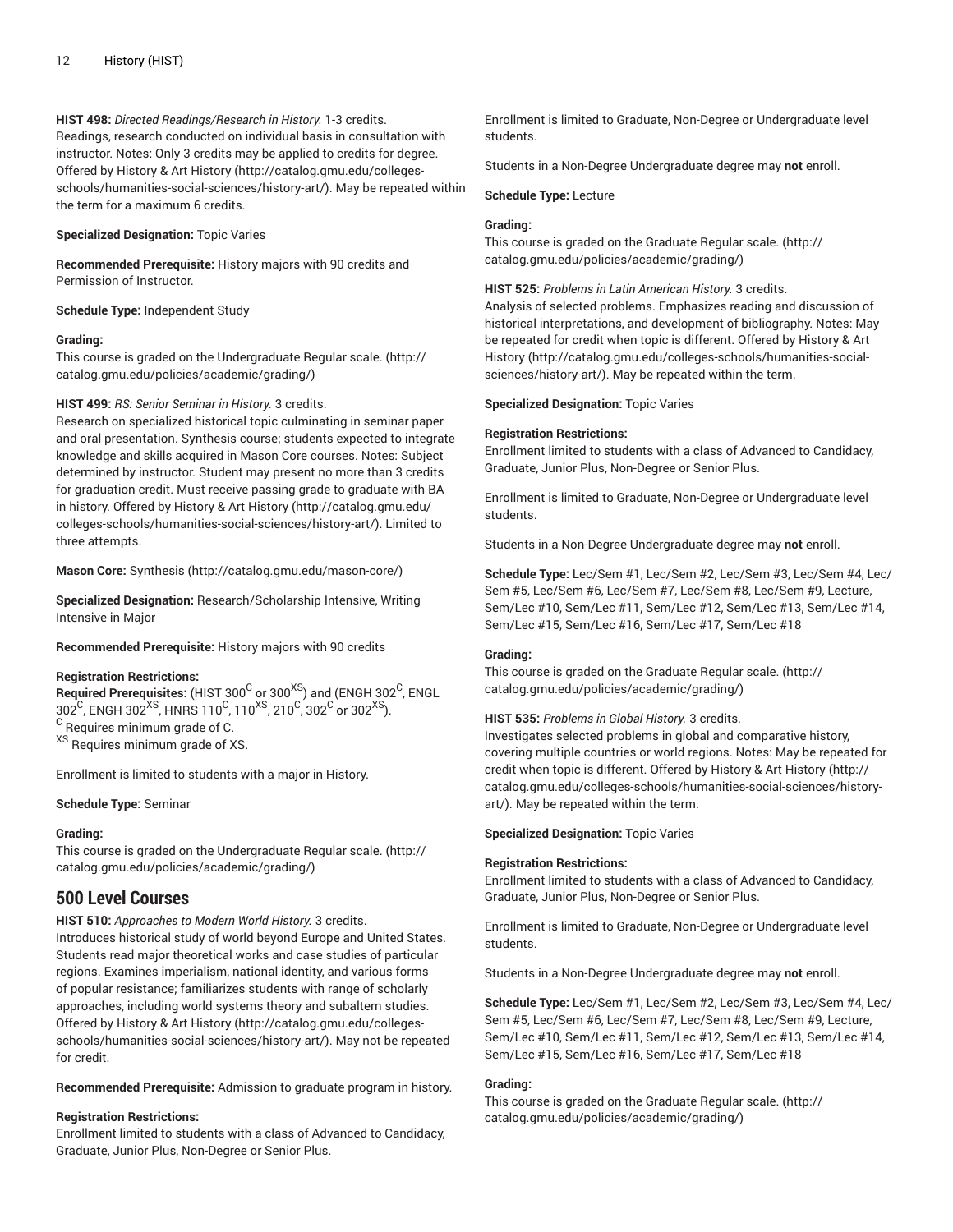# **HIST 555:** *Problems in Asian History.* 3 credits.

Discussion of readings and historical interpretations and compilation of a comprehensive bibliography on given theme. Notes: Topics announced by instructor. May be repeated for credit when topic is different. Offered by History & Art [History](http://catalog.gmu.edu/colleges-schools/humanities-social-sciences/history-art/) ([http://catalog.gmu.edu/colleges-schools/](http://catalog.gmu.edu/colleges-schools/humanities-social-sciences/history-art/) [humanities-social-sciences/history-art/](http://catalog.gmu.edu/colleges-schools/humanities-social-sciences/history-art/)). May be repeated within the term.

# **Specialized Designation:** Topic Varies

# **Registration Restrictions:**

Enrollment limited to students with a class of Advanced to Candidacy, Graduate, Junior Plus, Non-Degree or Senior Plus.

Enrollment is limited to Graduate, Non-Degree or Undergraduate level students.

Students in a Non-Degree Undergraduate degree may **not** enroll.

**Schedule Type:** Lec/Sem #1, Lec/Sem #2, Lec/Sem #3, Lec/Sem #4, Lec/ Sem #5, Lec/Sem #6, Lec/Sem #7, Lec/Sem #8, Lec/Sem #9, Lecture, Sem/Lec #10, Sem/Lec #11, Sem/Lec #12, Sem/Lec #13, Sem/Lec #14, Sem/Lec #15, Sem/Lec #16, Sem/Lec #17, Sem/Lec #18

#### **Grading:**

This course is graded on the [Graduate Regular scale.](http://catalog.gmu.edu/policies/academic/grading/) [\(http://](http://catalog.gmu.edu/policies/academic/grading/) [catalog.gmu.edu/policies/academic/grading/\)](http://catalog.gmu.edu/policies/academic/grading/)

# **HIST 565:** *Problems in African History.* 3 credits.

Analysis of selected problems in African history. Emphasis on reading and discussion of historical interpretations and development of bibliography. Notes: May be repeated for credit when topic is different. Offered by History & Art [History \(http://catalog.gmu.edu/colleges](http://catalog.gmu.edu/colleges-schools/humanities-social-sciences/history-art/)[schools/humanities-social-sciences/history-art/\)](http://catalog.gmu.edu/colleges-schools/humanities-social-sciences/history-art/). May be repeated within the term.

# **Specialized Designation:** Topic Varies

# **Registration Restrictions:**

Enrollment limited to students with a class of Advanced to Candidacy, Graduate, Junior Plus, Non-Degree or Senior Plus.

Enrollment is limited to Graduate, Non-Degree or Undergraduate level students.

Students in a Non-Degree Undergraduate degree may **not** enroll.

**Schedule Type:** Lec/Sem #1, Lec/Sem #2, Lec/Sem #3, Lec/Sem #4, Lec/ Sem #5, Lec/Sem #6, Lec/Sem #7, Lec/Sem #8, Lec/Sem #9, Lecture, Sem/Lec #10, Sem/Lec #11, Sem/Lec #12, Sem/Lec #13, Sem/Lec #14, Sem/Lec #15, Sem/Lec #16, Sem/Lec #17, Sem/Lec #18

# **Grading:**

This course is graded on the [Graduate Regular scale.](http://catalog.gmu.edu/policies/academic/grading/) [\(http://](http://catalog.gmu.edu/policies/academic/grading/) [catalog.gmu.edu/policies/academic/grading/\)](http://catalog.gmu.edu/policies/academic/grading/)

**HIST 575:** *Approaches to Middle East and Islamic History.* 3 credits. Introduces students to the central issues and debates surrounding the study of the Middle East, Islam, and Muslim societies. Covers key methodological issues including the role of area studies vis-avis disciplinary approaches and debates on the politics of knowledge production and historiography. Offered by History & Art [History \(http://](http://catalog.gmu.edu/colleges-schools/humanities-social-sciences/history-art/) [catalog.gmu.edu/colleges-schools/humanities-social-sciences/history](http://catalog.gmu.edu/colleges-schools/humanities-social-sciences/history-art/)[art/](http://catalog.gmu.edu/colleges-schools/humanities-social-sciences/history-art/)). May not be repeated for credit.

#### **Registration Restrictions:**

Enrollment limited to students with a class of Advanced to Candidacy, Graduate, Junior Plus, Non-Degree or Senior Plus.

Enrollment is limited to Graduate, Non-Degree or Undergraduate level students.

Students in a Non-Degree Undergraduate degree may **not** enroll.

#### **Schedule Type:** Seminar

# **Grading:**

This course is graded on the [Graduate Regular scale.](http://catalog.gmu.edu/policies/academic/grading/) ([http://](http://catalog.gmu.edu/policies/academic/grading/) [catalog.gmu.edu/policies/academic/grading/](http://catalog.gmu.edu/policies/academic/grading/))

#### **HIST 576:** *The Crusades.* 3 credits.

Explores the interaction between the Christian East, the Muslim World and the Christian West. Examines primary sources (in translation) and secondary sources that render a wide spectrum of ideologies and scholarship on the crusading movement. Emphasizes cultural interaction and transmission, warfare and coexistence between competing societies from Western Europe, Byzantium, and the Middle East. Offered by [History](http://catalog.gmu.edu/colleges-schools/humanities-social-sciences/history-art/) & Art [History](http://catalog.gmu.edu/colleges-schools/humanities-social-sciences/history-art/) ([http://catalog.gmu.edu/colleges-schools/humanities](http://catalog.gmu.edu/colleges-schools/humanities-social-sciences/history-art/)[social-sciences/history-art/](http://catalog.gmu.edu/colleges-schools/humanities-social-sciences/history-art/)). May not be repeated for credit.

#### **Registration Restrictions:**

Enrollment limited to students with a class of Advanced to Candidacy, Graduate, Junior Plus, Non-Degree or Senior Plus.

Students in a Non-Degree Undergraduate degree may **not** enroll.

**Schedule Type:** Seminar

# **Grading:**

This course is graded on the [Graduate Regular scale.](http://catalog.gmu.edu/policies/academic/grading/) ([http://](http://catalog.gmu.edu/policies/academic/grading/) [catalog.gmu.edu/policies/academic/grading/](http://catalog.gmu.edu/policies/academic/grading/))

# **HIST 585:** *Problems in Middle Eastern History.* 3 credits.

Analyzes selected problem. Emphasizes reading and discussion of historical interpretations, and development of bibliography. Notes: May be repeated for credit when topic is different. Offered by [History](http://catalog.gmu.edu/colleges-schools/humanities-social-sciences/history-art/) & Art [History](http://catalog.gmu.edu/colleges-schools/humanities-social-sciences/history-art/) [\(http://catalog.gmu.edu/colleges-schools/humanities-social](http://catalog.gmu.edu/colleges-schools/humanities-social-sciences/history-art/)[sciences/history-art/\)](http://catalog.gmu.edu/colleges-schools/humanities-social-sciences/history-art/). May be repeated within the term.

#### **Specialized Designation:** Topic Varies

#### **Registration Restrictions:**

Enrollment limited to students with a class of Advanced to Candidacy, Graduate, Junior Plus, Non-Degree or Senior Plus.

Enrollment is limited to Graduate, Non-Degree or Undergraduate level students.

Students in a Non-Degree Undergraduate degree may **not** enroll.

**Schedule Type:** Lec/Sem #1, Lec/Sem #2, Lec/Sem #3, Lec/Sem #4, Lec/ Sem #5, Lec/Sem #6, Lec/Sem #7, Lec/Sem #8, Lec/Sem #9, Lecture, Sem/Lec #10, Sem/Lec #11, Sem/Lec #12, Sem/Lec #13, Sem/Lec #14, Sem/Lec #15, Sem/Lec #16, Sem/Lec #17, Sem/Lec #18

# **Grading:**

This course is graded on the [Graduate Regular scale.](http://catalog.gmu.edu/policies/academic/grading/) ([http://](http://catalog.gmu.edu/policies/academic/grading/) [catalog.gmu.edu/policies/academic/grading/](http://catalog.gmu.edu/policies/academic/grading/))

# **HIST 598:** *Historical Study Abroad.* 1-3 credits.

Intended for participation in formally organized course offered by the Center for Global Education. Offered by History & Art [History](http://catalog.gmu.edu/colleges-schools/humanities-social-sciences/history-art/) ([http://](http://catalog.gmu.edu/colleges-schools/humanities-social-sciences/history-art/)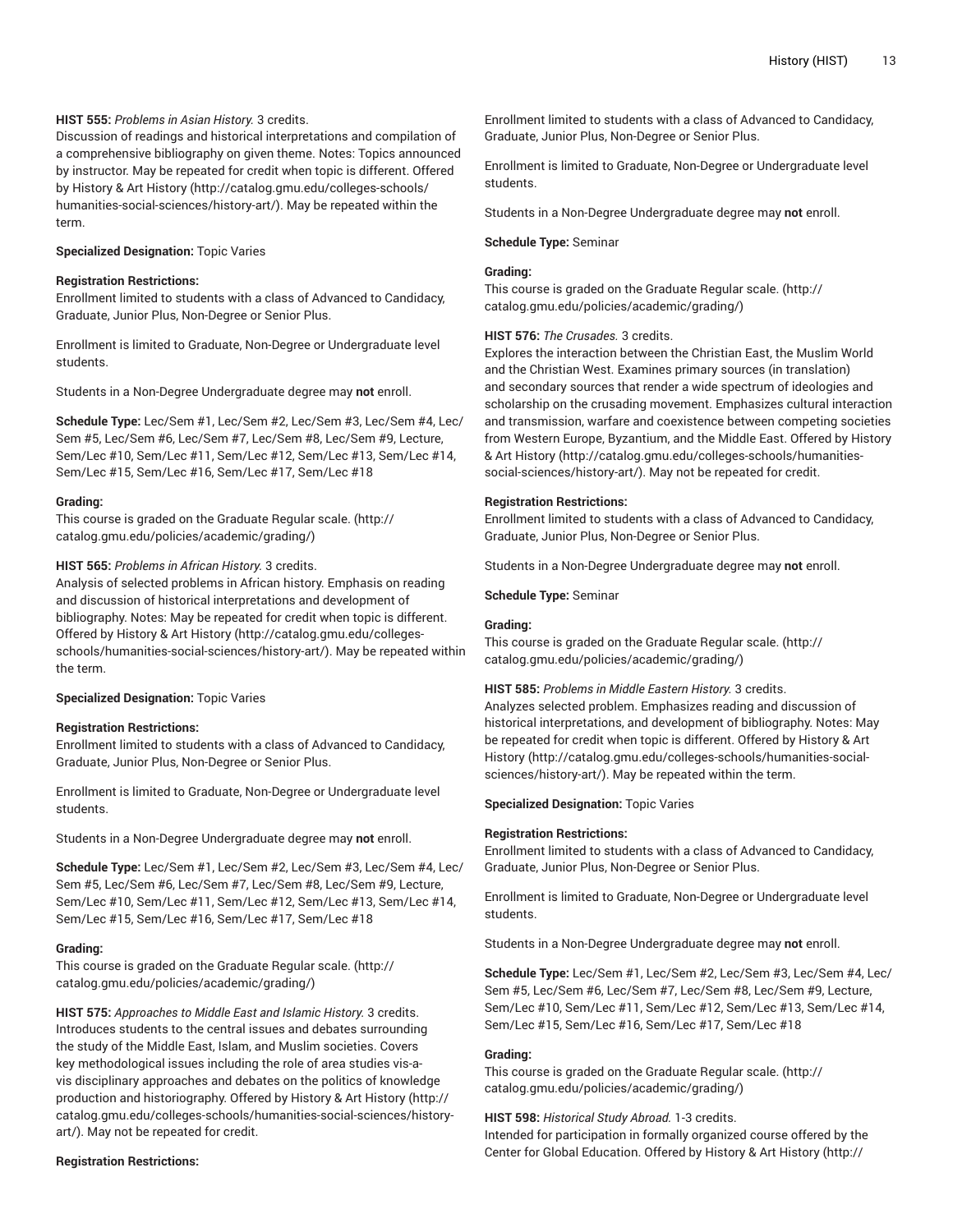[catalog.gmu.edu/colleges-schools/humanities-social-sciences/history](http://catalog.gmu.edu/colleges-schools/humanities-social-sciences/history-art/)[art/](http://catalog.gmu.edu/colleges-schools/humanities-social-sciences/history-art/)). May be repeated within the term for a maximum 6 credits.

#### **Specialized Designation:** Topic Varies

#### **Registration Restrictions:**

Enrollment limited to students with a class of Advanced to Candidacy, Graduate, Junior Plus, Non-Degree or Senior Plus.

Enrollment is limited to Graduate, Non-Degree or Undergraduate level students.

Students in a Non-Degree Undergraduate degree may **not** enroll.

**Schedule Type:** Independent Study

#### **Grading:**

This course is graded on the [Graduate Regular scale.](http://catalog.gmu.edu/policies/academic/grading/) [\(http://](http://catalog.gmu.edu/policies/academic/grading/) [catalog.gmu.edu/policies/academic/grading/\)](http://catalog.gmu.edu/policies/academic/grading/)

# **600 Level Courses**

**HIST 606:** *Themes in European History II.* 3 credits. Survey of European history from 1815 to present. Designed for individuals entering graduate program who need to strengthen preparation in this area, or who seek to enhance knowledge of latest interpretations in field. Stresses factual knowledge and its interpretation. Offered by [History](http://catalog.gmu.edu/colleges-schools/humanities-social-sciences/history-art/) & Art [History \(http://catalog.gmu.edu/colleges-schools/humanities-social](http://catalog.gmu.edu/colleges-schools/humanities-social-sciences/history-art/)[sciences/history-art/](http://catalog.gmu.edu/colleges-schools/humanities-social-sciences/history-art/)). May not be repeated for credit.

#### **Registration Restrictions:**

Enrollment limited to students with a class of Advanced to Candidacy, Graduate, Junior Plus, Non-Degree or Senior Plus.

Enrollment is limited to Graduate, Non-Degree or Undergraduate level students.

Students in a Non-Degree Undergraduate degree may **not** enroll.

**Schedule Type:** Lecture

#### **Grading:**

This course is graded on the [Graduate Regular scale.](http://catalog.gmu.edu/policies/academic/grading/) [\(http://](http://catalog.gmu.edu/policies/academic/grading/) [catalog.gmu.edu/policies/academic/grading/\)](http://catalog.gmu.edu/policies/academic/grading/)

#### **HIST 610:** *The Study and Writing of History.* 3 credits.

Methodology of the historian including techniques of research, use of documentation and other sources, development of bibliography, and synthesis of material. Offered by History & Art [History \(http://](http://catalog.gmu.edu/colleges-schools/humanities-social-sciences/history-art/) [catalog.gmu.edu/colleges-schools/humanities-social-sciences/history](http://catalog.gmu.edu/colleges-schools/humanities-social-sciences/history-art/)[art/](http://catalog.gmu.edu/colleges-schools/humanities-social-sciences/history-art/)). May not be repeated for credit.

# **Registration Restrictions:**

Enrollment limited to students with a class of Advanced to Candidacy, Graduate, Junior Plus, Non-Degree or Senior Plus.

Enrollment is limited to Graduate, Non-Degree or Undergraduate level students.

Students in a Non-Degree Undergraduate degree may **not** enroll.

# **Schedule Type:** Lecture

# **Grading:**

This course is graded on the [Graduate Regular scale.](http://catalog.gmu.edu/policies/academic/grading/) [\(http://](http://catalog.gmu.edu/policies/academic/grading/) [catalog.gmu.edu/policies/academic/grading/\)](http://catalog.gmu.edu/policies/academic/grading/)

# **HIST 613:** *Colonial North America.* 3 credits.

Examines European colonization in North America from a variety of perspectives, including cultural interaction, exchange, and conflict among Native, European, and African peoples, the political, social, economic, and cultural development of European colonies, and historical interpretations of the colonial era within national, continental, Atlantic, and world-historical frameworks. Offered by History & Art [History \(http://](http://catalog.gmu.edu/colleges-schools/humanities-social-sciences/history-art/) [catalog.gmu.edu/colleges-schools/humanities-social-sciences/history](http://catalog.gmu.edu/colleges-schools/humanities-social-sciences/history-art/)[art/\)](http://catalog.gmu.edu/colleges-schools/humanities-social-sciences/history-art/). May not be repeated for credit.

# **Registration Restrictions:**

Enrollment limited to students with a class of Advanced to Candidacy, Graduate, Junior Plus, Non-Degree or Senior Plus.

Enrollment is limited to Graduate, Non-Degree or Undergraduate level students.

Students in a Non-Degree Undergraduate degree may **not** enroll.

#### **Schedule Type:** Lecture

# **Grading:**

This course is graded on the [Graduate Regular scale.](http://catalog.gmu.edu/policies/academic/grading/) ([http://](http://catalog.gmu.edu/policies/academic/grading/) [catalog.gmu.edu/policies/academic/grading/](http://catalog.gmu.edu/policies/academic/grading/))

**HIST 615:** *Problems in American History.* 1-6 credits.

Readings and discussion of bibliographies, interpretations, and research trends in topics selected by instructor. Notes: May be repeated for credit when topic is different. Offered by History & Art [History \(http://](http://catalog.gmu.edu/colleges-schools/humanities-social-sciences/history-art/) [catalog.gmu.edu/colleges-schools/humanities-social-sciences/history](http://catalog.gmu.edu/colleges-schools/humanities-social-sciences/history-art/)[art/\)](http://catalog.gmu.edu/colleges-schools/humanities-social-sciences/history-art/). May be repeated within the term.

**Specialized Designation:** Green Leaf Related Course, Topic Varies

#### **Registration Restrictions:**

Enrollment limited to students with a class of Advanced to Candidacy, Graduate, Junior Plus, Non-Degree or Senior Plus.

Enrollment is limited to Graduate, Non-Degree or Undergraduate level students.

Students in a Non-Degree Undergraduate degree may **not** enroll.

**Schedule Type:** Lec/Sem #1, Lec/Sem #2, Lec/Sem #3, Lec/Sem #4, Lec/ Sem #5, Lec/Sem #6, Lec/Sem #7, Lec/Sem #8, Lec/Sem #9, Lecture, Sem/Lec #10, Sem/Lec #11, Sem/Lec #12, Sem/Lec #13, Sem/Lec #14, Sem/Lec #15, Sem/Lec #16, Sem/Lec #17, Sem/Lec #18

#### **Grading:**

This course is graded on the [Graduate Regular scale.](http://catalog.gmu.edu/policies/academic/grading/) ([http://](http://catalog.gmu.edu/policies/academic/grading/) [catalog.gmu.edu/policies/academic/grading/](http://catalog.gmu.edu/policies/academic/grading/))

**HIST 617:** *Topics in the American Civil War Era.* 3 credits. Joint project of instructor and students into various aspects of common topic in Civil War era, with emphasis on historiography and historical method. Offered by History & Art [History \(http://catalog.gmu.edu/](http://catalog.gmu.edu/colleges-schools/humanities-social-sciences/history-art/) [colleges-schools/humanities-social-sciences/history-art/](http://catalog.gmu.edu/colleges-schools/humanities-social-sciences/history-art/)). May not be repeated for credit.

#### **Specialized Designation:** Topic Varies

# **Registration Restrictions:**

Enrollment limited to students with a class of Advanced to Candidacy, Graduate, Junior Plus, Non-Degree or Senior Plus.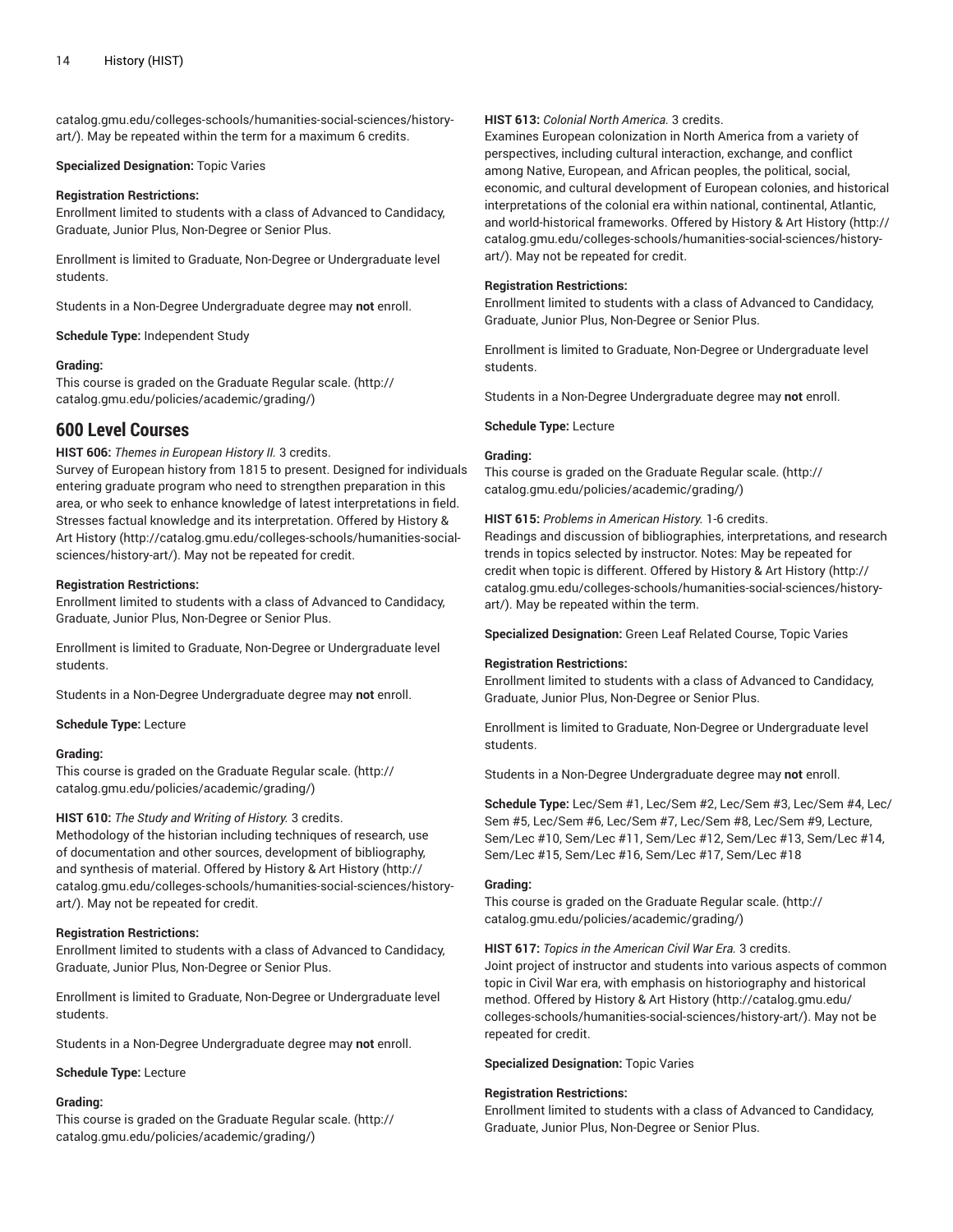Enrollment is limited to Graduate, Non-Degree or Undergraduate level students.

Students in a Non-Degree Undergraduate degree may **not** enroll.

#### **Schedule Type:** Lecture

#### **Grading:**

This course is graded on the [Graduate Regular scale.](http://catalog.gmu.edu/policies/academic/grading/) [\(http://](http://catalog.gmu.edu/policies/academic/grading/) [catalog.gmu.edu/policies/academic/grading/\)](http://catalog.gmu.edu/policies/academic/grading/)

#### **HIST 618:** *The Age of Jackson, 1815-1854.* 3 credits.

Survey of social, cultural, intellectual, economic, and political changes in United States during period of rapid growth and expansion. Topics include second-party system; growth of sectionalism, nationalism, and expansionism; industrialization and spread of market economy; rise of romantic reform and evangelical religion; and growth of abolitionist and proslavery movements. Offered by History & Art [History](http://catalog.gmu.edu/colleges-schools/humanities-social-sciences/history-art/) ([http://](http://catalog.gmu.edu/colleges-schools/humanities-social-sciences/history-art/) [catalog.gmu.edu/colleges-schools/humanities-social-sciences/history](http://catalog.gmu.edu/colleges-schools/humanities-social-sciences/history-art/)[art/](http://catalog.gmu.edu/colleges-schools/humanities-social-sciences/history-art/)). May not be repeated for credit.

#### **Registration Restrictions:**

Enrollment limited to students with a class of Advanced to Candidacy, Graduate, Junior Plus, Non-Degree or Senior Plus.

Enrollment is limited to Graduate, Non-Degree or Undergraduate level students.

Students in a Non-Degree Undergraduate degree may **not** enroll.

#### **Schedule Type:** Lecture

#### **Grading:**

This course is graded on the [Graduate Regular scale.](http://catalog.gmu.edu/policies/academic/grading/) [\(http://](http://catalog.gmu.edu/policies/academic/grading/) [catalog.gmu.edu/policies/academic/grading/\)](http://catalog.gmu.edu/policies/academic/grading/)

**HIST 620:** *Development of the Early Republic, 1783-1815.* 3 credits. Investigates breakdown of Confederation, Constitutional Convention, and role of revolutionary ideology of republicanism. Discusses leadership and policies of republic in hostile international context. Students read extensively in monographic literature and prepare research paper. Offered by History & Art [History](http://catalog.gmu.edu/colleges-schools/humanities-social-sciences/history-art/) ([http://catalog.gmu.edu/colleges-schools/](http://catalog.gmu.edu/colleges-schools/humanities-social-sciences/history-art/) [humanities-social-sciences/history-art/](http://catalog.gmu.edu/colleges-schools/humanities-social-sciences/history-art/)). May not be repeated for credit.

#### **Registration Restrictions:**

Enrollment limited to students with a class of Advanced to Candidacy, Graduate, Junior Plus, Non-Degree or Senior Plus.

Enrollment is limited to Graduate, Non-Degree or Undergraduate level students.

Students in a Non-Degree Undergraduate degree may **not** enroll.

#### **Schedule Type:** Lecture

#### **Grading:**

This course is graded on the [Graduate Regular scale.](http://catalog.gmu.edu/policies/academic/grading/) [\(http://](http://catalog.gmu.edu/policies/academic/grading/) [catalog.gmu.edu/policies/academic/grading/\)](http://catalog.gmu.edu/policies/academic/grading/)

# **HIST 622:** *U.S. South Since 1865.* 3 credits.

Provides a graduate level survey of the major themes and trends in the historical literature on the U.S. South since 1865. Topics covered include Jim Crow, the New Deal, the long Civil Rights movement, the rise of the Sunbelt, and the changing role of the South in national politics. Offered

by History & Art [History \(http://catalog.gmu.edu/colleges-schools/](http://catalog.gmu.edu/colleges-schools/humanities-social-sciences/history-art/) [humanities-social-sciences/history-art/\)](http://catalog.gmu.edu/colleges-schools/humanities-social-sciences/history-art/). May not be repeated for credit.

# **Registration Restrictions:**

Enrollment limited to students with a class of Advanced to Candidacy, Graduate, Junior Plus, Non-Degree or Senior Plus.

Enrollment is limited to Graduate, Non-Degree or Undergraduate level students.

Students in a Non-Degree Undergraduate degree may **not** enroll.

**Schedule Type:** Seminar

# **Grading:**

This course is graded on the [Graduate Regular scale.](http://catalog.gmu.edu/policies/academic/grading/) ([http://](http://catalog.gmu.edu/policies/academic/grading/) [catalog.gmu.edu/policies/academic/grading/](http://catalog.gmu.edu/policies/academic/grading/))

# **HIST 623:** *US Political History 1940-1990.* 3 credits.

Explores political, social, economic, and cultural elements of life in the United States from World War II to the Reagan era. Traces debates over the legacy of the New Deal, considering such topics as race relations, business interests, Communism, crime, and war to build a complex, if not comprehensive, understanding of the postwar period. (Chronological field: US since 1914) Offered by [History](http://catalog.gmu.edu/colleges-schools/humanities-social-sciences/history-art/) & Art History [\(http://catalog.gmu.edu/colleges-schools/humanities-social-sciences/](http://catalog.gmu.edu/colleges-schools/humanities-social-sciences/history-art/) [history-art/\)](http://catalog.gmu.edu/colleges-schools/humanities-social-sciences/history-art/). May not be repeated for credit.

#### **Registration Restrictions:**

Enrollment limited to students with a class of Advanced to Candidacy, Graduate, Junior Plus, Non-Degree or Senior Plus.

Enrollment is limited to Graduate, Non-Degree or Undergraduate level students.

Students in a Non-Degree Undergraduate degree may **not** enroll.

**Schedule Type:** Lecture

# **Grading:**

This course is graded on the [Graduate Regular scale.](http://catalog.gmu.edu/policies/academic/grading/) ([http://](http://catalog.gmu.edu/policies/academic/grading/) [catalog.gmu.edu/policies/academic/grading/](http://catalog.gmu.edu/policies/academic/grading/))

# **HIST 627:** *Disasters in History.* 3 credits.

Examines disasters as lived experiences and cultural constructions from the seventeenth century to the industrial era. Presents so-called natural disasters as partly the result of human agency. Shows how that storms, fires, and other unfortunate events become "disasters" only when they intersect with human lives. Uses case studies of disasters to explore their larger cultural and social contexts. (Chronological fields: US pre-1861, US 1861-1914, US since 1914, Europe pre-1789, Europe 1789-1914, Europe since 1914, LatAm/Caribbean) Offered by History & Art [History](http://catalog.gmu.edu/colleges-schools/humanities-social-sciences/history-art/) ([http://](http://catalog.gmu.edu/colleges-schools/humanities-social-sciences/history-art/) [catalog.gmu.edu/colleges-schools/humanities-social-sciences/history](http://catalog.gmu.edu/colleges-schools/humanities-social-sciences/history-art/)[art/\)](http://catalog.gmu.edu/colleges-schools/humanities-social-sciences/history-art/). May not be repeated for credit.

#### **Registration Restrictions:**

Enrollment limited to students with a class of Advanced to Candidacy, Graduate, Junior Plus, Non-Degree or Senior Plus.

Students in a Non-Degree Undergraduate degree may **not** enroll.

**Schedule Type:** Seminar

**Grading:**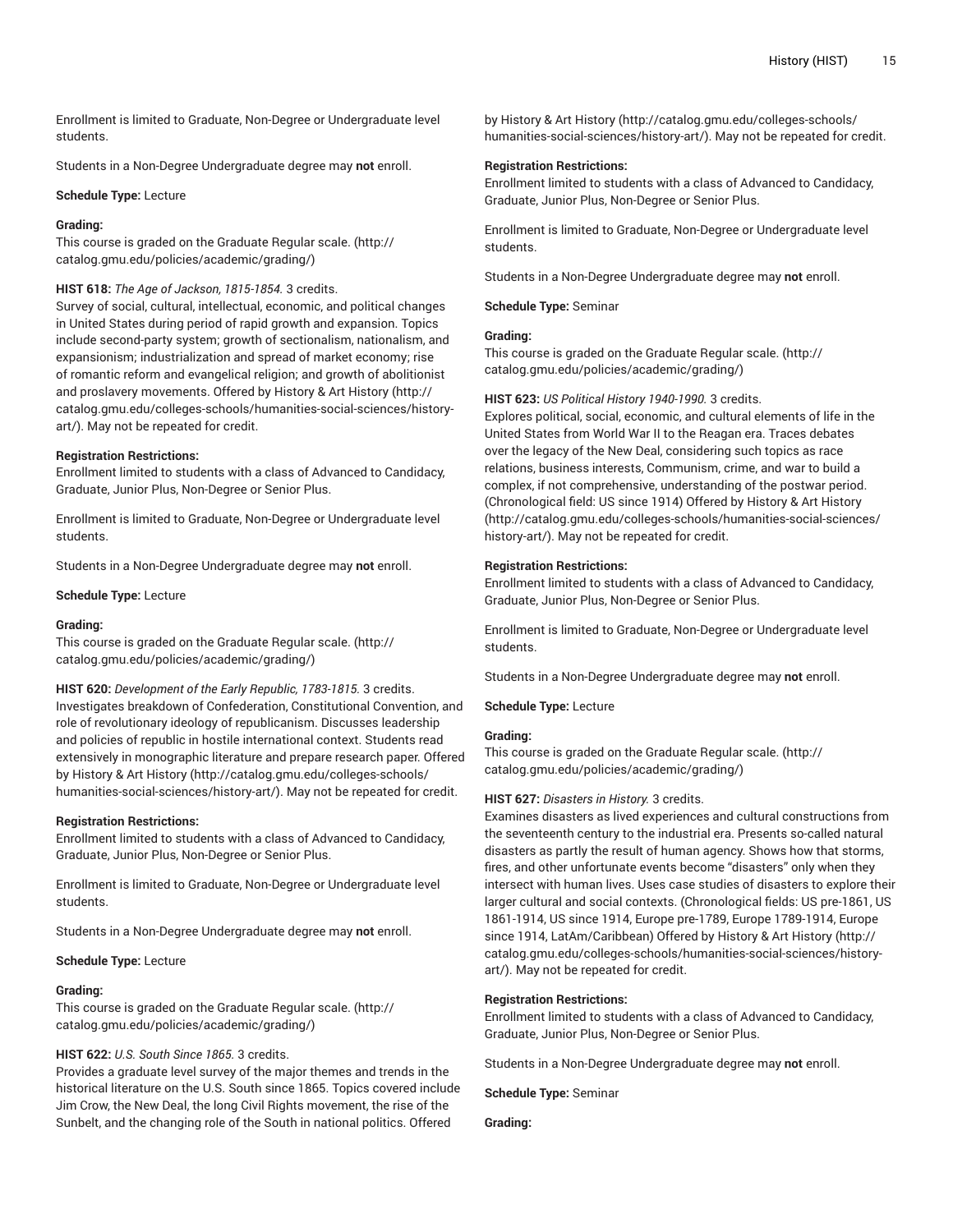This course is graded on the [Graduate Regular scale.](http://catalog.gmu.edu/policies/academic/grading/) [\(http://](http://catalog.gmu.edu/policies/academic/grading/) [catalog.gmu.edu/policies/academic/grading/\)](http://catalog.gmu.edu/policies/academic/grading/)

# **HIST 629:** *The Gilded Age and Progressive Era.* 3 credits.

Examines history of United States from 1877 to 1918, with attention to history of reform movements and politics, and social history of the period. Familiarizes with major issues and historical literature of the period. Offered by [History](http://catalog.gmu.edu/colleges-schools/humanities-social-sciences/history-art/) & Art History [\(http://catalog.gmu.edu/colleges](http://catalog.gmu.edu/colleges-schools/humanities-social-sciences/history-art/)[schools/humanities-social-sciences/history-art/\)](http://catalog.gmu.edu/colleges-schools/humanities-social-sciences/history-art/). May not be repeated for credit.

# **Registration Restrictions:**

Enrollment limited to students with a class of Advanced to Candidacy, Graduate, Junior Plus, Non-Degree or Senior Plus.

Enrollment is limited to Graduate, Non-Degree or Undergraduate level students.

Students in a Non-Degree Undergraduate degree may **not** enroll.

**Schedule Type:** Lecture

# **Grading:**

This course is graded on the [Graduate Regular scale.](http://catalog.gmu.edu/policies/academic/grading/) [\(http://](http://catalog.gmu.edu/policies/academic/grading/) [catalog.gmu.edu/policies/academic/grading/\)](http://catalog.gmu.edu/policies/academic/grading/)

# **HIST 630:** *U.S. Women's History.* 3 credits.

Wide-ranging survey of burgeoning field of women's history, emphasizing critical evaluation of sources and interpretation. Readings represent variety of approaches, which may include material culture studies, medical history, history of sexuality, political history, and social and cultural history. Offered by History & Art [History](http://catalog.gmu.edu/colleges-schools/humanities-social-sciences/history-art/) ([http://catalog.gmu.edu/](http://catalog.gmu.edu/colleges-schools/humanities-social-sciences/history-art/) [colleges-schools/humanities-social-sciences/history-art/](http://catalog.gmu.edu/colleges-schools/humanities-social-sciences/history-art/)). May not be repeated for credit.

# **Registration Restrictions:**

Enrollment limited to students with a class of Advanced to Candidacy, Graduate, Junior Plus, Non-Degree or Senior Plus.

Enrollment is limited to Graduate, Non-Degree or Undergraduate level students.

Students in a Non-Degree Undergraduate degree may **not** enroll.

#### **Schedule Type:** Lecture

#### **Grading:**

This course is graded on the [Graduate Regular scale.](http://catalog.gmu.edu/policies/academic/grading/) [\(http://](http://catalog.gmu.edu/policies/academic/grading/) [catalog.gmu.edu/policies/academic/grading/\)](http://catalog.gmu.edu/policies/academic/grading/)

#### **HIST 631:** *Era of the American Revolution.* 3 credits.

Examines history and historiography of revolutionary era, with special emphasis on social and ideological interpretations of period. Includes events leading to War for Independence, war itself, and social and political effects of war on American society. Offered by [History](http://catalog.gmu.edu/colleges-schools/humanities-social-sciences/history-art/) & Art [History](http://catalog.gmu.edu/colleges-schools/humanities-social-sciences/history-art/) ([http://catalog.gmu.edu/colleges-schools/humanities-social](http://catalog.gmu.edu/colleges-schools/humanities-social-sciences/history-art/)[sciences/history-art/](http://catalog.gmu.edu/colleges-schools/humanities-social-sciences/history-art/)). May not be repeated for credit.

#### **Registration Restrictions:**

Enrollment limited to students with a class of Advanced to Candidacy, Graduate, Junior Plus, Non-Degree or Senior Plus.

Enrollment is limited to Graduate, Non-Degree or Undergraduate level students.

Students in a Non-Degree Undergraduate degree may **not** enroll.

#### **Schedule Type:** Lecture

# **Grading:**

This course is graded on the [Graduate Regular scale.](http://catalog.gmu.edu/policies/academic/grading/) ([http://](http://catalog.gmu.edu/policies/academic/grading/) [catalog.gmu.edu/policies/academic/grading/](http://catalog.gmu.edu/policies/academic/grading/))

#### **HIST 633:** *Reconstruction Era.* 3 credits.

Examines Reconstruction as an era in which the federal government became increasingly powerful, but also one in which people on the ground, including former slave and rebels, western settlers, and Natives were able to resist or overthrow its actions. Addresses the rise of liberal individualism and the freedom of contract, as well as the way events on the ground resulted in more regionally focused, pragmatic understandings of rights. Offered by History & Art [History \(http://](http://catalog.gmu.edu/colleges-schools/humanities-social-sciences/history-art/) [catalog.gmu.edu/colleges-schools/humanities-social-sciences/history](http://catalog.gmu.edu/colleges-schools/humanities-social-sciences/history-art/)[art/\)](http://catalog.gmu.edu/colleges-schools/humanities-social-sciences/history-art/). May not be repeated for credit.

#### **Registration Restrictions:**

Enrollment limited to students with a class of Advanced to Candidacy, Graduate, Junior Plus, Non-Degree or Senior Plus.

Enrollment is limited to Graduate, Non-Degree or Undergraduate level students.

Students in a Non-Degree Undergraduate degree may **not** enroll.

**Schedule Type:** Seminar

#### **Grading:**

This course is graded on the [Graduate Regular scale.](http://catalog.gmu.edu/policies/academic/grading/) ([http://](http://catalog.gmu.edu/policies/academic/grading/) [catalog.gmu.edu/policies/academic/grading/](http://catalog.gmu.edu/policies/academic/grading/))

# **HIST 634:** *Interwar America: 1918-1939.* 3 credits.

Considers issues of United States between the two world wars. Explores various ways issues complemented and contradicted each other in rich and complex historical era. Offered by History & Art [History \(http://](http://catalog.gmu.edu/colleges-schools/humanities-social-sciences/history-art/) [catalog.gmu.edu/colleges-schools/humanities-social-sciences/history](http://catalog.gmu.edu/colleges-schools/humanities-social-sciences/history-art/)[art/\)](http://catalog.gmu.edu/colleges-schools/humanities-social-sciences/history-art/). May not be repeated for credit.

#### **Registration Restrictions:**

Enrollment limited to students with a class of Advanced to Candidacy, Graduate, Junior Plus, Non-Degree or Senior Plus.

Enrollment is limited to Graduate, Non-Degree or Undergraduate level students.

Students in a Non-Degree Undergraduate degree may **not** enroll.

**Schedule Type:** Seminar

# **Grading:**

This course is graded on the [Graduate Regular scale.](http://catalog.gmu.edu/policies/academic/grading/) ([http://](http://catalog.gmu.edu/policies/academic/grading/) [catalog.gmu.edu/policies/academic/grading/](http://catalog.gmu.edu/policies/academic/grading/))

#### **HIST 635:** *Problems in European History.* 3 credits.

Investigates selected problems. Readings, discussions, development of bibliographies. Primary sources used where possible. Notes: May be repeated for credit when topic is different. Offered by [History](http://catalog.gmu.edu/colleges-schools/humanities-social-sciences/history-art/) & Art [History](http://catalog.gmu.edu/colleges-schools/humanities-social-sciences/history-art/) [\(http://catalog.gmu.edu/colleges-schools/humanities-social](http://catalog.gmu.edu/colleges-schools/humanities-social-sciences/history-art/)[sciences/history-art/\)](http://catalog.gmu.edu/colleges-schools/humanities-social-sciences/history-art/). May be repeated within the term.

**Specialized Designation:** Topic Varies

#### **Registration Restrictions:**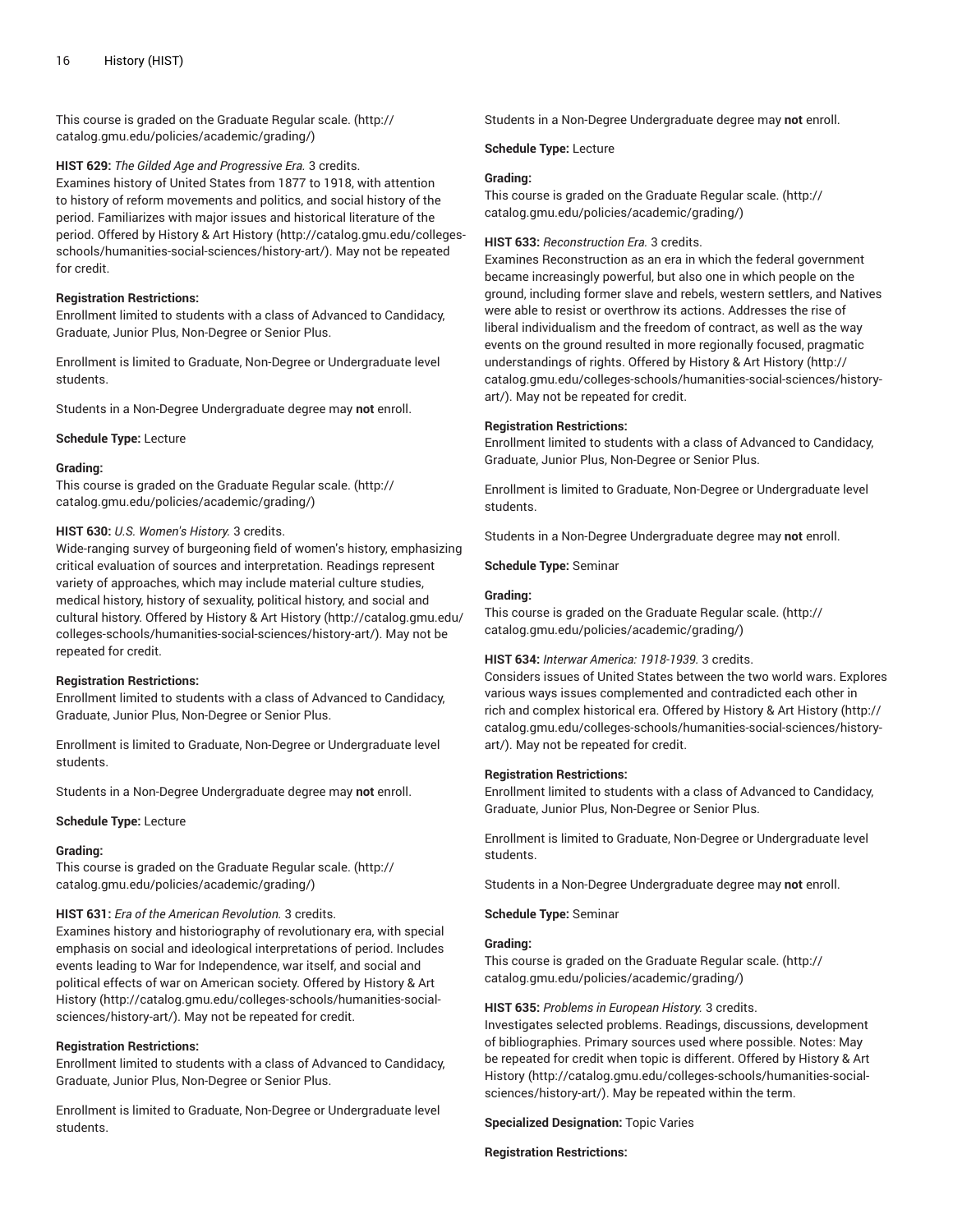Enrollment limited to students with a class of Advanced to Candidacy, Graduate, Junior Plus, Non-Degree or Senior Plus.

Enrollment is limited to Graduate, Non-Degree or Undergraduate level students.

Students in a Non-Degree Undergraduate degree may **not** enroll.

**Schedule Type:** Lec/Sem #1, Lec/Sem #2, Lec/Sem #3, Lec/Sem #4, Lec/ Sem #5, Lec/Sem #6, Lec/Sem #7, Lec/Sem #8, Lec/Sem #9, Lecture, Sem/Lec #10, Sem/Lec #11, Sem/Lec #12, Sem/Lec #13, Sem/Lec #14, Sem/Lec #15, Sem/Lec #16, Sem/Lec #17, Sem/Lec #18

# **Grading:**

This course is graded on the [Graduate Regular scale.](http://catalog.gmu.edu/policies/academic/grading/) [\(http://](http://catalog.gmu.edu/policies/academic/grading/) [catalog.gmu.edu/policies/academic/grading/\)](http://catalog.gmu.edu/policies/academic/grading/)

**HIST 639:** *Society and Politics in Western Europe, 1750-1914.* 3 credits. Focuses on changes in social conditions and ramifications in political life. Attention to urbanization of workers, changes in peasantry, growth of middle classes, decline of nobility, and major political developments and expansion of liberal reforms. Offered by History & Art [History \(http://](http://catalog.gmu.edu/colleges-schools/humanities-social-sciences/history-art/) [catalog.gmu.edu/colleges-schools/humanities-social-sciences/history](http://catalog.gmu.edu/colleges-schools/humanities-social-sciences/history-art/)[art/](http://catalog.gmu.edu/colleges-schools/humanities-social-sciences/history-art/)). May not be repeated for credit.

#### **Registration Restrictions:**

Enrollment limited to students with a class of Advanced to Candidacy, Graduate, Junior Plus, Non-Degree or Senior Plus.

Enrollment is limited to Graduate, Non-Degree or Undergraduate level students.

Students in a Non-Degree Undergraduate degree may **not** enroll.

#### **Schedule Type:** Lecture

#### **Grading:**

This course is graded on the [Graduate Regular scale.](http://catalog.gmu.edu/policies/academic/grading/) [\(http://](http://catalog.gmu.edu/policies/academic/grading/) [catalog.gmu.edu/policies/academic/grading/\)](http://catalog.gmu.edu/policies/academic/grading/)

# **HIST 640:** *Metropolitan Cities of Europe in the Nineteenth and Twentieth Centuries.* 3 credits.

Studies individual cities, and investigates particular cities in depth. Considers economic, social, cultural, and political features of urban life. Offered by History & Art [History \(http://catalog.gmu.edu/colleges](http://catalog.gmu.edu/colleges-schools/humanities-social-sciences/history-art/)[schools/humanities-social-sciences/history-art/\)](http://catalog.gmu.edu/colleges-schools/humanities-social-sciences/history-art/). May not be repeated for credit.

#### **Registration Restrictions:**

Enrollment limited to students with a class of Advanced to Candidacy, Graduate, Junior Plus, Non-Degree or Senior Plus.

Enrollment is limited to Graduate, Non-Degree or Undergraduate level students.

Students in a Non-Degree Undergraduate degree may **not** enroll.

#### **Schedule Type:** Lecture

#### **Grading:**

This course is graded on the [Graduate Regular scale.](http://catalog.gmu.edu/policies/academic/grading/) [\(http://](http://catalog.gmu.edu/policies/academic/grading/) [catalog.gmu.edu/policies/academic/grading/\)](http://catalog.gmu.edu/policies/academic/grading/)

# **HIST 646:** *Stalinism.* 3 credits.

Explores differing interpretations of the history of Stalinism. Topics include Soviet ideology, terror, Stalinist culture and society, the

politicization of everyday life, industrialization and urbanization, family and gender politics, nationalities policies, and foreign policy—all of which combined to create the strange new culture that has been called Stalinism. Offered by [History](http://catalog.gmu.edu/colleges-schools/humanities-social-sciences/history-art/) & Art History ([http://catalog.gmu.edu/](http://catalog.gmu.edu/colleges-schools/humanities-social-sciences/history-art/) [colleges-schools/humanities-social-sciences/history-art/](http://catalog.gmu.edu/colleges-schools/humanities-social-sciences/history-art/)). May not be repeated for credit.

#### **Registration Restrictions:**

Enrollment limited to students with a class of Advanced to Candidacy, Graduate, Junior Plus, Non-Degree or Senior Plus.

Students in a Non-Degree Undergraduate degree may **not** enroll.

**Schedule Type:** Seminar

# **Grading:**

This course is graded on the [Graduate Regular scale.](http://catalog.gmu.edu/policies/academic/grading/) ([http://](http://catalog.gmu.edu/policies/academic/grading/) [catalog.gmu.edu/policies/academic/grading/](http://catalog.gmu.edu/policies/academic/grading/))

#### **HIST 661:** *Religion in North America to 1870.* 3 credits.

Dimensions of religion and religious experience in early America, from the beginnings of European settlement into the mid-to-late nineteenth century. Offered by History & Art [History \(http://catalog.gmu.edu/](http://catalog.gmu.edu/colleges-schools/humanities-social-sciences/history-art/) [colleges-schools/humanities-social-sciences/history-art/](http://catalog.gmu.edu/colleges-schools/humanities-social-sciences/history-art/)). May not be repeated for credit.

# **Registration Restrictions:**

Enrollment limited to students with a class of Advanced to Candidacy, Graduate, Junior Plus, Non-Degree or Senior Plus.

Enrollment is limited to Graduate, Non-Degree or Undergraduate level students.

Students in a Non-Degree Undergraduate degree may **not** enroll.

#### **Schedule Type:** Seminar

# **Grading:**

This course is graded on the [Graduate Regular scale.](http://catalog.gmu.edu/policies/academic/grading/) ([http://](http://catalog.gmu.edu/policies/academic/grading/) [catalog.gmu.edu/policies/academic/grading/](http://catalog.gmu.edu/policies/academic/grading/))

# **HIST 662:** *U.S. Religion since 1870.* 3 credits.

Dimensions of religion and religious experience in the United States, from the mid-to-late nineteenth century through recent decades. Offered by History & Art [History \(http://catalog.gmu.edu/colleges-schools/](http://catalog.gmu.edu/colleges-schools/humanities-social-sciences/history-art/) [humanities-social-sciences/history-art/\)](http://catalog.gmu.edu/colleges-schools/humanities-social-sciences/history-art/). May not be repeated for credit.

#### **Registration Restrictions:**

Enrollment limited to students with a class of Advanced to Candidacy, Graduate, Junior Plus, Non-Degree or Senior Plus.

Enrollment is limited to Graduate, Non-Degree or Undergraduate level students.

Students in a Non-Degree Undergraduate degree may **not** enroll.

**Schedule Type:** Seminar

# **Grading:**

This course is graded on the [Graduate Regular scale.](http://catalog.gmu.edu/policies/academic/grading/) ([http://](http://catalog.gmu.edu/policies/academic/grading/) [catalog.gmu.edu/policies/academic/grading/](http://catalog.gmu.edu/policies/academic/grading/))

# **HIST 663:** *Topics in U.S. Religious History.* 3 credits.

Readings and discussion of bibliographies, interpretations, and research trends in U.S. religious history. Topics selected by the instructor. Notes: May be repeated when topic is different. Offered by [History](http://catalog.gmu.edu/colleges-schools/humanities-social-sciences/history-art/) & Art History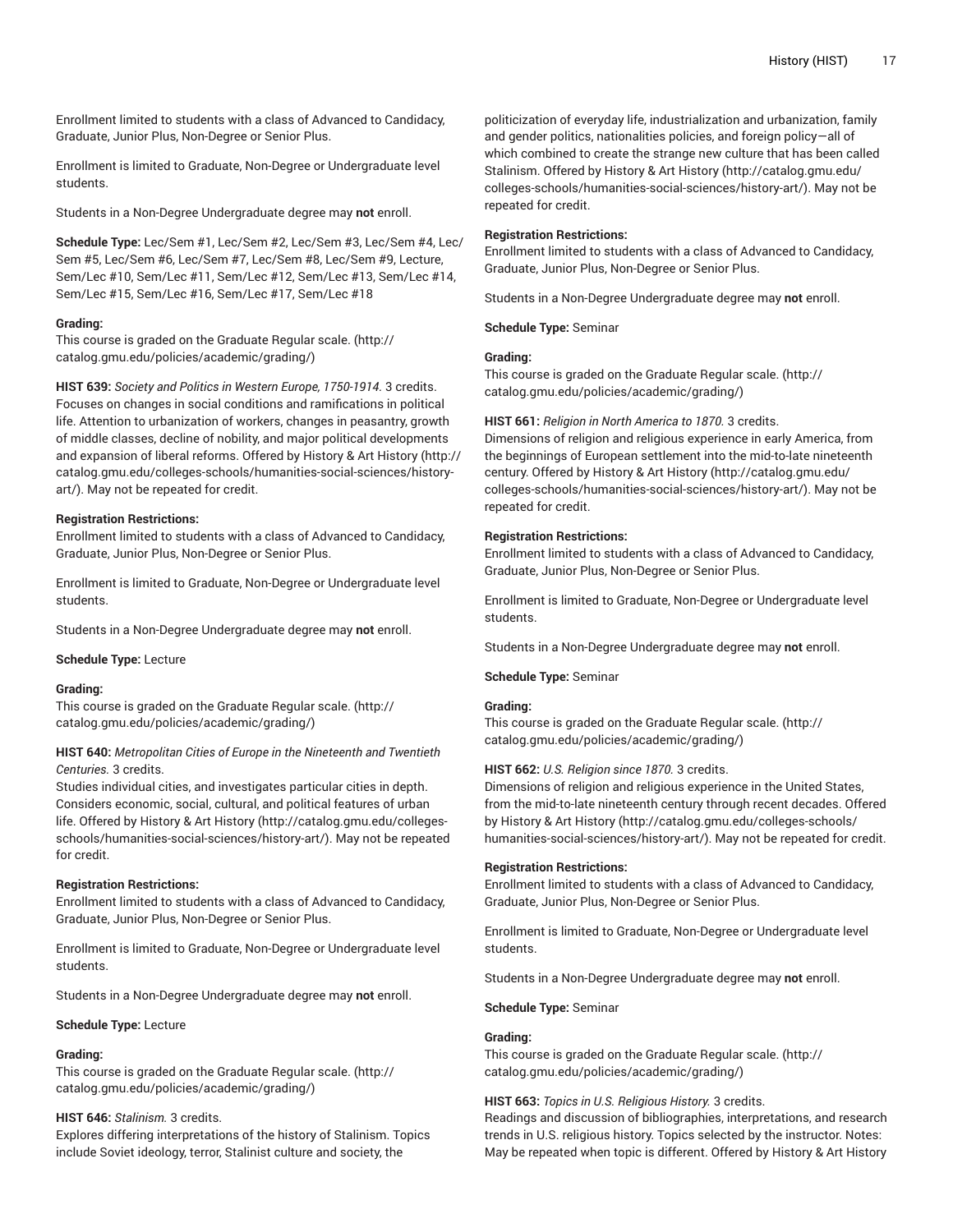([http://catalog.gmu.edu/colleges-schools/humanities-social-sciences/](http://catalog.gmu.edu/colleges-schools/humanities-social-sciences/history-art/) [history-art/](http://catalog.gmu.edu/colleges-schools/humanities-social-sciences/history-art/)). May be repeated within the degree for a maximum 6 credits.

#### **Specialized Designation:** Topic Varies

#### **Registration Restrictions:**

Enrollment limited to students with a class of Advanced to Candidacy, Graduate, Junior Plus, Non-Degree or Senior Plus.

Enrollment is limited to Graduate or Undergraduate level students.

Students in a Non-Degree Undergraduate degree may **not** enroll.

**Schedule Type:** Seminar

#### **Grading:**

This course is graded on the [Graduate Regular scale.](http://catalog.gmu.edu/policies/academic/grading/) [\(http://](http://catalog.gmu.edu/policies/academic/grading/) [catalog.gmu.edu/policies/academic/grading/\)](http://catalog.gmu.edu/policies/academic/grading/)

#### **HIST 664:** *Indigenous North America.* 3 credits.

Examines recent historiographical debates in the field of US Indigenous history and situates Indigenous peoples within the broader context of US cultural, social, and political history. Introduces students to various historical methodologies for working with Indigenous peoples as well as the politics of Indigenous history. Offered by [History](http://catalog.gmu.edu/colleges-schools/humanities-social-sciences/history-art/) & Art History ([http://](http://catalog.gmu.edu/colleges-schools/humanities-social-sciences/history-art/) [catalog.gmu.edu/colleges-schools/humanities-social-sciences/history](http://catalog.gmu.edu/colleges-schools/humanities-social-sciences/history-art/)[art/](http://catalog.gmu.edu/colleges-schools/humanities-social-sciences/history-art/)). May not be repeated for credit.

#### **Registration Restrictions:**

Enrollment limited to students with a class of Advanced to Candidacy, Graduate, Junior Plus, Non-Degree or Senior Plus.

Students in a Non-Degree Undergraduate degree may **not** enroll.

**Schedule Type:** Seminar

#### **Grading:**

This course is graded on the [Graduate Regular scale.](http://catalog.gmu.edu/policies/academic/grading/) [\(http://](http://catalog.gmu.edu/policies/academic/grading/) [catalog.gmu.edu/policies/academic/grading/\)](http://catalog.gmu.edu/policies/academic/grading/)

# **HIST 676:** *World War II Era.* 3 credits.

Examines the roots and course of the most catastrophic war in human history. Analyzes the political, ideological, economic, and moral dimensions of the conflict, with special attention to the experience and perspectives of civilians and soldiers caught up in the fighting. Explores the way that memory of the war evolved in the decades since its conclusion. Offered by [History](http://catalog.gmu.edu/colleges-schools/humanities-social-sciences/history-art/) & Art History ([http://catalog.gmu.edu/](http://catalog.gmu.edu/colleges-schools/humanities-social-sciences/history-art/) [colleges-schools/humanities-social-sciences/history-art/](http://catalog.gmu.edu/colleges-schools/humanities-social-sciences/history-art/)). May not be repeated for credit.

# **Registration Restrictions:**

Enrollment limited to students with a class of Advanced to Candidacy, Graduate, Junior Plus, Non-Degree or Senior Plus.

Students in a Non-Degree Undergraduate degree may **not** enroll.

**Schedule Type:** Seminar

# **Grading:**

This course is graded on the [Graduate Regular scale.](http://catalog.gmu.edu/policies/academic/grading/) [\(http://](http://catalog.gmu.edu/policies/academic/grading/) [catalog.gmu.edu/policies/academic/grading/\)](http://catalog.gmu.edu/policies/academic/grading/)

# **HIST 677:** *The Vietnam War.* 3 credits.

Considers the causes, major events, and historiographic debates of America's Vietnam War including the war's antecedents in Vietnamese history, American decisions for war, strategy and major military

engagements, the American antiwar movement, and diplomacy and peace talks. Offered by History & Art [History](http://catalog.gmu.edu/colleges-schools/humanities-social-sciences/history-art/) ([http://catalog.gmu.edu/](http://catalog.gmu.edu/colleges-schools/humanities-social-sciences/history-art/) [colleges-schools/humanities-social-sciences/history-art/](http://catalog.gmu.edu/colleges-schools/humanities-social-sciences/history-art/)). May not be repeated for credit.

#### **Registration Restrictions:**

Enrollment limited to students with a class of Advanced to Candidacy, Graduate, Junior Plus, Non-Degree or Senior Plus.

Enrollment is limited to Graduate, Non-Degree or Undergraduate level students.

Students in a Non-Degree Undergraduate degree may **not** enroll.

**Schedule Type:** Seminar

# **Grading:**

This course is graded on the [Graduate Regular scale.](http://catalog.gmu.edu/policies/academic/grading/) ([http://](http://catalog.gmu.edu/policies/academic/grading/) [catalog.gmu.edu/policies/academic/grading/](http://catalog.gmu.edu/policies/academic/grading/))

#### **HIST 678:** *US Civil-Military Relations.* 3 credits.

Explores the evolving relationship between the elected civilian government and the military charged with protecting it. Draws on history, political science, and sociology to explore the theory, practice, pitfalls, and tradeoffs involved in maintaining a military system to defend a democratic state. Offered by History & Art [History](http://catalog.gmu.edu/colleges-schools/humanities-social-sciences/history-art/) ([http://](http://catalog.gmu.edu/colleges-schools/humanities-social-sciences/history-art/) [catalog.gmu.edu/colleges-schools/humanities-social-sciences/history](http://catalog.gmu.edu/colleges-schools/humanities-social-sciences/history-art/)[art/\)](http://catalog.gmu.edu/colleges-schools/humanities-social-sciences/history-art/). May not be repeated for credit.

#### **Registration Restrictions:**

Enrollment limited to students with a class of Advanced to Candidacy, Graduate, Junior, Non-Degree or Senior Plus.

Students in a Non-Degree Undergraduate degree may **not** enroll.

#### **Schedule Type:** Seminar

#### **Grading:**

This course is graded on the [Graduate Regular scale.](http://catalog.gmu.edu/policies/academic/grading/) ([http://](http://catalog.gmu.edu/policies/academic/grading/) [catalog.gmu.edu/policies/academic/grading/](http://catalog.gmu.edu/policies/academic/grading/))

# **HIST 679:** *War and Remembrance.* 3 credits.

Considers various approaches to the study of public or collective memory as it pertains to war, in particular how people around the world have constructed memories of war and how those memories have been expressed in literature, popular culture, memorials, and commemorative activities. Offered by History & Art [History \(http://catalog.gmu.edu/](http://catalog.gmu.edu/colleges-schools/humanities-social-sciences/history-art/) [colleges-schools/humanities-social-sciences/history-art/](http://catalog.gmu.edu/colleges-schools/humanities-social-sciences/history-art/)). May not be repeated for credit.

# **Registration Restrictions:**

Enrollment limited to students with a class of Advanced to Candidacy, Graduate, Junior Plus, Non-Degree or Senior Plus.

Enrollment is limited to Graduate, Non-Degree or Undergraduate level students.

Students in a Non-Degree Undergraduate degree may **not** enroll.

#### **Schedule Type:** Seminar

# **Grading:**

This course is graded on the [Graduate Regular scale.](http://catalog.gmu.edu/policies/academic/grading/) ([http://](http://catalog.gmu.edu/policies/academic/grading/) [catalog.gmu.edu/policies/academic/grading/](http://catalog.gmu.edu/policies/academic/grading/))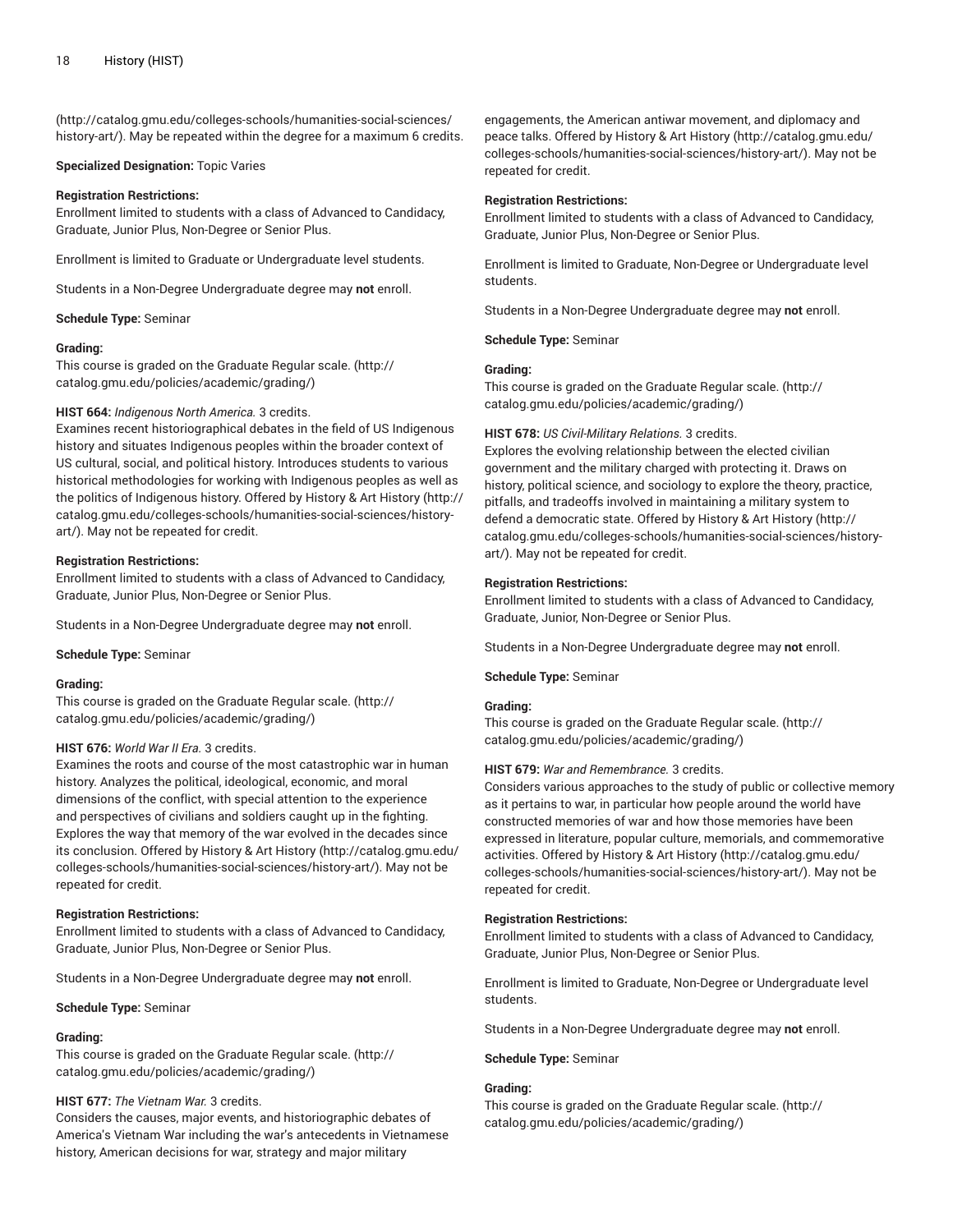# **HIST 680:** *Introduction to Digital Humanities.* 3 credits.

Introduces students to key concepts, tools, and practices of digital humanities. Offered by [History](http://catalog.gmu.edu/colleges-schools/humanities-social-sciences/history-art/) & Art History ([http://catalog.gmu.edu/](http://catalog.gmu.edu/colleges-schools/humanities-social-sciences/history-art/) [colleges-schools/humanities-social-sciences/history-art/](http://catalog.gmu.edu/colleges-schools/humanities-social-sciences/history-art/)). May not be repeated for credit.

#### **Registration Restrictions:**

Enrollment limited to students with a class of Advanced to Candidacy, Graduate, Junior Plus, Non-Degree or Senior Plus.

Enrollment is limited to Graduate, Non-Degree or Undergraduate level students.

#### **Schedule Type:** Seminar

#### **Grading:**

This course is graded on the [Graduate Regular scale.](http://catalog.gmu.edu/policies/academic/grading/) [\(http://](http://catalog.gmu.edu/policies/academic/grading/) [catalog.gmu.edu/policies/academic/grading/\)](http://catalog.gmu.edu/policies/academic/grading/)

#### **HIST 685:** *Topics in Applied History.* 3 credits.

Addresses specific topics in applied history selected by the instructor, with emphasis on combining theoretical analysis and readings with attention to practices and skills of applied history. Offered by [History](http://catalog.gmu.edu/colleges-schools/humanities-social-sciences/history-art/) & Art [History \(http://catalog.gmu.edu/colleges-schools/humanities-social](http://catalog.gmu.edu/colleges-schools/humanities-social-sciences/history-art/)[sciences/history-art/](http://catalog.gmu.edu/colleges-schools/humanities-social-sciences/history-art/)). May be repeated within the degree for a maximum 15 credits.

# **Specialized Designation:** Topic Varies

#### **Registration Restrictions:**

Enrollment limited to students with a class of Advanced to Candidacy, Graduate, Junior Plus, Non-Degree or Senior Plus.

Enrollment is limited to Graduate, Non-Degree or Undergraduate level students.

Students in a Non-Degree Undergraduate degree may **not** enroll.

#### **Schedule Type:** Seminar

#### **Grading:**

This course is graded on the [Graduate Regular scale.](http://catalog.gmu.edu/policies/academic/grading/) [\(http://](http://catalog.gmu.edu/policies/academic/grading/) [catalog.gmu.edu/policies/academic/grading/\)](http://catalog.gmu.edu/policies/academic/grading/)

#### **HIST 688:** *Topics in History and New Media.* 3 credits.

Covers specific topics in history and new media selected by the instructor, with an emphasis on combining theoretical analysis and readings with hands-on projects and problem-solving. Notes: May be repeated for credit when topic is different. Offered by [History](http://catalog.gmu.edu/colleges-schools/humanities-social-sciences/history-art/) & Art [History](http://catalog.gmu.edu/colleges-schools/humanities-social-sciences/history-art/) ([http://catalog.gmu.edu/colleges-schools/humanities-social](http://catalog.gmu.edu/colleges-schools/humanities-social-sciences/history-art/)[sciences/history-art/](http://catalog.gmu.edu/colleges-schools/humanities-social-sciences/history-art/)). May be repeated within the term for a maximum 12 credits.

# **Specialized Designation:** Topic Varies

#### **Registration Restrictions:**

Enrollment limited to students with a class of Advanced to Candidacy, Graduate, Junior Plus, Non-Degree or Senior Plus.

Enrollment is limited to Graduate, Non-Degree or Undergraduate level students.

Students in a Non-Degree Undergraduate degree may **not** enroll.

**Schedule Type:** Lec/Sem #1, Lec/Sem #2, Lec/Sem #3, Lec/Sem #4, Lec/ Sem #5, Lec/Sem #6, Lec/Sem #7, Lec/Sem #8, Lec/Sem #9, Sem/Lec

#10, Sem/Lec #11, Sem/Lec #12, Sem/Lec #13, Sem/Lec #14, Sem/Lec #15, Sem/Lec #16, Sem/Lec #17, Sem/Lec #18, Seminar

# **Grading:**

This course is graded on the [Graduate Regular scale.](http://catalog.gmu.edu/policies/academic/grading/) ([http://](http://catalog.gmu.edu/policies/academic/grading/) [catalog.gmu.edu/policies/academic/grading/](http://catalog.gmu.edu/policies/academic/grading/))

**HIST 689:** *Teaching and Learning History in the Digital Age.* 3 credits. Examines what happens when instructors integrate new media technology into history classroom. Includes consideration of learning theory, new media theory, and an in-depth examination of state-of-theart in practice. In the final third of semester, students produce practicum that is either working history teaching web site or concept paper for site, depending on student's degree of technical sophistication. No prior facility with information technology required. Course appropriate for graduate students working as teachers or planning career in teaching. Offered by [History](http://catalog.gmu.edu/colleges-schools/humanities-social-sciences/history-art/) & Art History ([http://catalog.gmu.edu/colleges](http://catalog.gmu.edu/colleges-schools/humanities-social-sciences/history-art/)[schools/humanities-social-sciences/history-art/](http://catalog.gmu.edu/colleges-schools/humanities-social-sciences/history-art/)). May not be repeated for credit.

#### **Registration Restrictions:**

Enrollment limited to students with a class of Advanced to Candidacy, Graduate, Junior Plus, Non-Degree or Senior Plus.

Enrollment is limited to Graduate, Non-Degree or Undergraduate level students.

Students in a Non-Degree Undergraduate degree may **not** enroll.

**Schedule Type:** Seminar

#### **Grading:**

This course is graded on the [Graduate Regular scale.](http://catalog.gmu.edu/policies/academic/grading/) ([http://](http://catalog.gmu.edu/policies/academic/grading/) [catalog.gmu.edu/policies/academic/grading/](http://catalog.gmu.edu/policies/academic/grading/))

**HIST 690:** *The Administration of Archives and Manuscripts.* 3 credits. Introduces principles and practices of managing records and administering archival and manuscript collections, public and private. Designed for graduate students with special interest in historical sources as well as for those specializing in applied history. Offered by [History](http://catalog.gmu.edu/colleges-schools/humanities-social-sciences/history-art/) & Art [History](http://catalog.gmu.edu/colleges-schools/humanities-social-sciences/history-art/) ([http://catalog.gmu.edu/colleges-schools/humanities-social](http://catalog.gmu.edu/colleges-schools/humanities-social-sciences/history-art/)[sciences/history-art/\)](http://catalog.gmu.edu/colleges-schools/humanities-social-sciences/history-art/). May not be repeated for credit.

#### **Registration Restrictions:**

Enrollment limited to students with a class of Advanced to Candidacy, Graduate, Junior Plus, Non-Degree or Senior Plus.

Enrollment is limited to Graduate, Non-Degree or Undergraduate level students.

Students in a Non-Degree Undergraduate degree may **not** enroll.

**Schedule Type:** Lecture

# **Grading:**

This course is graded on the [Graduate Regular scale.](http://catalog.gmu.edu/policies/academic/grading/) ([http://](http://catalog.gmu.edu/policies/academic/grading/) [catalog.gmu.edu/policies/academic/grading/](http://catalog.gmu.edu/policies/academic/grading/))

#### **HIST 691:** *Museum Studies.* 3 credits.

General introduction to museums of history and museum studies in the United States, intended for interested citizen as well as for assistance to students in course and career choices. Explores development, present state, and future possibilities of U.S. Museums, with some reference to international developments. Offered by History & Art [History \(http://](http://catalog.gmu.edu/colleges-schools/humanities-social-sciences/history-art/)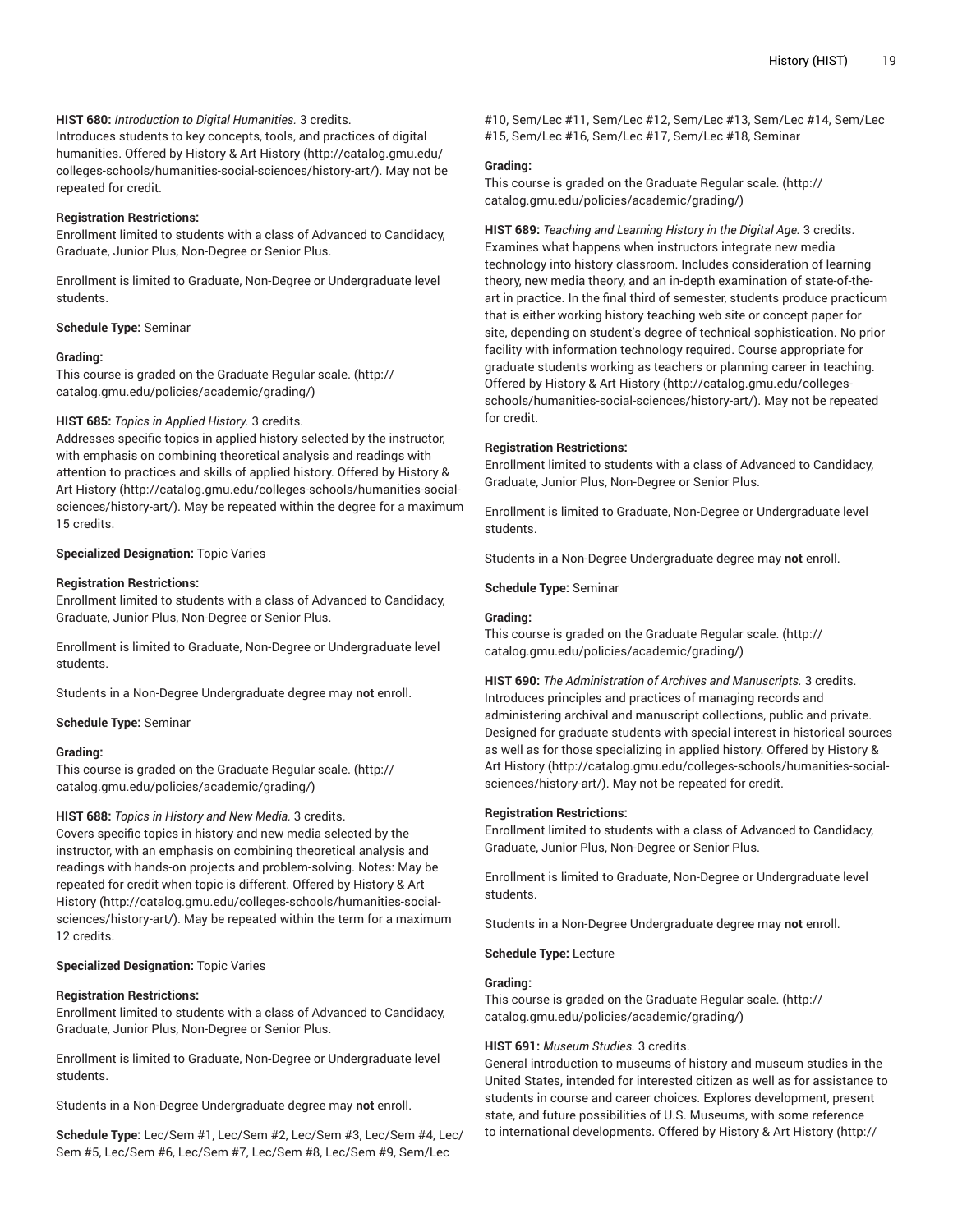[catalog.gmu.edu/colleges-schools/humanities-social-sciences/history](http://catalog.gmu.edu/colleges-schools/humanities-social-sciences/history-art/)[art/](http://catalog.gmu.edu/colleges-schools/humanities-social-sciences/history-art/)). May not be repeated for credit.

**Recommended Prerequisite:** 6 hours of U.S. HIST or permission of department.

#### **Registration Restrictions:**

Enrollment limited to students with a class of Advanced to Candidacy, Graduate, Junior Plus, Non-Degree or Senior Plus.

Enrollment is limited to Graduate, Non-Degree or Undergraduate level students.

Students in a Non-Degree Undergraduate degree may **not** enroll.

**Schedule Type:** Lecture

#### **Grading:**

This course is graded on the [Graduate Regular scale.](http://catalog.gmu.edu/policies/academic/grading/) [\(http://](http://catalog.gmu.edu/policies/academic/grading/) [catalog.gmu.edu/policies/academic/grading/\)](http://catalog.gmu.edu/policies/academic/grading/)

# **HIST 692:** *Historical Editing.* 3 credits.

Introduces fundamentals of historical editing of documents, including microform, word processing, and computer techniques. Designed for those seeking introduction to various areas of applied history, and those intending to edit historical documents for publication. Offered by [History](http://catalog.gmu.edu/colleges-schools/humanities-social-sciences/history-art/) & Art [History \(http://catalog.gmu.edu/colleges-schools/humanities](http://catalog.gmu.edu/colleges-schools/humanities-social-sciences/history-art/)[social-sciences/history-art/](http://catalog.gmu.edu/colleges-schools/humanities-social-sciences/history-art/)). May not be repeated for credit.

#### **Registration Restrictions:**

Enrollment limited to students with a class of Advanced to Candidacy, Graduate, Junior Plus, Non-Degree or Senior Plus.

Enrollment is limited to Graduate, Non-Degree or Undergraduate level students.

Students in a Non-Degree Undergraduate degree may **not** enroll.

#### **Schedule Type:** Lecture

#### **Grading:**

This course is graded on the [Graduate Regular scale.](http://catalog.gmu.edu/policies/academic/grading/) [\(http://](http://catalog.gmu.edu/policies/academic/grading/) [catalog.gmu.edu/policies/academic/grading/\)](http://catalog.gmu.edu/policies/academic/grading/)

#### **HIST 693:** *Historic Preservation.* 3 credits.

General introduction to historic preservation in the United States, intended for interested citizen and to assist students in course and career choices. Explores development, present state, and future possibilities of historic preservation in the United States, with some reference to international aspects of preservation. Offered by [History](http://catalog.gmu.edu/colleges-schools/humanities-social-sciences/history-art/) & Art History ([http://catalog.gmu.edu/colleges-schools/humanities-social-sciences/](http://catalog.gmu.edu/colleges-schools/humanities-social-sciences/history-art/) [history-art/](http://catalog.gmu.edu/colleges-schools/humanities-social-sciences/history-art/)). May not be repeated for credit.

**Recommended Prerequisite:** 6 credits of U.S. history or permission of department.

#### **Registration Restrictions:**

Enrollment limited to students with a class of Advanced to Candidacy, Graduate, Junior Plus, Non-Degree or Senior Plus.

Enrollment is limited to Graduate, Non-Degree or Undergraduate level students.

Students in a Non-Degree Undergraduate degree may **not** enroll.

**Schedule Type:** Lecture

#### **Grading:**

This course is graded on the [Graduate Regular scale.](http://catalog.gmu.edu/policies/academic/grading/) ([http://](http://catalog.gmu.edu/policies/academic/grading/) [catalog.gmu.edu/policies/academic/grading/](http://catalog.gmu.edu/policies/academic/grading/))

#### **HIST 694:** *Digital Public History.* 3 credits.

Introduces students to the theories and methods central to doing digital public history, and develops the skills necessary for students to plan and execute their own projects. Topics include digital strategy development, developing effective digital exhibits, describing and publishing digital collections, mobile computing and curating the landscape, creating participatory history projects, and effective methods for evaluating digital public history work. Offered by History & Art [History \(http://](http://catalog.gmu.edu/colleges-schools/humanities-social-sciences/history-art/) [catalog.gmu.edu/colleges-schools/humanities-social-sciences/history](http://catalog.gmu.edu/colleges-schools/humanities-social-sciences/history-art/)[art/\)](http://catalog.gmu.edu/colleges-schools/humanities-social-sciences/history-art/). May not be repeated for credit.

# **Registration Restrictions:**

Enrollment limited to students with a class of Advanced to Candidacy, Graduate, Junior Plus, Non-Degree or Senior Plus.

Enrollment is limited to Graduate, Non-Degree or Undergraduate level students.

Students in a Non-Degree Undergraduate degree may **not** enroll.

**Schedule Type:** Seminar

# **Grading:**

This course is graded on the [Graduate Regular scale.](http://catalog.gmu.edu/policies/academic/grading/) ([http://](http://catalog.gmu.edu/policies/academic/grading/) [catalog.gmu.edu/policies/academic/grading/](http://catalog.gmu.edu/policies/academic/grading/))

**HIST 696:** *Clio Wired: An Introduction to History and New Media.* 3 credits. Students with limited computer competency should consult department before enrolling. Introduces changes that new media and technologies are bringing to how we research, write, present, and teach about the past. Students explore theoretical and historical issues as well as learn hands-on skills in digital history. Notes: Students with limited computer competency should consult with department before enrolling. Offered by History & Art [History \(http://catalog.gmu.edu/colleges-schools/](http://catalog.gmu.edu/colleges-schools/humanities-social-sciences/history-art/) [humanities-social-sciences/history-art/\)](http://catalog.gmu.edu/colleges-schools/humanities-social-sciences/history-art/). May not be repeated for credit.

#### **Registration Restrictions:**

Enrollment limited to students with a class of Advanced to Candidacy, Graduate, Junior Plus, Non-Degree or Senior Plus.

Enrollment is limited to Graduate, Non-Degree or Undergraduate level students.

Students in a Non-Degree Undergraduate degree may **not** enroll.

**Schedule Type:** Seminar

# **Grading:**

This course is graded on the [Graduate Regular scale.](http://catalog.gmu.edu/policies/academic/grading/) ([http://](http://catalog.gmu.edu/policies/academic/grading/) [catalog.gmu.edu/policies/academic/grading/](http://catalog.gmu.edu/policies/academic/grading/))

# **HIST 697:** *Data Analysis for History.* 3 credits.

Introduces students how to create, computationally analyze, and publish historical data. Students explore theoretical and historical issues as well as learn programming skills. Notes: Students with limited computer competency should consult with department before enrolling. Offered by History & Art [History \(http://catalog.gmu.edu/colleges-schools/](http://catalog.gmu.edu/colleges-schools/humanities-social-sciences/history-art/) [humanities-social-sciences/history-art/\)](http://catalog.gmu.edu/colleges-schools/humanities-social-sciences/history-art/). May not be repeated for credit.

**Recommended Prerequisite:** HIST 696 or permission of instructor.

**Registration Restrictions:**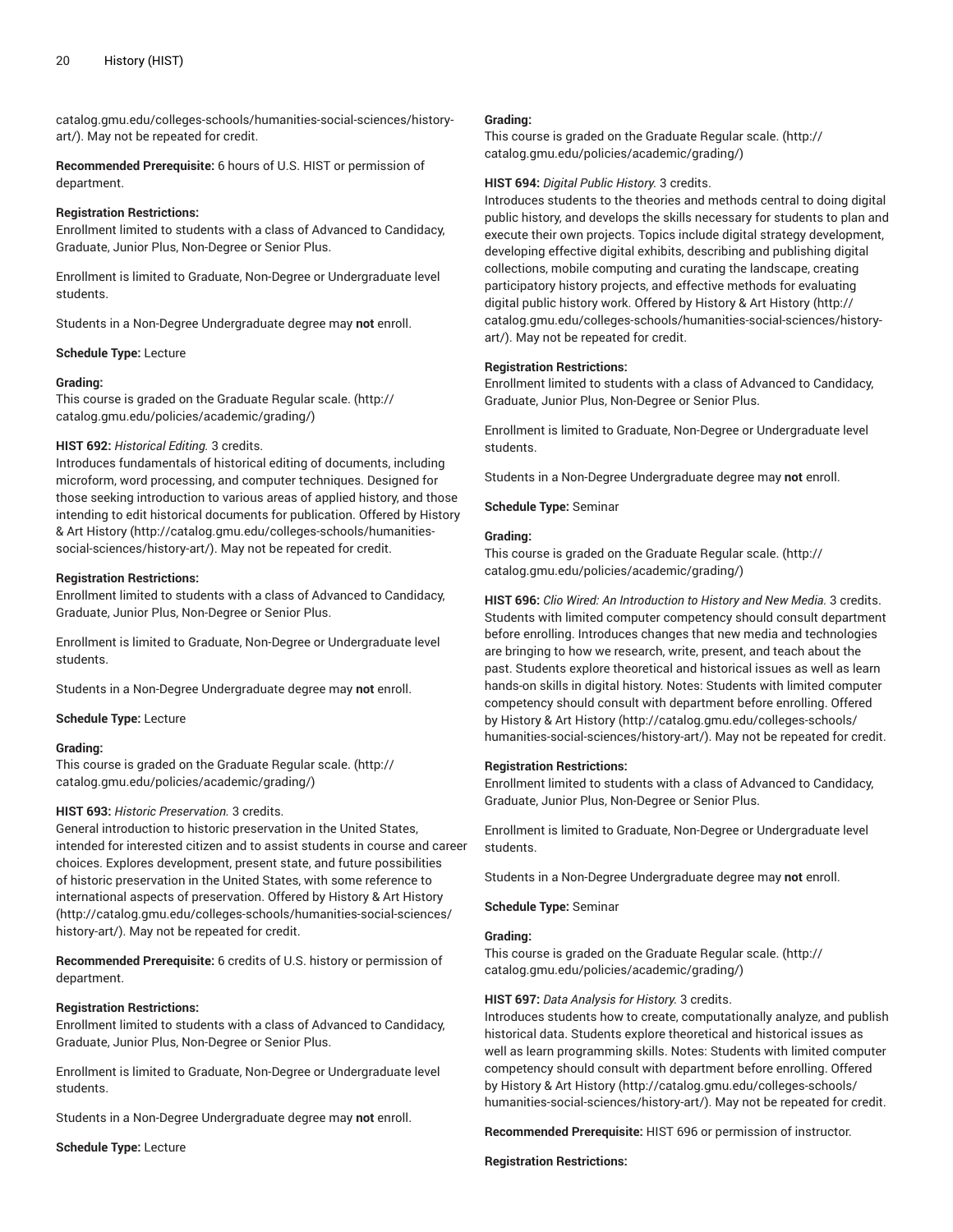Enrollment limited to students with a class of Advanced to Candidacy, Graduate, Junior Plus, Non-Degree or Senior Plus.

Enrollment is limited to Graduate, Non-Degree or Undergraduate level students.

Students in a Non-Degree Undergraduate degree may **not** enroll.

#### **Schedule Type:** Seminar

#### **Grading:**

This course is graded on the [Graduate Regular scale.](http://catalog.gmu.edu/policies/academic/grading/) [\(http://](http://catalog.gmu.edu/policies/academic/grading/) [catalog.gmu.edu/policies/academic/grading/\)](http://catalog.gmu.edu/policies/academic/grading/)

#### **HIST 698:** *Creating Software for History.* 3 credits.

Introduces students to the basics of software development and its deployment within the field of digital history. Students explore theoretical and historical issues as well as learn the basics of software development. Note: Students with limited computer competency should consult with department before enrolling. Offered by History & Art [History \(http://](http://catalog.gmu.edu/colleges-schools/humanities-social-sciences/history-art/) [catalog.gmu.edu/colleges-schools/humanities-social-sciences/history](http://catalog.gmu.edu/colleges-schools/humanities-social-sciences/history-art/)[art/](http://catalog.gmu.edu/colleges-schools/humanities-social-sciences/history-art/)). May not be repeated for credit.

**Recommended Prerequisite:** HIST 696, or literacy in new media.

#### **Registration Restrictions:**

Enrollment limited to students with a class of Advanced to Candidacy, Graduate, Junior Plus, Non-Degree or Senior Plus.

Enrollment is limited to Graduate, Non-Degree or Undergraduate level students.

Students in a Non-Degree Undergraduate degree may **not** enroll.

**Schedule Type:** Seminar

#### **Grading:**

This course is graded on the [Graduate Regular scale.](http://catalog.gmu.edu/policies/academic/grading/) [\(http://](http://catalog.gmu.edu/policies/academic/grading/) [catalog.gmu.edu/policies/academic/grading/\)](http://catalog.gmu.edu/policies/academic/grading/)

# **700 Level Courses**

**HIST 794:** *Internship in Applied History.* 1-6 credits.

All internship placements must be approved by the department to ensure suitability to student's program. Introduces applied history through work and study at historical museum, site, library archive, editing project, or other approved agency. Offered by History & Art [History \(http://](http://catalog.gmu.edu/colleges-schools/humanities-social-sciences/history-art/) [catalog.gmu.edu/colleges-schools/humanities-social-sciences/history](http://catalog.gmu.edu/colleges-schools/humanities-social-sciences/history-art/)[art/](http://catalog.gmu.edu/colleges-schools/humanities-social-sciences/history-art/)). May be repeated within the degree for a maximum 6 credits.

**Recommended Prerequisite:** Admission to graduate program in history and 3 hours of applied history.

# **Registration Restrictions:**

Enrollment is limited to Graduate or Non-Degree level students.

Students in a Non-Degree Undergraduate degree may **not** enroll.

**Schedule Type:** Internship

# **Grading:**

This course is graded on the [Graduate Special scale.](http://catalog.gmu.edu/policies/academic/grading/) ([http://](http://catalog.gmu.edu/policies/academic/grading/) [catalog.gmu.edu/policies/academic/grading/\)](http://catalog.gmu.edu/policies/academic/grading/)

#### **HIST 795:** *Practicum in Digital History.* 3 credits.

Exposes students to various projects in digital history through work and study at the Center for History and New Media. All placements must be

approved by CHNM to ensure the suitability of students and projects. Offered by [History](http://catalog.gmu.edu/colleges-schools/humanities-social-sciences/history-art/) & Art History ([http://catalog.gmu.edu/colleges](http://catalog.gmu.edu/colleges-schools/humanities-social-sciences/history-art/)[schools/humanities-social-sciences/history-art/](http://catalog.gmu.edu/colleges-schools/humanities-social-sciences/history-art/)). May be repeated within the degree for a maximum 12 credits.

#### **Registration Restrictions:**

Enrollment is limited to students with a major, minor, or concentration in History.

Enrollment is limited to Graduate or Non-Degree level students.

Students in a Non-Degree Undergraduate degree may **not** enroll.

**Schedule Type:** Independent Study

#### **Grading:**

This course is graded on the [Graduate Special scale. \(http://](http://catalog.gmu.edu/policies/academic/grading/) [catalog.gmu.edu/policies/academic/grading/](http://catalog.gmu.edu/policies/academic/grading/))

#### **HIST 796:** *Directed Readings.* 1-6 credits.

Independent reading on topic agreed to by student and faculty member. Offered by [History](http://catalog.gmu.edu/colleges-schools/humanities-social-sciences/history-art/) & Art History ([http://catalog.gmu.edu/colleges](http://catalog.gmu.edu/colleges-schools/humanities-social-sciences/history-art/)[schools/humanities-social-sciences/history-art/](http://catalog.gmu.edu/colleges-schools/humanities-social-sciences/history-art/)). May be repeated within the degree for a maximum 6 credits.

# **Registration Restrictions:**

Enrollment is limited to Graduate or Non-Degree level students.

Students in a Non-Degree Undergraduate degree may **not** enroll.

**Schedule Type:** Independent Study

#### **Grading:**

This course is graded on the [Graduate Regular scale.](http://catalog.gmu.edu/policies/academic/grading/) ([http://](http://catalog.gmu.edu/policies/academic/grading/) [catalog.gmu.edu/policies/academic/grading/](http://catalog.gmu.edu/policies/academic/grading/))

#### **HIST 797:** *Research Seminar in History.* 3 credits.

Research in specialized topics using primary sources. May be repeated for credit when topic is different, or with same topic with permission of the department. Offered by History & Art [History \(http://catalog.gmu.edu/](http://catalog.gmu.edu/colleges-schools/humanities-social-sciences/history-art/) [colleges-schools/humanities-social-sciences/history-art/](http://catalog.gmu.edu/colleges-schools/humanities-social-sciences/history-art/)). May be repeated within the term for a maximum 6 credits. Equivalent to HIST 711.

# **Specialized Designation:** Topic Varies

**Recommended Prerequisite:** HIST 610 or permission of department.

# **Registration Restrictions:**

Enrollment limited to students with a class of Advanced to Candidacy, Graduate, Non-Degree or Senior Plus.

Enrollment is limited to students with a major in Cultural Studies, Education (Community College) or History.

Students in a Non-Degree Undergraduate degree may **not** enroll.

**Schedule Type:** Lec/Sem #1, Lec/Sem #2, Lec/Sem #3, Lec/Sem #4, Lec/ Sem #5, Lec/Sem #6, Lec/Sem #7, Lec/Sem #8, Lec/Sem #9, Sem/Lec #10, Sem/Lec #11, Sem/Lec #12, Sem/Lec #13, Sem/Lec #14, Sem/Lec #15, Sem/Lec #16, Sem/Lec #17, Sem/Lec #18, Seminar

# **Grading:**

This course is graded on the [Graduate Regular scale.](http://catalog.gmu.edu/policies/academic/grading/) ([http://](http://catalog.gmu.edu/policies/academic/grading/) [catalog.gmu.edu/policies/academic/grading/](http://catalog.gmu.edu/policies/academic/grading/))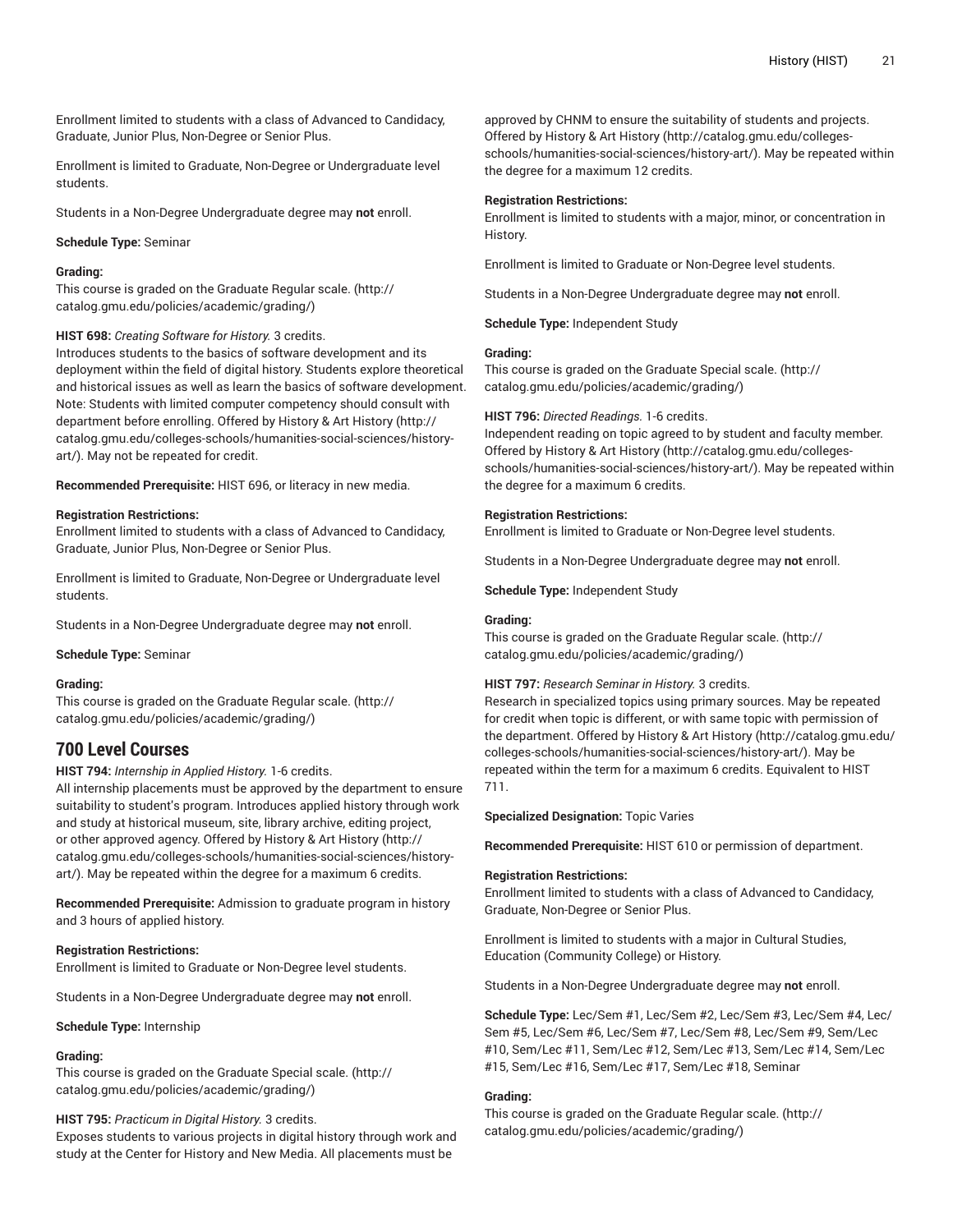# **HIST 798:** *Directed Research and Writing in History.* 3 credits.

Intended for students in department's predoctoral track who are not writing master's thesis. Goal is to produce substantial and original contribution to historical knowledge on model of article in scholarly journal. Offered by History & Art [History \(http://catalog.gmu.edu/](http://catalog.gmu.edu/colleges-schools/humanities-social-sciences/history-art/) [colleges-schools/humanities-social-sciences/history-art/](http://catalog.gmu.edu/colleges-schools/humanities-social-sciences/history-art/)). May not be repeated for credit.

**Recommended Prerequisite:** Admission to MA program, HIST 610, and research seminar.

# **Registration Restrictions:**

Enrollment is limited to Graduate or Non-Degree level students.

Students in a Non-Degree Undergraduate degree may **not** enroll.

**Schedule Type:** Thesis

#### **Grading:**

This course is graded on the [Graduate Special scale.](http://catalog.gmu.edu/policies/academic/grading/) ([http://](http://catalog.gmu.edu/policies/academic/grading/) [catalog.gmu.edu/policies/academic/grading/\)](http://catalog.gmu.edu/policies/academic/grading/)

# **HIST 799:** *Thesis.* 1-6 credits.

Master's thesis research and writing under direction of faculty committee. Offered by History & Art [History \(http://catalog.gmu.edu/](http://catalog.gmu.edu/colleges-schools/humanities-social-sciences/history-art/) [colleges-schools/humanities-social-sciences/history-art/](http://catalog.gmu.edu/colleges-schools/humanities-social-sciences/history-art/)). May be repeated within the degree.

# **Registration Restrictions:**

Enrollment is limited to Graduate or Non-Degree level students.

Students in a Non-Degree Undergraduate degree may **not** enroll.

#### **Schedule Type:** Thesis

# **Grading:**

This course is graded on the [Satisfactory/No](http://catalog.gmu.edu/policies/academic/grading/) Credit scale. ([http://](http://catalog.gmu.edu/policies/academic/grading/) [catalog.gmu.edu/policies/academic/grading/\)](http://catalog.gmu.edu/policies/academic/grading/)

# **800 Level Courses**

# **HIST 803:** *Doctoral Readings for Major Field.* 3 credits.

Independent readings for PhD students on topic agreed on by student and instructor, taken in preparation for completing major field exam. Should be broadly comprehensive of field, and cover major historical themes and historiographical debates. Offered by [History](http://catalog.gmu.edu/colleges-schools/humanities-social-sciences/history-art/) & Art History ([http://catalog.gmu.edu/colleges-schools/humanities-social-sciences/](http://catalog.gmu.edu/colleges-schools/humanities-social-sciences/history-art/) [history-art/](http://catalog.gmu.edu/colleges-schools/humanities-social-sciences/history-art/)). May be repeated within the term for a maximum 20 credits.

# **Specialized Designation:** Topic Varies

**Recommended Prerequisite:** Admission to doctoral program.

# **Registration Restrictions:**

Enrollment is limited to students with a major in History.

Enrollment is limited to Graduate level students.

**Schedule Type:** Independent Study

# **Grading:**

This course is graded on the [Graduate Regular scale.](http://catalog.gmu.edu/policies/academic/grading/) [\(http://](http://catalog.gmu.edu/policies/academic/grading/) [catalog.gmu.edu/policies/academic/grading/\)](http://catalog.gmu.edu/policies/academic/grading/)

# **HIST 804:** *Doctoral Readings for Minor Field.* 3 credits.

Independent readings for PhD students on topic agreed on by student and instructor, taken in preparation for completing minor field statement.

Designed to help student master literature of subfield that is subject of field statement. Offered by History & Art [History](http://catalog.gmu.edu/colleges-schools/humanities-social-sciences/history-art/) ([http://catalog.gmu.edu/](http://catalog.gmu.edu/colleges-schools/humanities-social-sciences/history-art/) [colleges-schools/humanities-social-sciences/history-art/](http://catalog.gmu.edu/colleges-schools/humanities-social-sciences/history-art/)). May be repeated within the term for a maximum 20 credits.

#### **Specialized Designation:** Topic Varies

**Recommended Prerequisite:** Doctoral standing.

# **Registration Restrictions:**

Enrollment is limited to students with a major in History.

Enrollment is limited to Graduate level students.

**Schedule Type:** Independent Study

# **Grading:**

This course is graded on the [Graduate Regular scale.](http://catalog.gmu.edu/policies/academic/grading/) ([http://](http://catalog.gmu.edu/policies/academic/grading/) [catalog.gmu.edu/policies/academic/grading/](http://catalog.gmu.edu/policies/academic/grading/))

#### **HIST 810:** *History Doctoral Colloquium.* 1 credit.

Introduces array of scholars and scholarship through discussions of innovative historical events, important theories, and significant methodological breakthroughs in history. Offered by [History](http://catalog.gmu.edu/colleges-schools/humanities-social-sciences/history-art/) & Art History [\(http://catalog.gmu.edu/colleges-schools/humanities-social-sciences/](http://catalog.gmu.edu/colleges-schools/humanities-social-sciences/history-art/) [history-art/\)](http://catalog.gmu.edu/colleges-schools/humanities-social-sciences/history-art/). May be repeated within the degree for a maximum 6 credits.

#### **Recommended Prerequisite:** Doctoral standing.

#### **Registration Restrictions:**

Enrollment is limited to Graduate level students.

# **Schedule Type:** Seminar

# **Grading:**

This course is graded on the [Satisfactory/No](http://catalog.gmu.edu/policies/academic/grading/) Credit scale. [\(http://](http://catalog.gmu.edu/policies/academic/grading/) [catalog.gmu.edu/policies/academic/grading/](http://catalog.gmu.edu/policies/academic/grading/))

# **HIST 811:** *Doctoral Research Seminar.* 3 credits.

Students pursue research projects in their areas of specialization. Offered by History & Art [History \(http://catalog.gmu.edu/colleges-schools/](http://catalog.gmu.edu/colleges-schools/humanities-social-sciences/history-art/) [humanities-social-sciences/history-art/\)](http://catalog.gmu.edu/colleges-schools/humanities-social-sciences/history-art/). May not be repeated for credit.

#### **Recommended Prerequisite:** Doctoral standing.

# **Registration Restrictions:**

Enrollment is limited to Graduate level students.

**Schedule Type:** Seminar

# **Grading:**

This course is graded on the [Graduate Regular scale.](http://catalog.gmu.edu/policies/academic/grading/) ([http://](http://catalog.gmu.edu/policies/academic/grading/) [catalog.gmu.edu/policies/academic/grading/](http://catalog.gmu.edu/policies/academic/grading/))

# **900 Level Courses**

**HIST 998:** *Doctoral Dissertation Proposal.* 1-6 credits.

Work on research proposal that forms basis for doctoral dissertation. Offered by [History](http://catalog.gmu.edu/colleges-schools/humanities-social-sciences/history-art/) & Art History ([http://catalog.gmu.edu/colleges](http://catalog.gmu.edu/colleges-schools/humanities-social-sciences/history-art/)[schools/humanities-social-sciences/history-art/](http://catalog.gmu.edu/colleges-schools/humanities-social-sciences/history-art/)). May be repeated within the degree.

**Recommended Prerequisite:** Advancement to candidacy.

#### **Registration Restrictions:**

Enrollment is limited to Graduate level students.